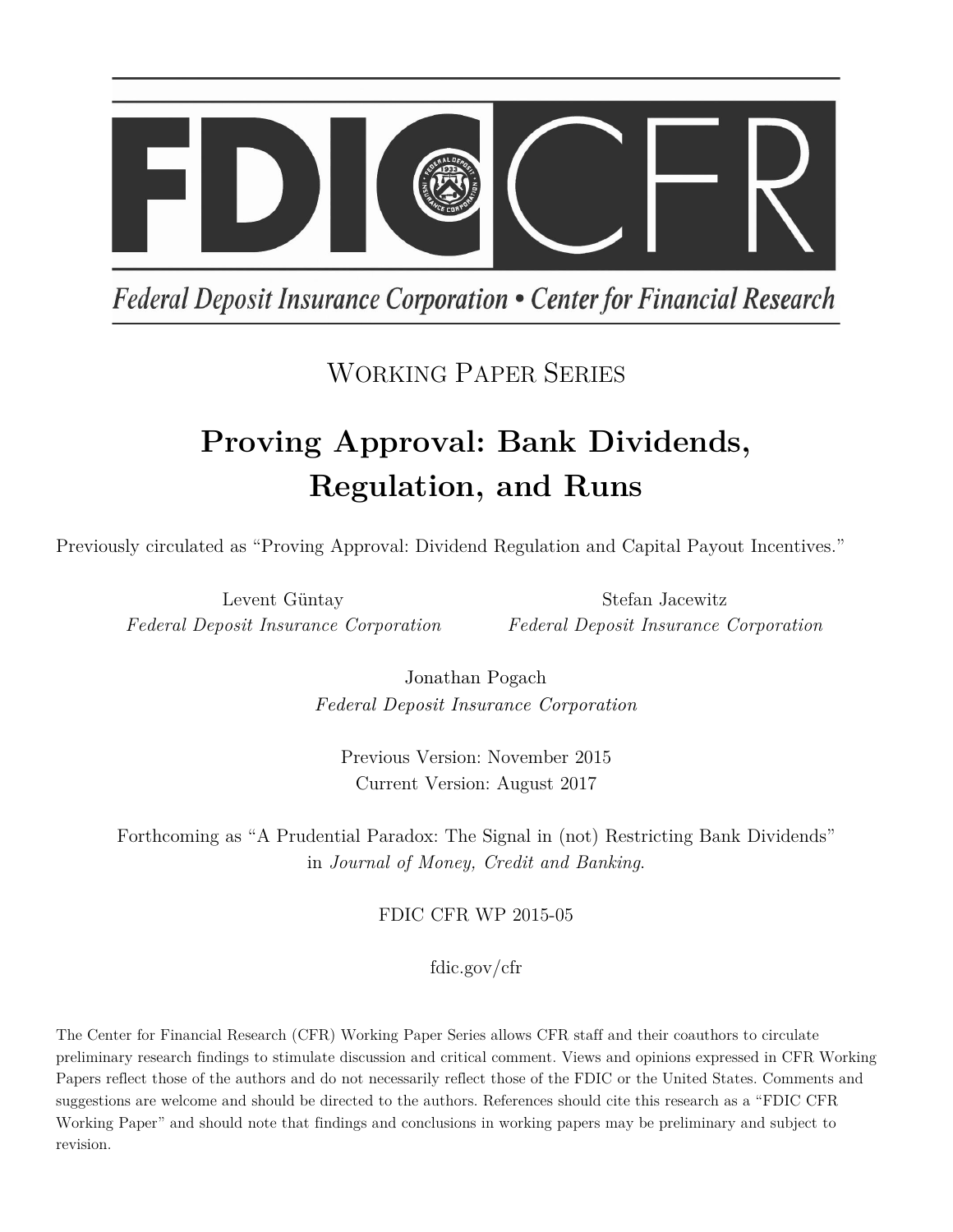# Proving Approval: Bank Dividends, Regulation, and

Runs<sup>∗</sup>

LEVENT GÜNTAY<sup>†</sup>  $S$ tefan Jacewitz<sup>†</sup> Jonathan Pogach<sup>†</sup>

August 29, 2017

#### **Abstract**

Bank stability depends on information. Regulators can allow banks to release some information about their safety and soundness. This paper shows how dividend regulation and information interact to affect bank stability. In the model, wealth-expropriation, excess cash flow, and signaling incentives affect a bank's decision to pay dividends. The regulator aims to prevent wealth expropriation through dividend restrictions on undercapitalized banks. However, this action increases the banks' incentives to pay dividends for signaling. Signaling incentives are further exacerbated in the presence of bank runs. We show that the first best solution is achievable through dividend restrictions only if capital requirements are sufficiently high. Furthermore, a more restrictive dividend regulatory policy is optimal in stressed economic environments, when banks are more run-prone, allowing the weak banks to pool with strong.

**Keywords:** *Dividends, Banking, Capital Regulation, Wealth-Expropriation, Signaling, Bank*

*runs*

NOTE: The analysis, conclusions, and opinions set forth here are those of the author(s) alone

and do not necessarily reflect the views of the Federal Deposit Insurance Corporation.

<sup>∗</sup>We thank Michal Kowalik, Celine Meslier, George Pennacchi, Manju Puri, Carlos Ramirez, Haluk Unal, and participants of seminars or workshops at American University, the FDIC, the FDIC-JFSR 13th Annual Banking Research Conference, the Federal Reserve Board of Governors, the Financial Intermediation Research Society (FIRS) Conference 2016, and the Financial Management Association.

<sup>&</sup>lt;sup>†</sup>Güntay is at the MEF University, Turkey and Jacewitz and Pogach are at the Federal Deposit Insurance Corporation, US. The authors may be contacted at guntayl@mef.edu.tr, sjacewitz@fdic.gov, and jpogach@fdic.gov, respectively.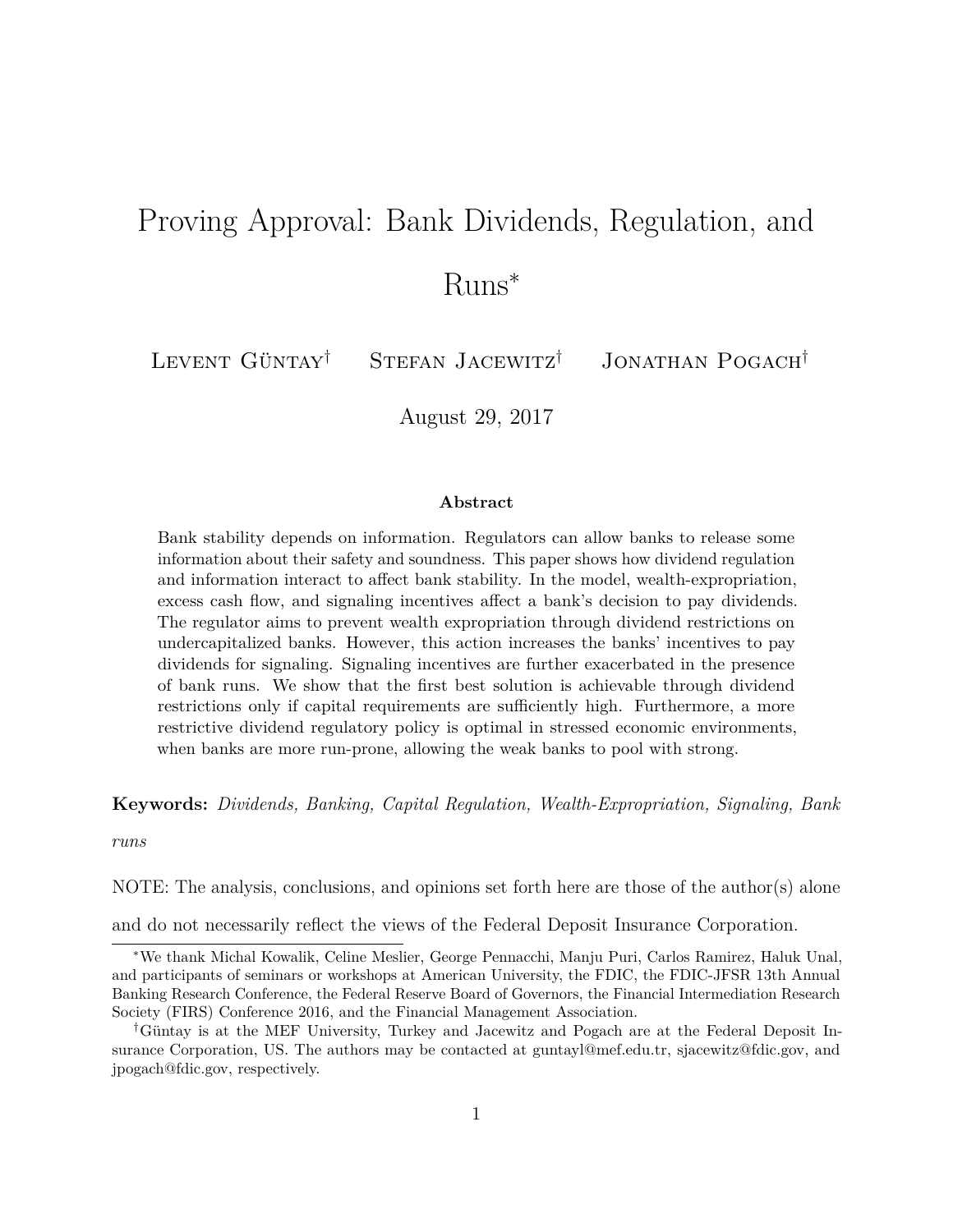# **1 Introduction**

Banks are inherently fragile. This fragility is based on what information is available to market participants. In banking systems worldwide, regulators play a key role in the dissemination of information about bank health to the market. One important way that the market learns about regulators' inside information is through observed dividend payments. Since regulators have the ability to restrict dividend payments, the market interprets these payments through the lens of privately informed regulators. Moreover, since regulators may deny dividend payment requests made by weaker banks, stronger banks have an incentive to pay out more dividends to signal to the market that they have earned the regulators' approval. In this paper, we study the role that dividend restrictions play in bank payout policy and financial stability through their effects on market information about bank health.

We show that the optimal regulatory dividend policy depends critically on the stability and capitalization of the banking system. A dividend policy that restricts only the most fragile institutions may be too informative, making weaker banks more susceptible to bank runs. Alternatively, an unrestrictive and uninformative policy risks allowing undercapitalized banks to expropriate wealth from the government by "cashing out" of their equity position. Additionally, when depositors are panicky, providing less information through a more restrictive dividend policy can be optimal, as it allows weaker banks to pool with stronger banks. In this way, the opaqueness created by the lack of information promotes stability by preventing costly bank runs. In all cases, we find that higher capital requirements mitigate the distortionary wealth expropriation and inefficient signaling effects of banks' payout policies.

Banks are more likely than firms in other industries to make dividend payments (see Figure [1\)](#page-3-0) and those payments are more likely to fluctuate (see Figure [2\)](#page-4-0). Prior to the 2008 financial crisis, banks paid dividends roughly four times more often than industrial firms and 33 percent more often than even non-bank financial firms. Similarly, over the 15 years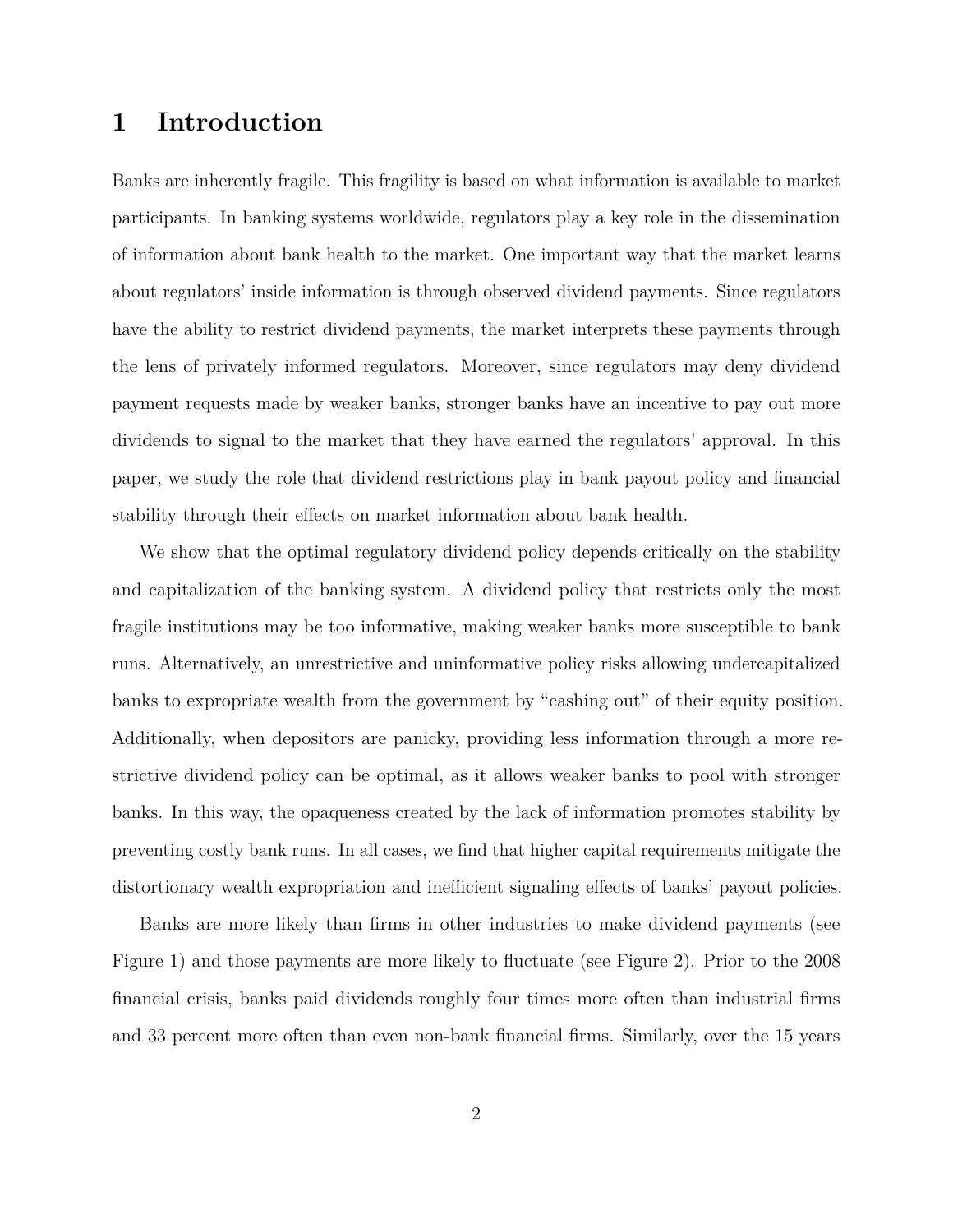<span id="page-3-0"></span>

**Figure 1:** Fraction of firms paying a dividend.

prior to the 2008 financial crisis, bank dividends were less stable than in their industrial and non-bank financial counterparts. Banks were also more likely to both increase and decrease their annual dividends when compared to industrial and non-bank financials.

In the final build-up to the crisis, between 2007 and 2008, the largest twenty-one banks used dividends to shed \$130 billion of equity off of \$1.5 trillion of market capitalization [\(Acharya, Gujral, Kulkarni, and Shin](#page-43-0) [\(2011\)](#page-43-0)). Not long thereafter, many of these same banks relied on public funds for their survival – if they survived at all. The sum paid out to shareholders accounts for more than half of the total Troubled Asset Relief Program (TARP) support received by US institutions through December 2008 (\$247 billion). Among non-bank firms associated with the financial crisis, AIG increased its dividend distributions year-on-year for every year between 2002 to 2008. It declared the largest dividend per share in its history on May 8, 2008, with a payment date of September 19, 2008, the same week as the Lehman failure.<sup>[1](#page-3-1)</sup>

<span id="page-3-1"></span><sup>1</sup>http://www.nasdaq.com/symbol/aig/dividend-history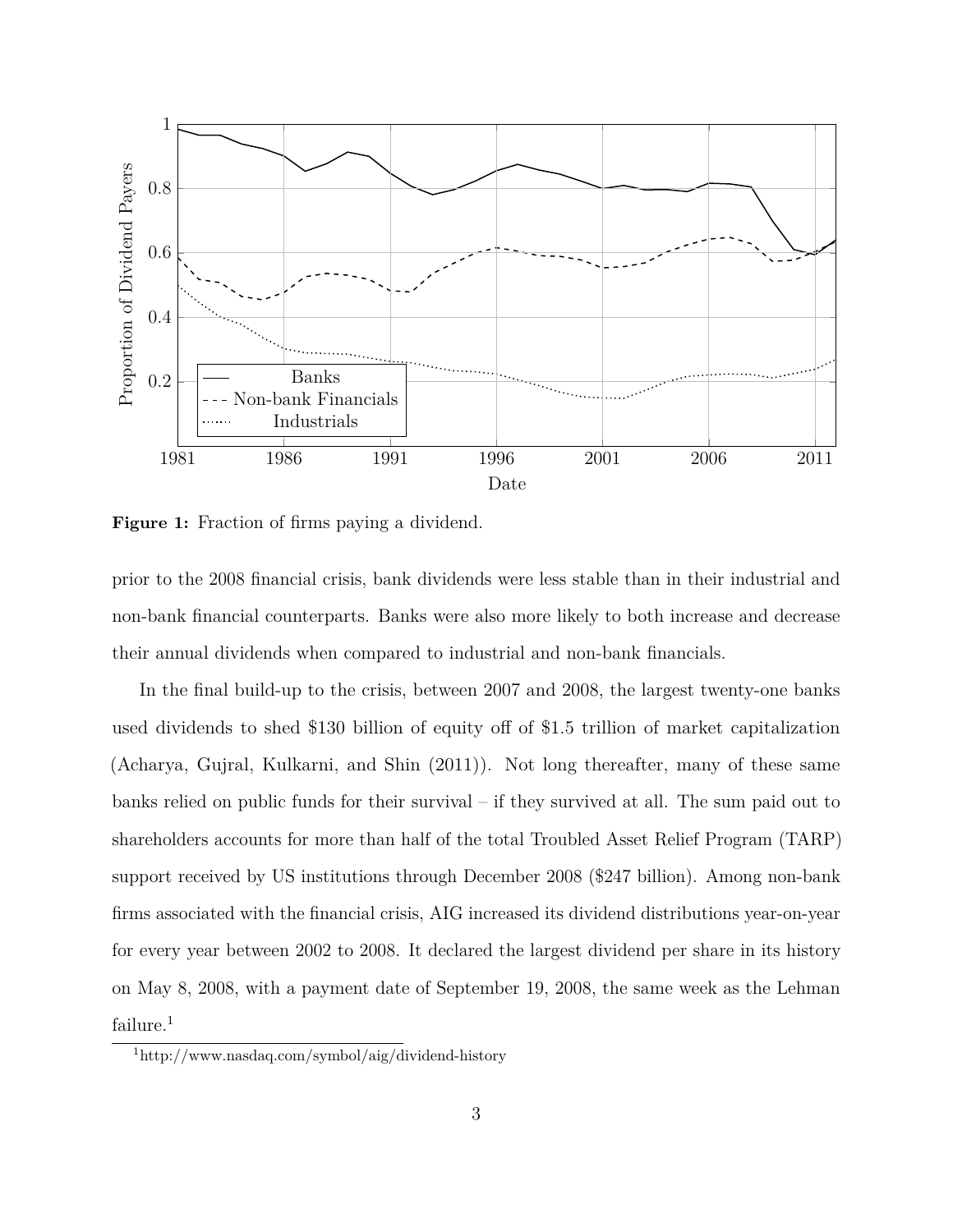<span id="page-4-0"></span>

<span id="page-4-1"></span>**Figure 2:** Proportion of firms with a year-on-year increase, decrease, and no change in dividends per share.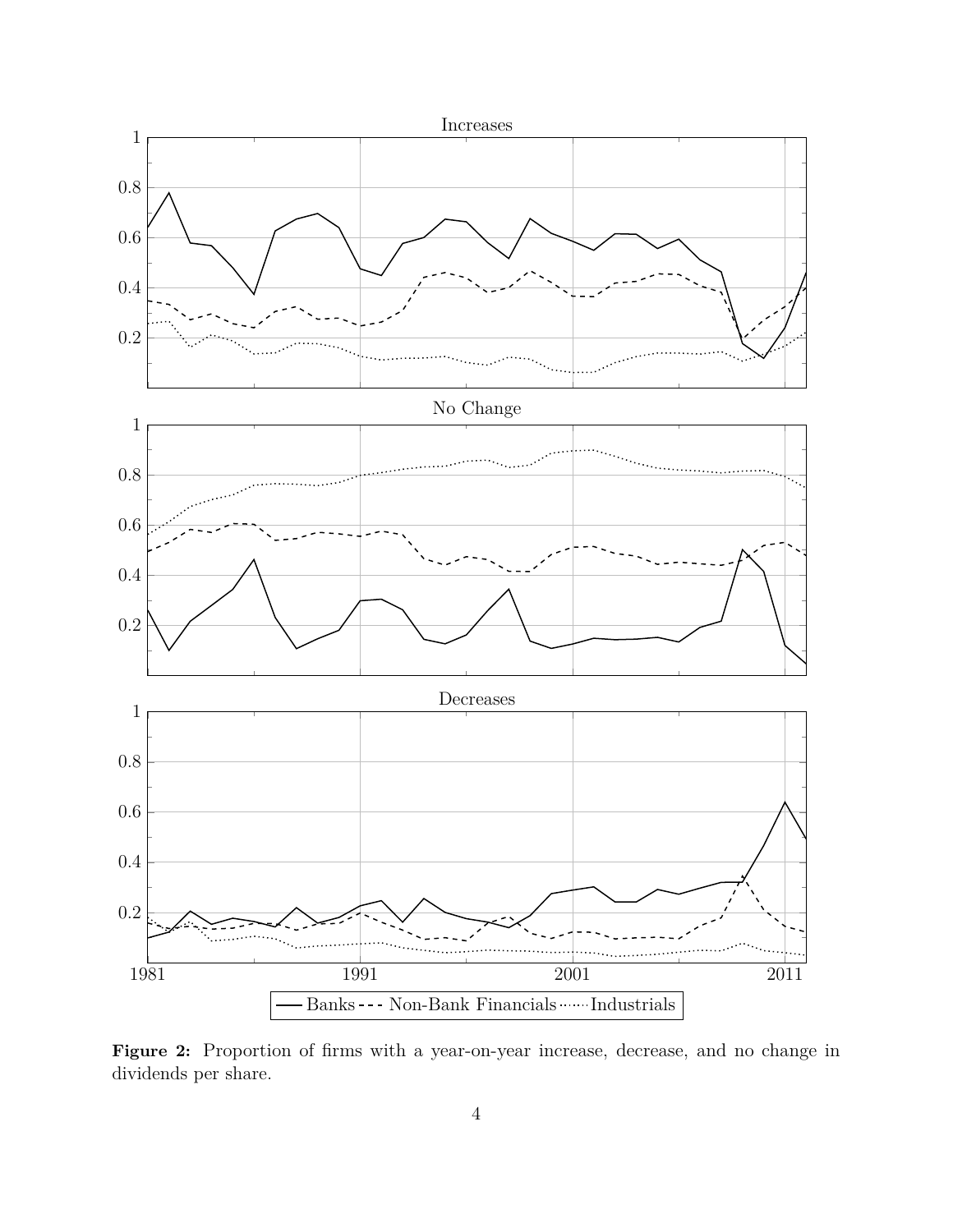In this paper, we analyze the tradeoffs faced by policy makers in setting capital payout regulations. Traditionally, dividend restrictions are justified as a means to prevent wealth expropriation (including risk shifting) by equity holders from bank debt holders or government guarantors. Risk-shifting and wealth expropriation may also result in deadweight losses associated with increased failures or the misallocation of capital that results from mispricing of debt.[2](#page-5-0) However, the publicly observable differences between individual banks' payout policies provide information about the otherwise opaque asset quality of banks. Therefore, a payout restriction on a bank will also create an incentive for other banks to pay socially inefficient dividends. This effect arises immediately from the information asymmetry between regulators and the market: When a bank's dividend payment must be approved by a relatively informed regulator, the market rationally interprets the dividend payment as a signal reflecting *both* the bank's fundamentals *and* the regulator's private information. A bank, eager to signal its health to the market, then has an additional incentive to pay a dividend to demonstrate to the market that the regulator has deemed it sufficiently healthy. As an outflow of funds from a bank, these regulator-induced dividend payments not only reduce the banks' capital levels, but also reduce the availability of loanable funds in the economy. Thus, while restricting dividends on potentially risky banks has the positive effect of reducing wealth expropriation among weaker banks, it also distorts the payout incentives of the entire industry––stronger and weaker banks alike. We show that these signaling distortions can be eliminated, or mitigated, through higher capital requirements.

While implied regulatory approval through observed dividend payments adds information to the market, regulators simultaneously maintain the confidentiality of some information to deter bank runs and promote the stability of the financial system.<sup>[3](#page-5-1)</sup> Consequently, understanding the regulator's tradeoffs on dividend restriction policies requires an understanding of how

<span id="page-5-0"></span><sup>2</sup>See [Akerlof, Romer, Hall, and Mankiw](#page-43-1) [\(1993\)](#page-43-1).

<span id="page-5-1"></span><sup>3</sup>See the discussion in Section [2](#page-7-0) on information and banking.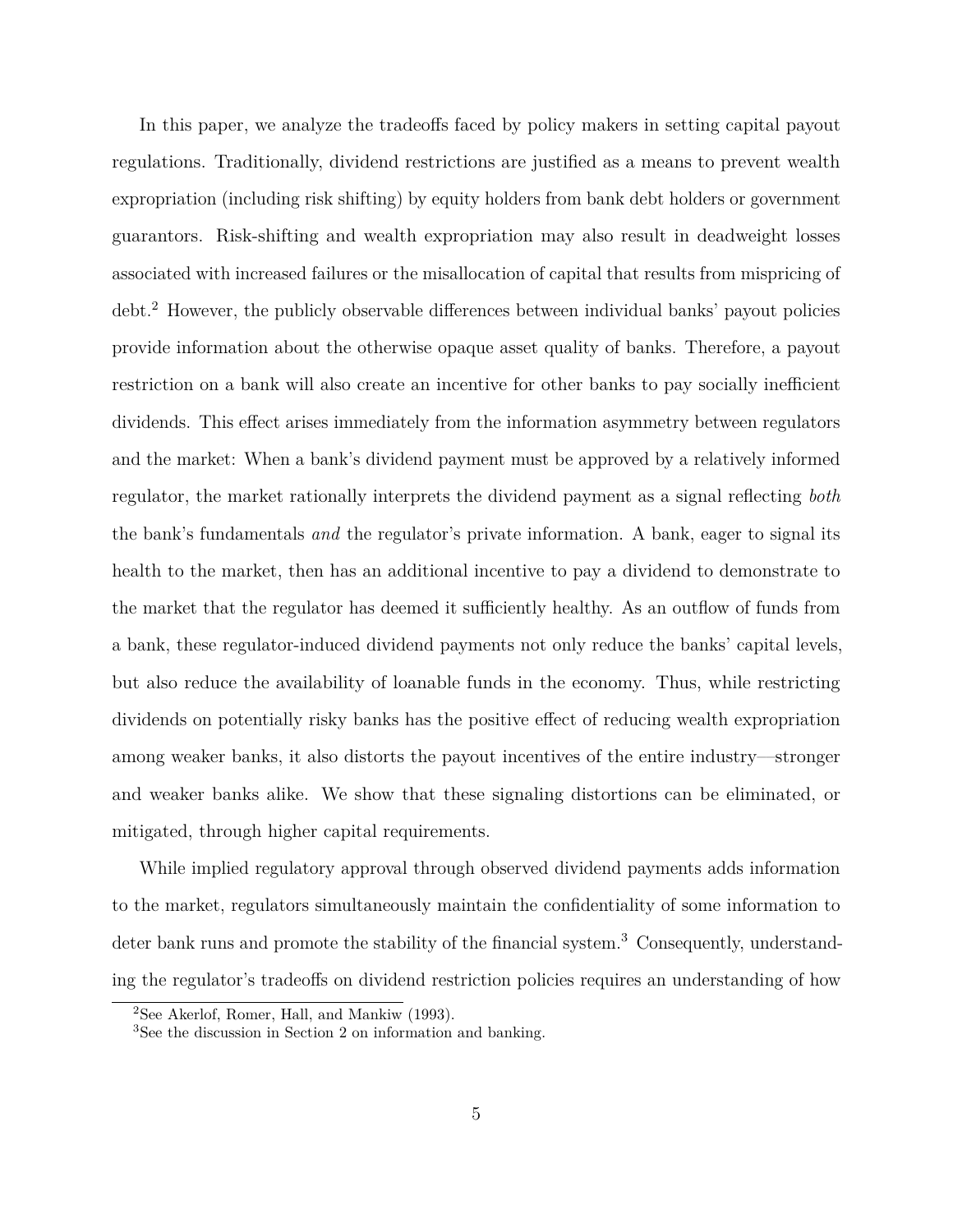the informational environment affects bank runs. We model bank runs as costly withdrawals of funding that occur when the perceived probability that a bank is undercapitalized, given public information, exceeds an exogenous threshold. A lower threshold implies a more "runprone" or "panicky" environment. For simplicity, we assume that bank runs are prohibitively expensive.<sup>[4](#page-6-0)</sup> Therefore, the regulator's first objective is to avoid financial panics.

Within the model's framework, the policy of a broad-based (and, consequently, uninformative) dividend restriction has the advantage of both reducing runs and preventing inefficient dividends. Pooling a sufficient number of moderately capitalized banks with undercapitalized banks abates depositors' fears that a non-dividend paying bank is actually undercapitalized. Simultaneously, broad-based dividend restrictions prevent moderately capitalized banks from inefficiently signaling their strength to separate themselves from the more run-prone banks.

Following this logic, we show that the optimal level of regulatory strictness increases as depositors become more run-prone. That is, the more fragile the banking system, the more valuable it will be for regulators to withhold information about individual banks' health through non-informative, broad-based dividend restrictions. However, when applied too narrowly or too conservatively, dividend restrictions also have the capacity to both exacerbate runs at restricted banks and induce inefficient signaling incentives for unrestricted banks. For example, when only undercapitalized banks are restricted from paying dividends, there is an equilibrium in which all unrestricted banks pay a dividend – inefficiently for many – to separate themselves from the undercapitalized ones. Meanwhile, the separation of adequately capitalized banks implies that all restricted banks are immediately identified as being undercapitalized, given their failure to pay dividends, prompting self-fulfilling panics for all non-dividend paying, undercapitalized banks.

<span id="page-6-0"></span>To our knowledge, this paper is the first to build a theoretical model of the payout

<sup>&</sup>lt;sup>4</sup>Though outside our modeling framework, runs on short-term funding can result in a systemic fire sale problem. For instance, [Hanson, Kashyap, and Stein](#page-44-0) [\(2011\)](#page-44-0) argue that some of the most damaging aspects of the crisis arose precisely from the collapse of an entire market consequent to such runs on short-term funding.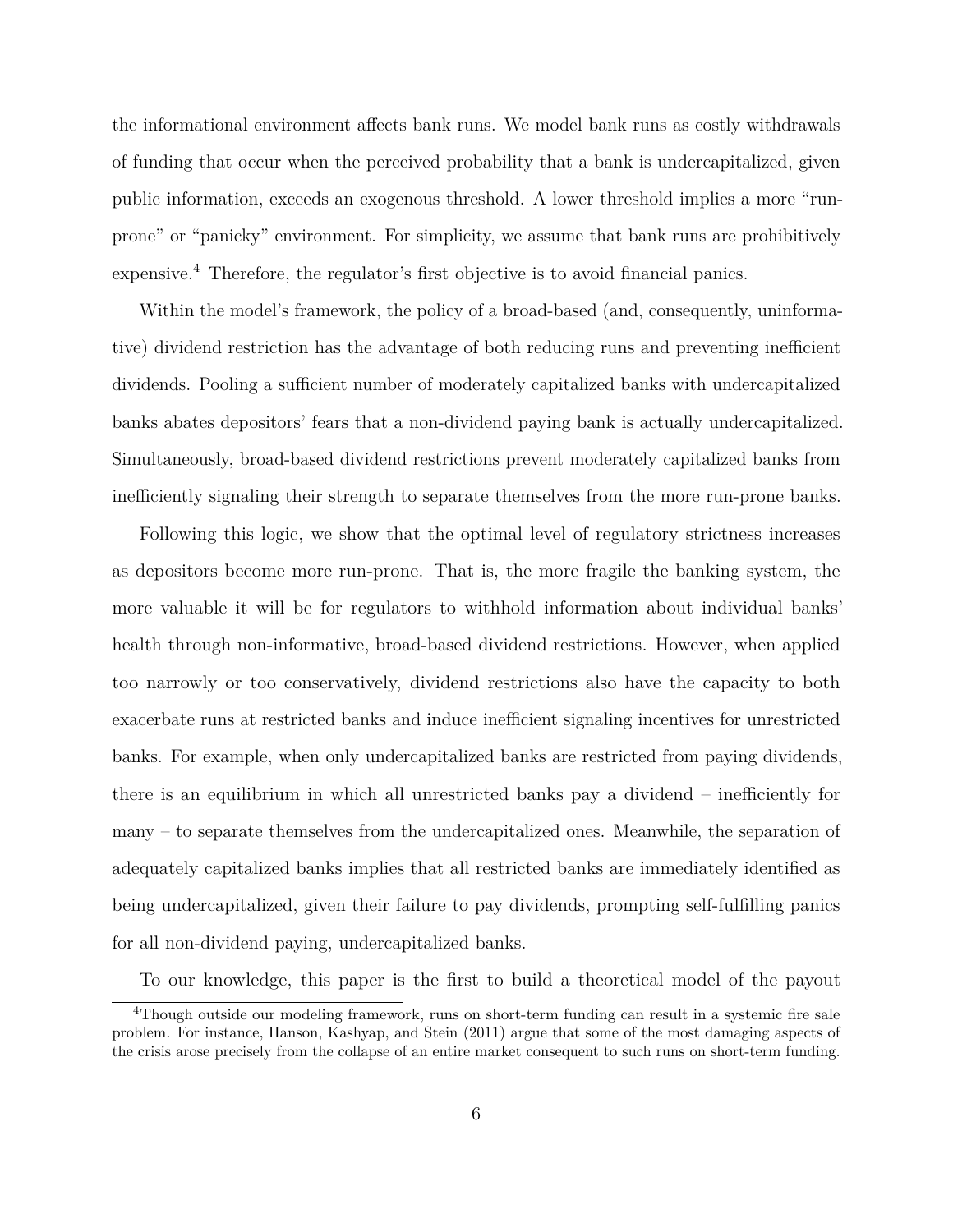incentives of banks, including endogenous bank responses, to capital and dividend regulation. Despite vast literature on the payout policies of both industrial firms and nonbank-financial firms, little theoretical work examines the unique and consequential circumstances under which banks and systemically important institutions pay dividends. This is particularly surprising, since the standard theory for non-bank firms does not translate well due to banks' (and systemic financial institutions') unique agency problems, capital structures, and overarching regulatory environment. Furthermore, understanding dividend policy is more consequential for banks when compared to both industrial and nonbank-financial firms, as indicated by the relatively high levels of leverage; the fraction of the institutions paying dividends; the frequency with which banks increase (and cut) dividends; and the total aggregate dollar amount transferred to shareholders through dividend payments.

The rest of the paper is organized as follows. Section [2](#page-7-0) reviews the existing literature. Section [3](#page-10-0) introduces the framework of the model and obtains the equilibrium dividend policies for various cases with and without a regulator. Bank runs are incorporated in Section [4.](#page-29-0) Section [5](#page-37-0) discusses the policy implications and concludes the paper.

# <span id="page-7-0"></span>**2 Literature Review**

This paper contributes to the literature on banks and information and to the growing literature on payout policies at banks and systemically important financial institutions. In the information and banking literature, Dang, Gorton, Holmström, and Ordoñez [\(2017\)](#page-43-2) show that opacity in bank assets can be optimal. For market participants to accept a financial instrument as money-like, the instrument must be information insensitive. Simultaneously, banks hold assets that tend to be highly information sensitive. To maintain the fluidity of the market, banks – and regulators – keep information hidden from the market. The history and development of this opacity can be found in [Gorton](#page-44-1)  $(2014)$ . Dang, Gorton, Holmström,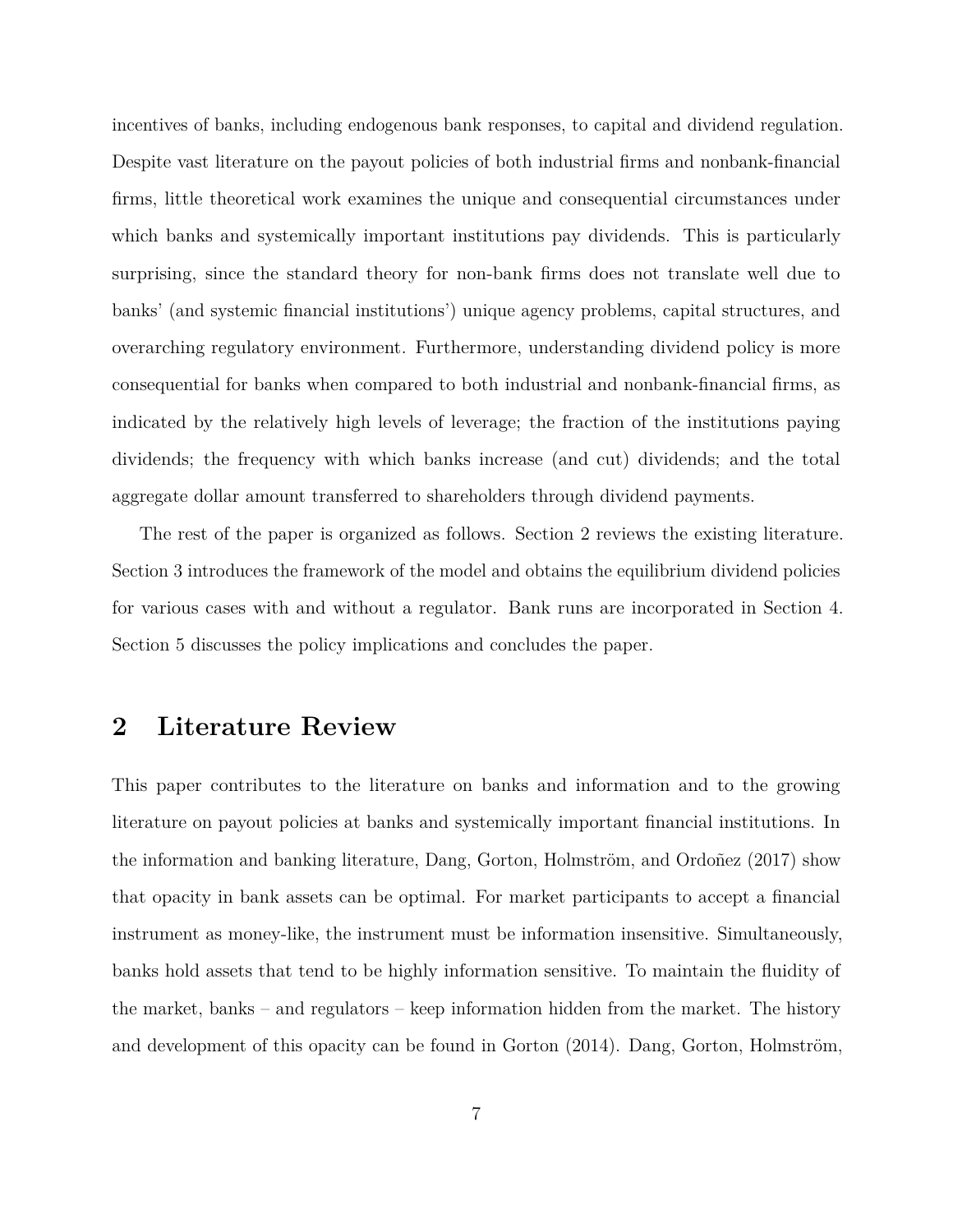and Ordoñez [\(2017\)](#page-43-2) point out that regulators' bank examinations and other information are kept confidential, but some information, like "stress test" results, are disclosed. Our model explores the optimality of what information is released (e.g., dividend payments), when it is released (the prevailing economic environment), why it is released (to maintain stability), and how it is released (narrowly or broadly).

On the empirical side, [Acharya, Gujral, Kulkarni, and Shin](#page-43-0) [\(2011\)](#page-43-0) document the payout policies of large financial institutions in the period leading up to and during the 2008 financial crisis. The largest institutions decreased their collective common equity from 2000 to 2006 even as their nominal assets grew tremendously. Furthermore, payout policies persisted during the 2008 crisis, even for those institutions that ultimately failed or required government assistance. Meanwhile, [Hirtle](#page-44-2) [\(2014\)](#page-44-2) documents differential behavior of large and small bank holding companies with regard to dividends and repurchases. [Kanas](#page-45-0) [\(2013\)](#page-45-0) finds evidence of risk-shifting from 1992 to 2008, with high-risk banks being more likely to pay a dividend. [Floyd, Li, and Skinner](#page-44-3) [\(2014\)](#page-44-3) compare the payout policies of US banks to those of industrials and non-bank financial firms over a thirty-year period, including the 2008 financial crisis. Consistent with Figures 1 and 2, they document that banks have a higher and more stable *propensity* to pay dividends, even more so than non-bank financial firms. Furthermore, they find patterns similar to [Acharya, Gujral, Kulkarni, and Shin](#page-43-0) [\(2011\)](#page-43-0) with regard to large bank behavior during the crisis. Our paper provides a theoretical framework through which to view these empirical findings.

Despite the growing empirical literature, few papers examine the unique incentives for payouts in the banking industry. A recent exception is [Acharya, Le, and Shin](#page-43-3) [\(2013\)](#page-43-3) who study the negative externalities that arise when banks pay dividends. As a result, they argue that the private equilibrium can feature excess dividends and that minimum capital ratios can deter such excess. In contrast, we examine dividend behaviors that arise in the presence of capital regulation and focus on endogenous bank responses.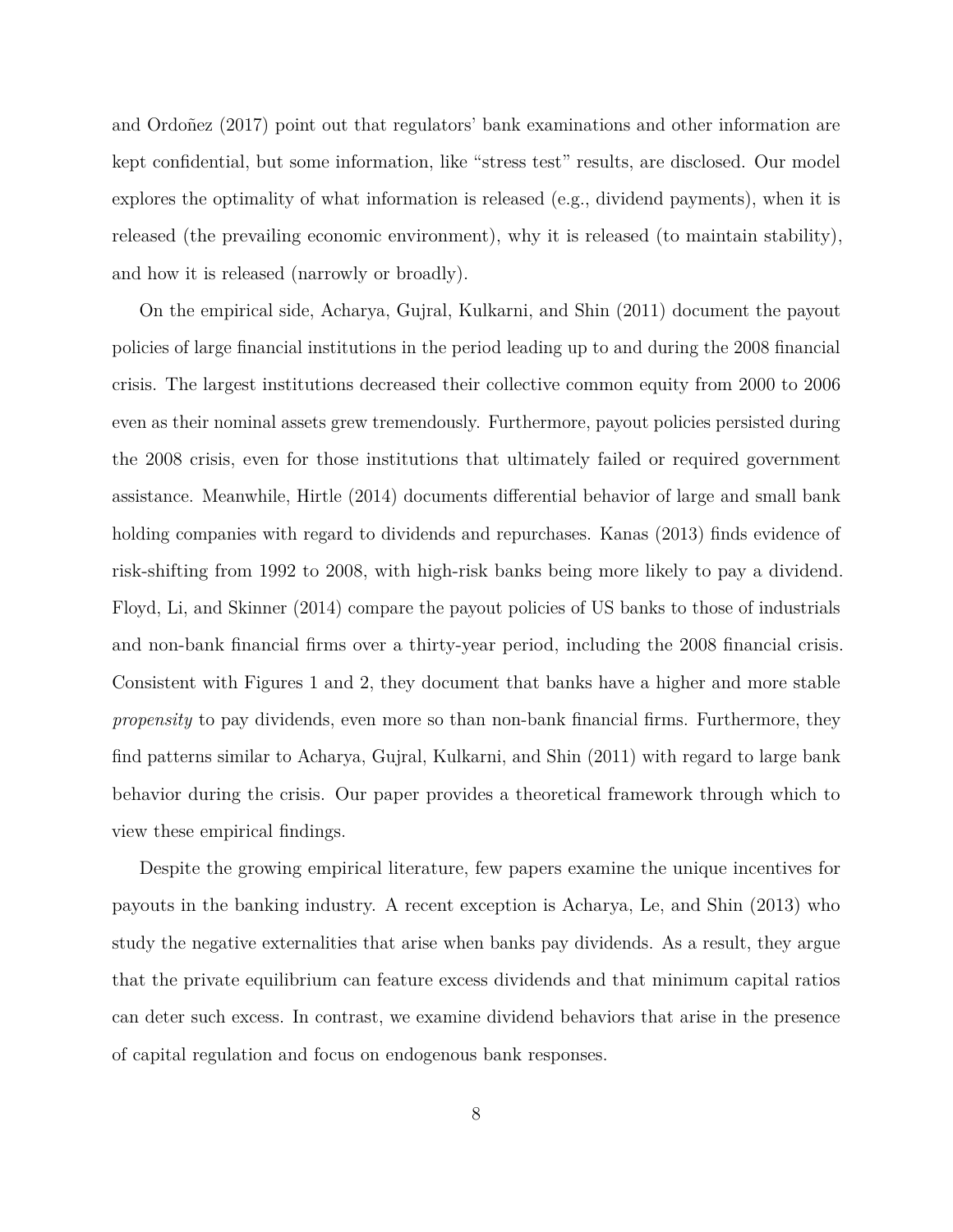Although our study focuses on bank payout policy, we benefit from previous theoretical work on corporate dividend policy. Risk-shifting, or the expropriation of wealth by share-holders at the expense of debtholders, dates back at least to the works of [Myers](#page-45-1) [\(1977\)](#page-45-1) and [Jensen and Meckling](#page-45-2) [\(1976\)](#page-45-2). Similarly, [Galai and Masulis](#page-44-4) [\(1976\)](#page-44-4) (among others) demonstrate that stockholders may increase their equity value by increasing the riskiness of their assets to the detriment of debtholders. Meanwhile, free cash flow as an explanation for dividend policy also has roots in [Jensen and Meckling](#page-45-2) [\(1976\)](#page-45-2), as well as in [Grossman and Hart](#page-44-5) [\(1980\)](#page-44-5) and [Easterbrook](#page-44-6) [\(1984\)](#page-44-6).

Another thread in the dividend literature focuses on firms' signaling strength through capital payouts. We rely on one of these papers, [Miller and Rock](#page-45-3) [\(1985\)](#page-45-3), which models management as balancing the desires of both short- and long-term shareholders. This framework allows management to payout some level of dividends to benefit short-term shareholders at the expense of the long-term shareholders.

Finally, this paper ties into a larger literature on prompt corrective action (PCA). In particular, we consider the role that regulators play in stemming capital outflow from dividend payout policies. Empirical papers in this literature generally find reduced risk taking and increased capital ratios in response to PCA (e.g., [Benston and Kaufman](#page-43-4) [\(1997\)](#page-43-4) and [Aggarwal](#page-43-5) [and Jaques](#page-43-5) [\(2001\)](#page-43-5)), while others report mixed results (e.g., [Kanas](#page-45-0) [\(2013\)](#page-45-0)). Furthermore, [Admati, DeMarzo, Hellwig, and Pfleiderer](#page-43-6) [\(2011\)](#page-43-6) advocate payout restrictions to promote a safer financial industry, as a whole. Our paper contributes to this discussion by highlighting that signaling incentives generated by the presence of PCA result in socially inefficient dividends at banks on the margin of adequate capitalization. As such, payout restrictions are efficient even for institutions far from the default boundary.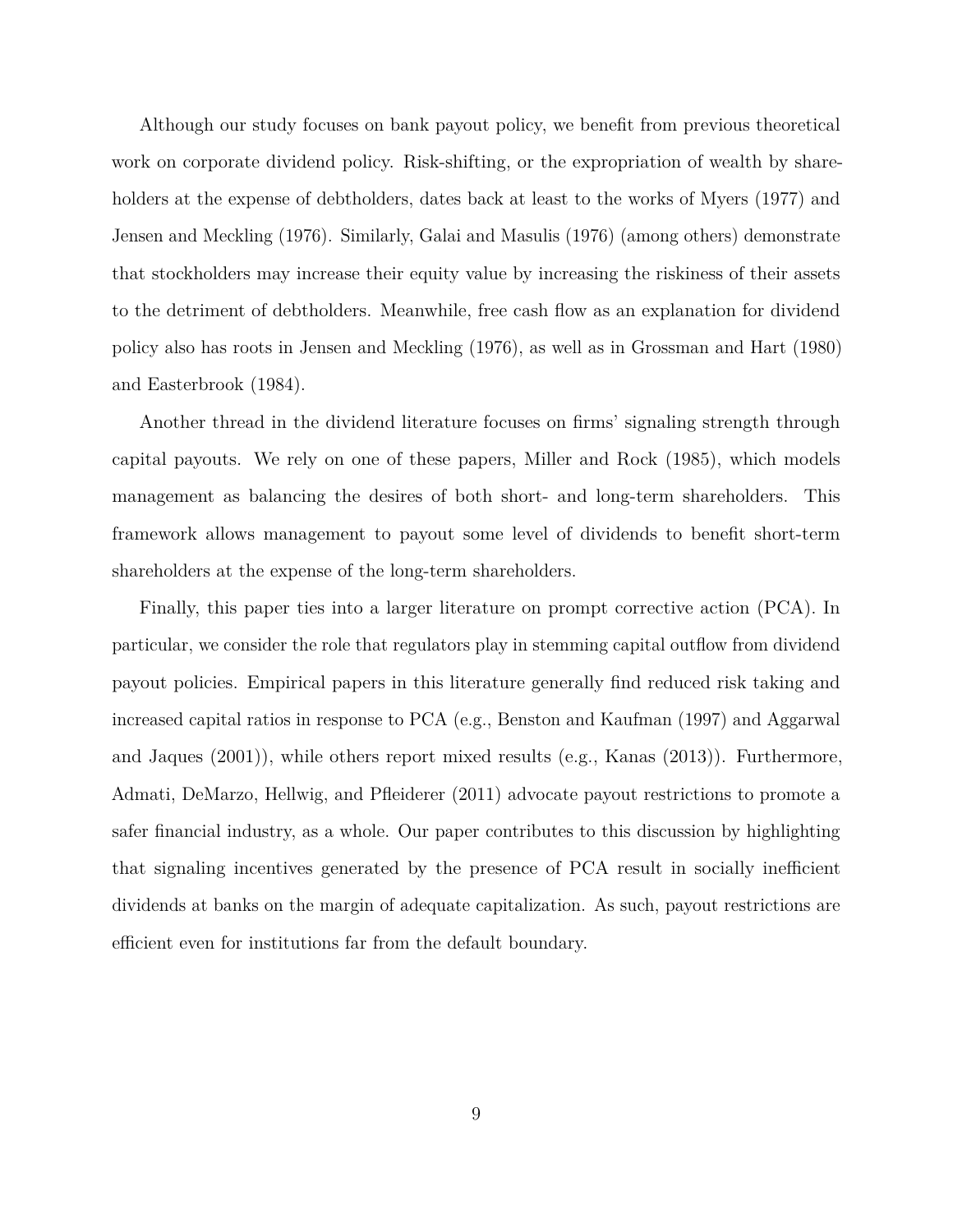# <span id="page-10-0"></span>**3 Model**

We begin with a simplified model including wealth expropriation and signaling, but without a regulator or bank runs. Through both the limited liability protection of equity<sup>[5](#page-10-1)</sup> holders and mispriced debt through government guarantees of debt, weak banks are incentivized to "cash-out" (expropriate wealth) through dividend payments. Even in the simplest version, signaling endogenously arises in equilibrium.

Assume that the debt holders are always paid in full (deposits are insured), but that fixed failure costs *c* associated with failure are borne by the public, along with any shortfalls.<sup>[6](#page-10-2)</sup> Thus, the stake holders (given Pareto weights in accordance with their claims) are the debt holders, management (which represents both inside and outside equity holders), and the regulator.

As an illustrative tool, we first examine the model under a *laissez faire* assumption, without a regulator. In this environment, there are three categories of banks. First, for poorly-capitalized banks, all or most returns from reinvestment would flow to debt holders. These banks would then pay a dividend because both short- and long-term share holders benefit at the expense of debt holders. In this case, dividends are paid for the sole purpose of wealth expropriation. Second, well-capitalized banks have a strong incentive to pay dividends. If marginal returns are low (or even negative), then the opportunity cost of dividends for long-term shareholders is low, while the short-term shareholders can benefit from signaling. So, these well-capitalized banks will be more incentivized to pay dividends. Finally, dividends at adequately capitalized banks come at a high opportunity cost to longterm shareholders who would forgo relatively high marginal returns. Being far from the default boundary, debt holders share none of this opportunity cost. Thus, the adequately

<span id="page-10-1"></span><sup>&</sup>lt;sup>5</sup>Note that what we refer to in the model as "equity" is the residual liquidation value of the bank's assets, rather than the investor's expectation of future payments to equity holders. Hence, we use the term "equity" simply to connect to "capital" in the context of the banking industry.

<span id="page-10-2"></span><sup>6</sup>Without loss of generality, the model can accommodate pre-paid deposit insurance premiums.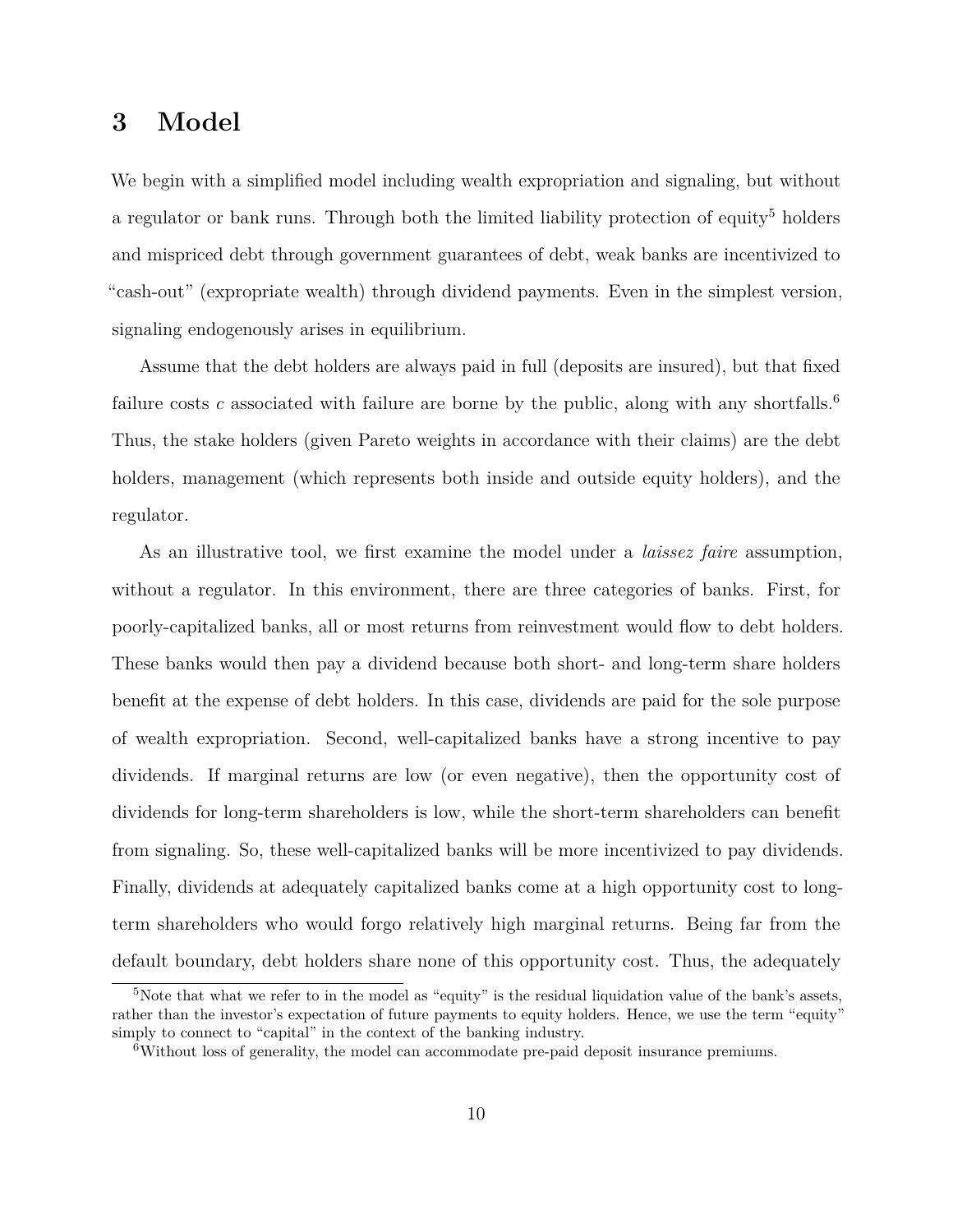capitalized banks have a relatively weak incentive for dividend payments. With the well- and under-capitalized institutions (those at either extreme) having the greatest incentive to make dividend payments, the interpretation of the dividend signal by outside investors is attenuated. A dividend payment signals a bank on either of the extremes, while a non-dividend signals a bank in the middle.

We extend the model to incorporate the equilibrium outcome with a regulator. The regulator releases its privately held information through the authorization to pay dividends. From a regulator's standpoint, the *laissez faire* outcome is problematic: Undercapitalized banks exploit the public safety net by transferring resources to underwater shareholders. To reduce this expropriation of wealth, regulators reasonably respond by restricting dividend payments at undercapitalized institutions. However, by preventing relatively weak banks from paying dividends, regulators inject information on the health and safety of the bank into the market. In short, when the market observes that a bank has not made (or increased) dividend payments, then it concludes that the bank is more likely weak. Thus, healthy banks that would have otherwise held additional capital may dividend it away to shareholders, simply to demonstrate that they have been permitted to do so by regulators. These banks would have used this capital more productively internally (to make loans), but instead these projects go unfunded and these banks are moved closer to failure (through lower capital levels).

# **3.1 Bank Characteristics**

A key feature of the model is that outside investors do not observe a bank's true equity and asset values.[7](#page-11-0) This assumption is reasonable in the context of financial firms given the

<span id="page-11-0"></span><sup>7</sup>This is similar to [Duffie and Lando](#page-44-7) [\(2001\)](#page-44-7) in which bond investors do not observe the issuer's assets directly, but instead receive noisy accounting reports. The opacity of bank assets is similar in spirit to [Dang,](#page-43-2) Gorton, Holmström, and Ordoñez [\(2017\)](#page-43-2). Adding this feature to the model improves the tractability, as it allows us to abstract away from ex-post bank uncertainty.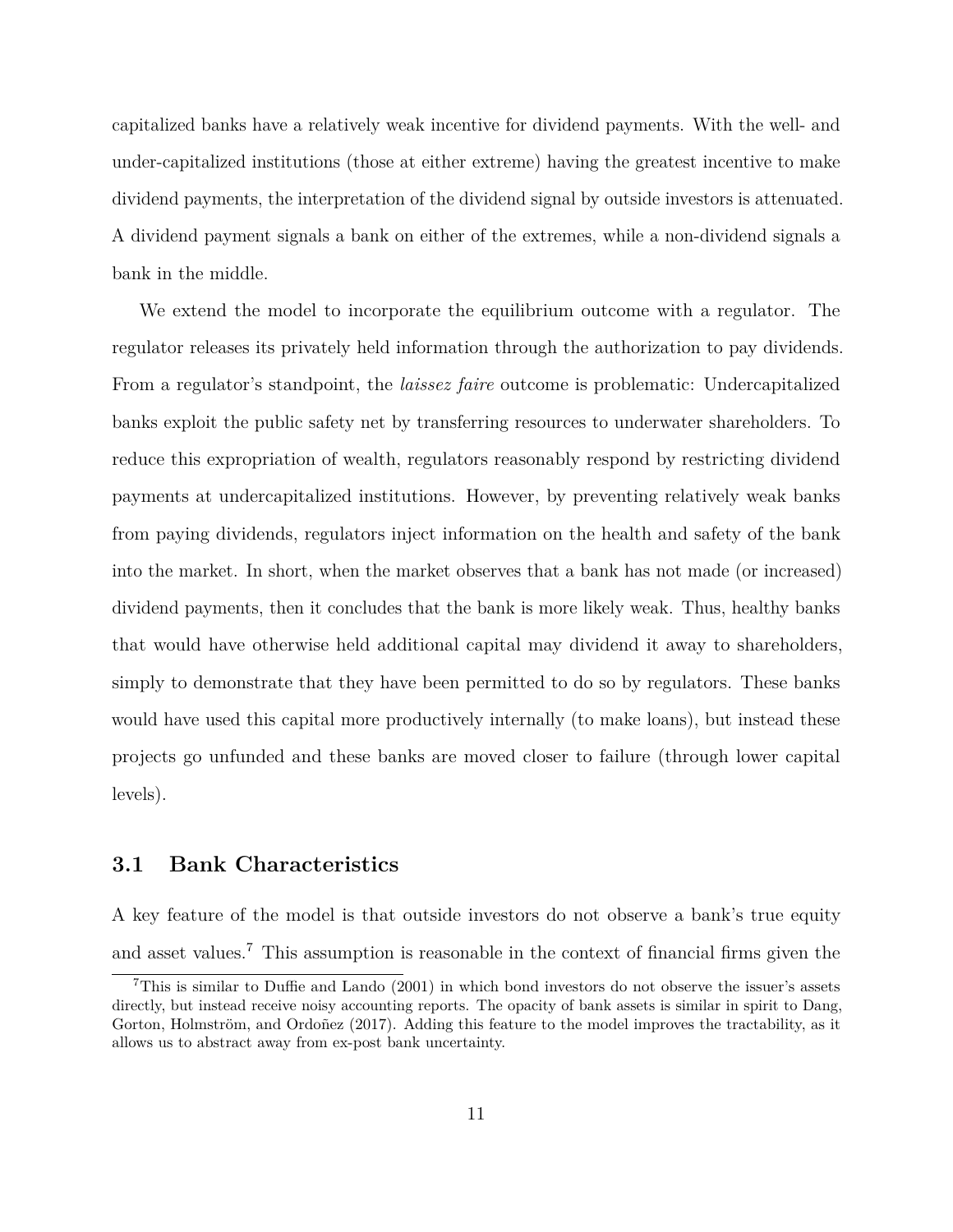relative opaqueness of bank their assets.We assume that a continuum of firms enter in period 0 with equity that can take on values  $E_0 \sim \Psi$  with support [ $\underline{E}$  $E, \overline{E}$ . Note that, *ex ante*, banks are identical, with the same distribution on starting equity. Banks all have debt *D*, which is due at the end of period 1.[8](#page-12-0)

Assets pay a gross return given by  $R(\cdot) > 0$  with  $R' > 0, R'' < 0$ . Note that negative marginal returns  $(R' < 1)$  are allowed, though not required, reflecting the possibility of a free cash flow problem or, alternatively, that a bank's marginal loan does not outperform an investor's opportunity cost. For simplicity, we assume that all agents are risk neutral and that there is no discounting.

### **3.2 Management**

.

The model timeline is depicted in Figure 3. In period 0, the management observes  $E_0$  and the bank's current assets are  $A_0 = R(D + E_0)$ . The management chooses whether to pay a dividend  $d \in \{0, d\}$ . For simplicity, we assume the dividend payment is discrete. The remaining assets are reinvested into the bank so that future assets become  $A_1 = R(D + E_0 - d)$ , where  $R$  is a revenue function that has decreasing marginal returns. Given limited liability, a bank's equity at the end of period 1 is given by  $E_1(E_0, \tilde{d})$  defined as:

$$
E_1(E_0, \tilde{d}) = \max \left\{ 0, R\left(D + E_0 - \tilde{d}\right) - D \right\}
$$

To simplify notation, we often suppress the arguments of the functions and write *E*1. We define the change in bank value due to dividend payments by,  $\Delta R(D + E) = R(D + E)$  −  $R(D + E - d)$ .  $\Delta R > 0$  implies that keeping the dividends in the bank always generates additional bank value. If, on the other hand,  $\Delta R > d$  for all  $E_0$ , then paying dividends is

<span id="page-12-0"></span><sup>&</sup>lt;sup>8</sup>The model easily accommodates the interpretation that bank equity is distributed according to  $\Psi$ conditional on any public observable information.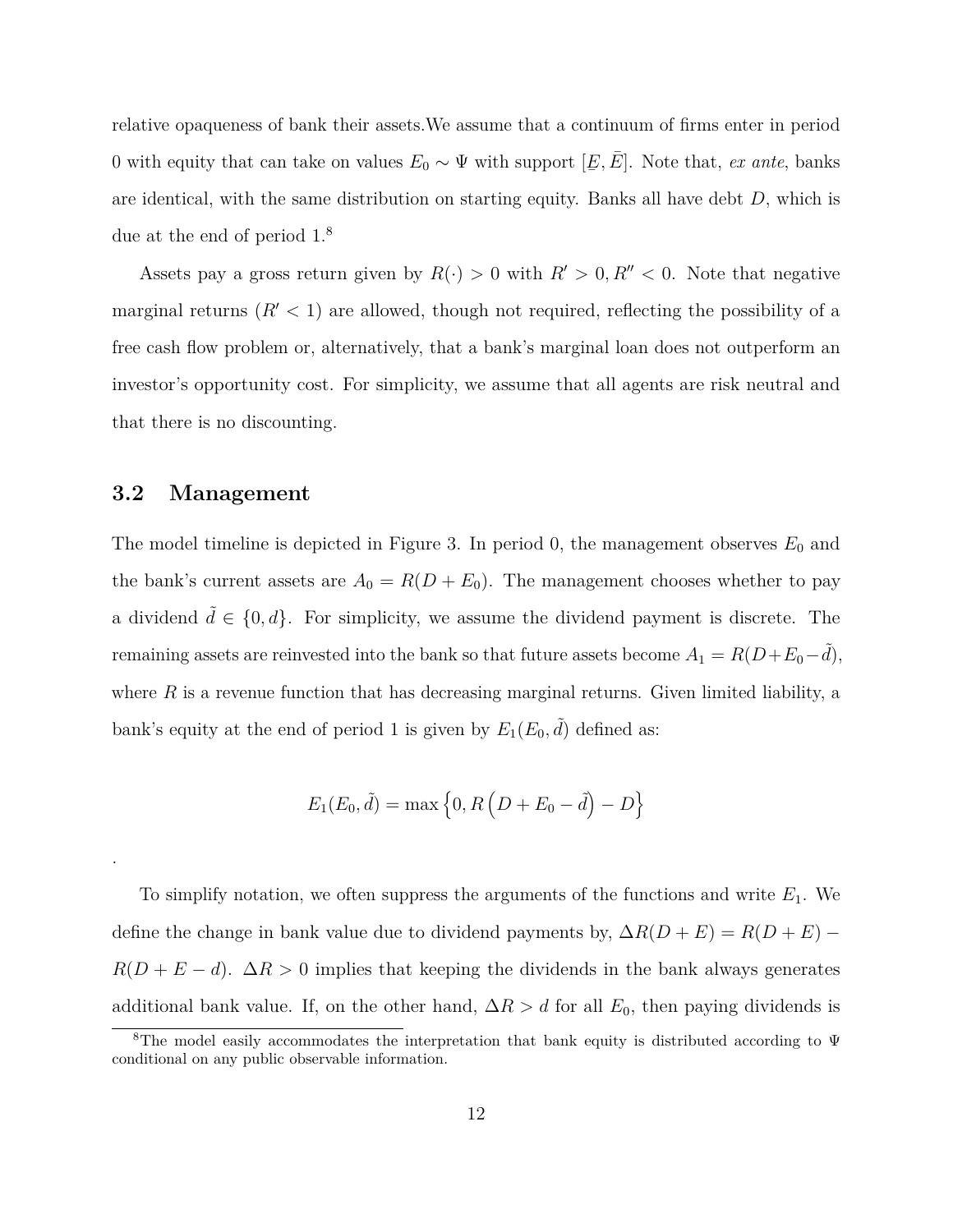always inefficient. We allow for  $\Delta R < d$ , leaving open the possibility that dividend payments can be optimal. A number of extant theories would be consistent with this assumption. For example, a free cash flow problem, in which managers would expropriate excess cash or invest in negative NPV projects, is consistent with ∆*R < d*. Clientele effects can also justify this condition. For instance, if shareholders have strong liquidity demands they value a unit of wealth more when held as dividends rather than as equity.<sup>[9](#page-13-0)</sup>

The theory relies on managerial short-term incentives to generate a signaling effect. Following [Miller and Rock](#page-45-3) [\(1985\)](#page-45-3), we assume management acts in the joint interest of longterm shareholders, who will hold onto stock until the end of period 1 (e.g., because of vesting), and short-term shareholders, who will sell their stock after the bank pays dividends (e.g., because of liquidity needs). The parameter  $\lambda \in (0,1)$  reflects the weight the management places on the interests of short-term shareholders, with the complementary weight given to long-term shareholders.

The bank's objective function is given by:

$$
V(E_0) = \max_{\tilde{d}} \left\{ \tilde{d} + \lambda \mathbb{E} \left[ E_1 | \tilde{d} \right] + (1 - \lambda) E_1 \right\} \tag{1}
$$

where the expectation operator is defined over the distribution of public information,  $\Psi$ . This is because although the manager observes  $E_0$ , the market can only infer the value of the bank through its dividend policy. Because short-term investors seek to sell their stock before the information asymmetry is resolved, they value the bank at  $\tilde{d} + \mathbb{E} \left[ E_1 | \tilde{d} \right]$ , which depends only on the dividend choice of the bank as the private information is integrated out. Only the final term depends on  $E_0$ .

<span id="page-13-0"></span><sup>9</sup>[Allen and Michaely](#page-43-7) [\(2003\)](#page-43-7) survey the dividends literature, including discussions of free-cash flow and clientele effects. [Jensen](#page-45-4) [\(1986\)](#page-45-4) and [Pettit](#page-45-5) [\(1977\)](#page-45-5) are for an examples, among many, of free-cash flow and clientele effects, respectively.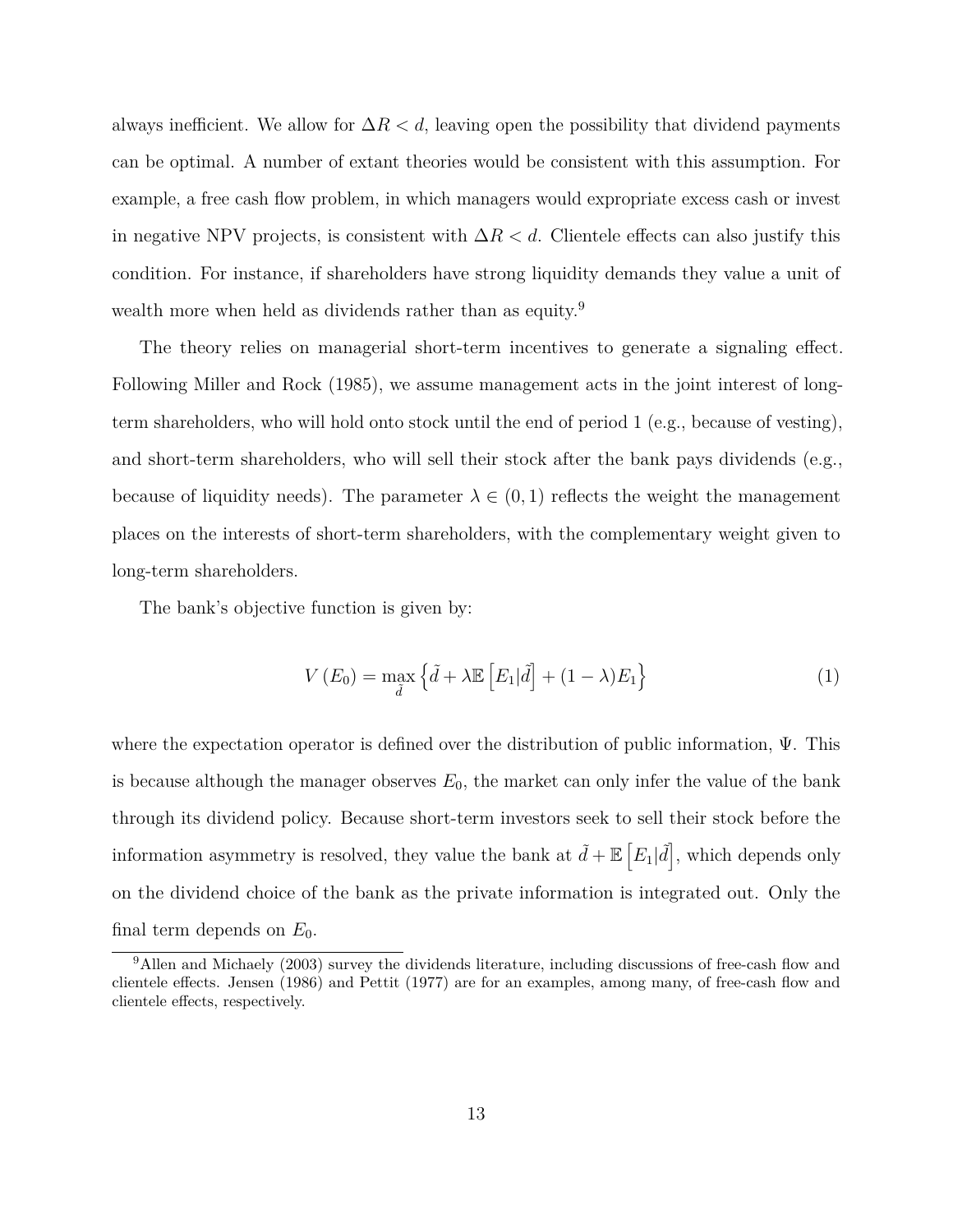

**Figure 3:** Model timeline.

## **3.3 First-Best Case**

In first-best case the total bank value of all banks is maximized. Note that unlike the bank's objective function, the first-best allocation includes losses borne by the regulator and any failure costs. The first-best problem is written as:

$$
\max_{\tilde{d}(\cdot)} \mathbb{E}\left[\tilde{d} + R(D + E_0 - \tilde{d}) - \mathbf{1}(E_1 = 0)c\right],\tag{2}
$$

where *c* represents failure costs and **1** is the indicator operator.

The first-best problem is solved piecewise on a bank by bank basis: For each  $E_0$  solve  $\max_{\tilde{d}(\cdot)} \tilde{d} + R(D + E_0 - \tilde{d}) - \mathbf{1}(E_1(E_0, \tilde{d}) = 0)c$ . The first-best solution is that a bank pay a dividend only when the net present value of the marginal project is greater than 0, net of failure costs. That is,

<span id="page-14-0"></span>
$$
d^*(E_0) = \begin{cases} d, & \text{if } d - \Delta R(D + E_0) - [\mathbf{1}_{E_1(E_0, d) = 0} - \mathbf{1}_{E_1(E_0, 0) = 0}]c > 0 \\ 0, & \text{otherwise} \end{cases} \tag{3}
$$

We restrict  $d, c$  and  $R(\cdot)$ , so that dividends are efficient only for those banks with sufficient capital. Dividends are inefficient for low capital banks if the marginal return at  $E_0 = d$ (i.e.  $\Delta R(D+d)$ ) is sufficient large, the failure costs *c* are sufficiently large, or the dividend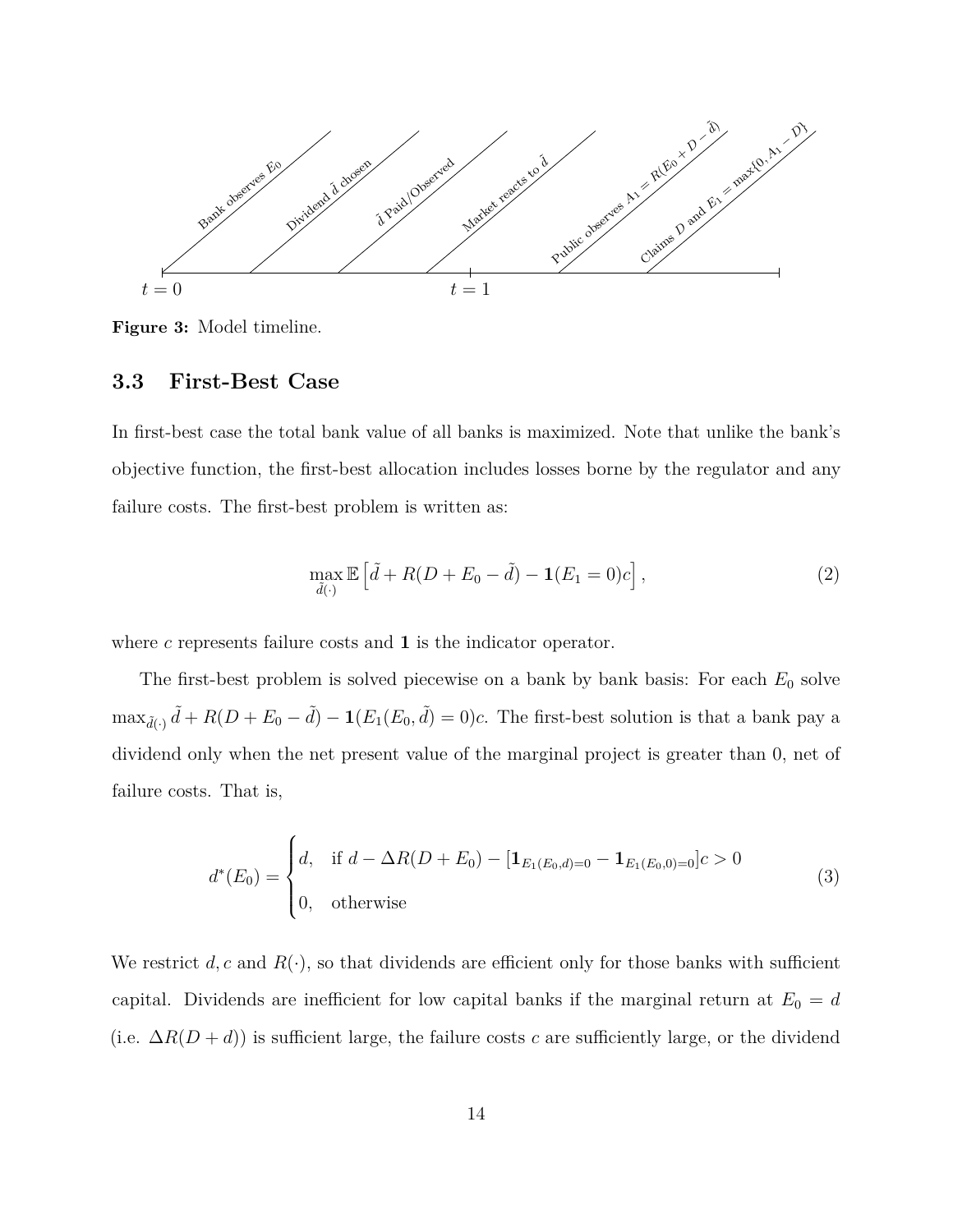payment *d* is sufficiently small. In this way, dividends are only socially efficient as a result of decreasing marginal returns (free cash flow problem), rather than from wealth expropriation. This leads directly to the following assumption.

<span id="page-15-1"></span>**Assumption 1.** *Paying dividends is never socially efficient at undercapitalized institutions:*  $d - \Delta R(D + E_0) - [\mathbf{1}_{E_1(E_0,d)=0} - \mathbf{1}_{E_1(E_0,0)=0}]c < 0$  for all  $E_0$  such that  $E_1(E_0,d) = 0$ .

It should be noticed that, in this simplified case, the first-best solution may be achieved by the regulator prohibiting dividends for undercapitalized banks and releasing all of its information. That is, by simply stating which banks are strong and which banks are insolvent solves the signaling problem. However, this does not account for the inherent fragility of the banks. The existence of runs fundamentally alters the environment faced by the regulator. Information release can become costly and withholding information valuable, as discussed in Section [4.](#page-29-0)

### **3.4** *Laissez Faire* **Case**

In the *laissez faire*[10](#page-15-0) case, the regulator cannot restrict dividends, but limited liability remains. In addition, assume a pure strategy equilibrium. Since the manager's value function neglects failure costs, a bank with equity  $E_0$  pays a dividend if and only if:

$$
V(E_0|\tilde{d} = d) - V(E_0|\tilde{d} = 0) = d + \lambda \left( \mathbb{E}^K[E_1|\tilde{d} = d] - \mathbb{E}^K[E_1|\tilde{d} = 0] \right)
$$

$$
+ (1 - \lambda) \left( \max\{0, R(D + E_0 - d) - D\} \right)
$$

$$
- \max\{0, R(D + E_0) - D\} \ge 0
$$

<span id="page-15-0"></span><sup>10</sup>Since there remains a social safety net for debt holders, this is not truly a *laissez faire* environment. We use the term to indicate that there are no regulatory restrictions placed on dividends.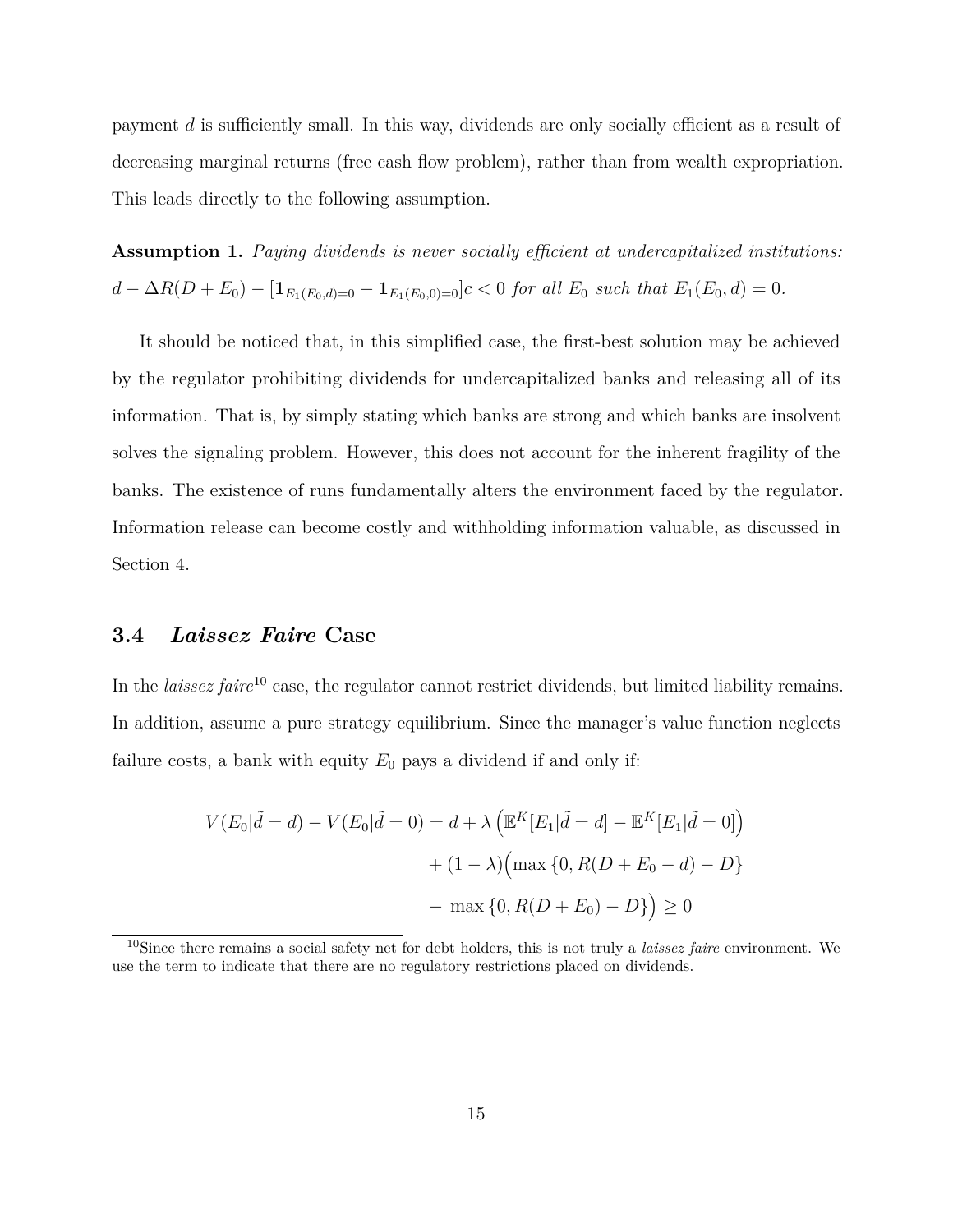where K is the bank's belief of the set of banks that will pay dividends and  $E^K$  is the expectation operator over equity given *K*. Define

$$
\hat{s}(K) = \left( \mathbb{E}^K[E_1 | \tilde{d} = d] - \mathbb{E}^K[E_1 | \tilde{d} = 0] \right)
$$

representing the difference in expected future equity between banks that do and do not pay a dividend.

Then, for any given  $\hat{s}$ , define the dividend incentive condition:

$$
\Phi(E_0, \hat{s}) = d + \lambda \hat{s} - (1 - \lambda) (\max\{R(D + E_0) - D, 0\} - \max\{R(D + E_0 - d) - D, 0\})
$$

Rewriting given the maximum operator gives

$$
\Phi(E_0, \hat{s}) = \begin{cases}\nd + \lambda \hat{s} - (1 - \lambda)\Delta R(D + E_0) & \text{if } R(D + E_0 - d) > 0 \\
d + \lambda \hat{s} - (1 - \lambda)\max\{R(D + E_0) - D, 0\} & \text{otherwise,} \n\end{cases}
$$
\n(4)

where a bank pays a dividend if and only if  $\Phi > 0$ . For any given value of  $\hat{s}$  (equilibrium value or not), we can draw  $\Phi$  as a function of  $E_0$ . According to the dividend incentive condition a bank pays a dividend if and only if it lies above the horizontal axis, as shown in the top panel of Figure [4.](#page-17-0) Note that when  $E_0$  is sufficiently small, the function  $\Phi$  is flat. In this region, the bank is undercapitalized with or without the dividend. Consequently, in this region the future value of the bank is necessarily 0 and the incentive for dividends does not vary with  $E_0$ . As  $E_0$  increases, the wealth expropriation incentive for dividends diminishes as the opportunity cost of foregoing returns on reinvested capital is borne by shareholders rather than creditors. However, as  $E_0$  increases further, the marginal returns of reinvested capital decreases due to the assumption  $R'' < 0$ .

For any dividend incentive function  $\Phi$ , let  $G(\Phi)$  be the dividend signal generated by the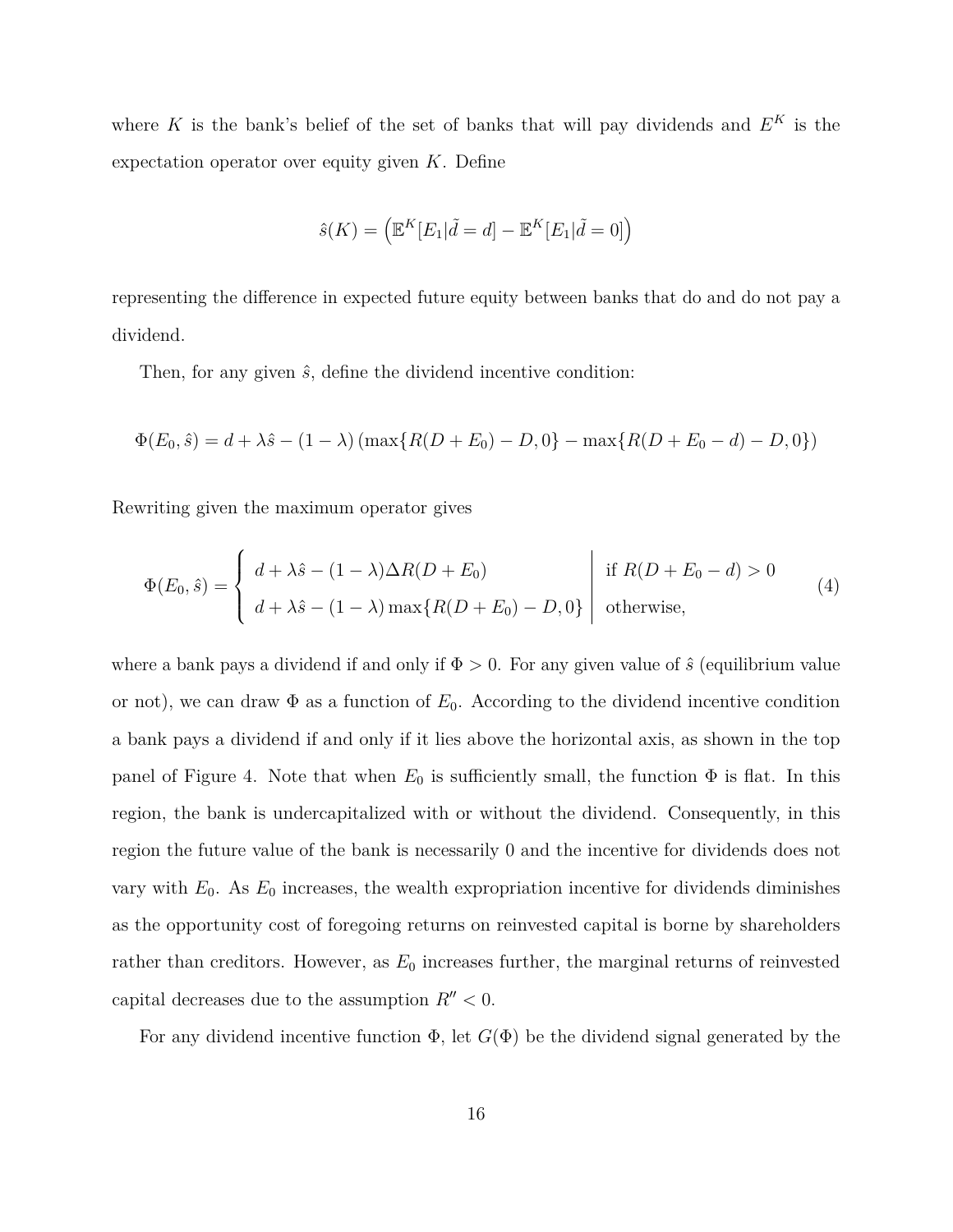<span id="page-17-0"></span>

**Figure 4:** Top Graph: The incentive to dividend Φ for a fixed signal value *s*ˆ. Bottom Graph: The future value of the bank given dividend decisions and the signal  $\hat{s}$ , from which  $G(\hat{s}) = \mathbb{E}[E_1|\Phi > 0] - \mathbb{E}[E_1|\Phi \le 0]$  is constructed. Dark gray areas denote equity levels where banks will choose to pay a dividend, below  $E_0^1$  and above  $E_0^2$ . Correspondingly, light gray area denotes where banks do not pay dividends,  $E' \in (E_0^1, E_0^2)$ .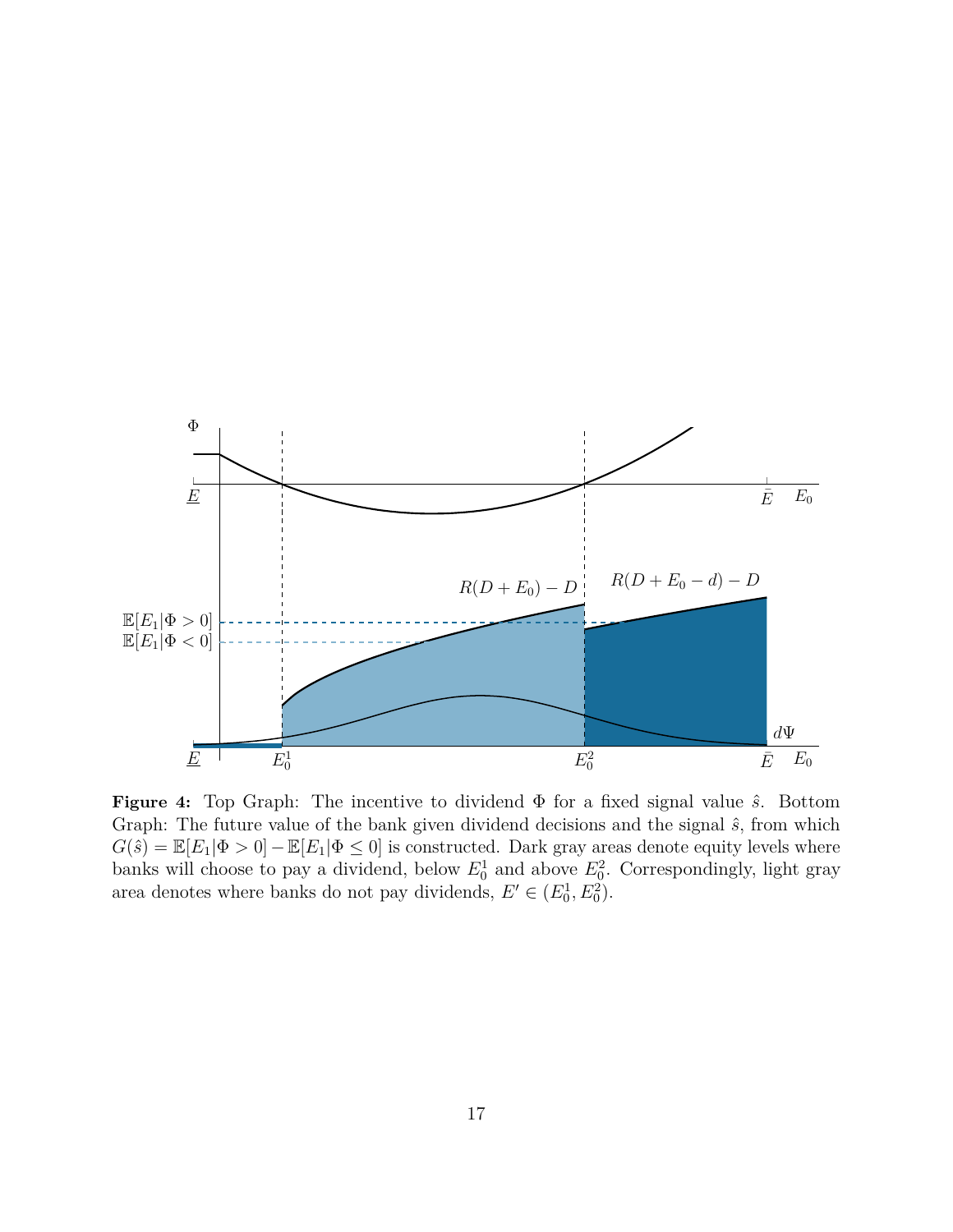incentives. Abusing notation, we will often take the composite form and write  $G(\Phi(\cdot, \hat{s}))$  =  $G(\cdot, \hat{s})$ :

$$
G(\Phi) = \mathbb{E}[\max\{R(D + E - d) - D, 0\} | \Phi(E, \hat{s}) > 0]
$$

$$
- \mathbb{E}[\max\{R(D + E) - D, 0\} | \Phi(E, \hat{s}) \le 0].
$$

The construction of  $G$  is shown in the bottom part of Figure [4.](#page-17-0) For a given  $\hat{s}$ , the top graph divides the  $E_0$  space into three regions:  $[\underline{E}, E_0^1], [E_0^1, E_0^2], [E_0^2, \overline{E}].$  In the first and third intervals (darkly shaded in the bottom graph),  $\Phi > 0$ , so that banks pay dividends on these intervals. Thus, market expectations of a bank paying dividends are given by integrating future equity (given dividends) over the conditional distribution of dividend payors:  $\Psi(E_0|E_0 \in [\underline{E}, E_0^1] \cup [E_0^2, \overline{E}])$ . Meanwhile, the second interval (lightly shaded in the bottom graph) is the set of non-dividend banks. Market expectations for non-dividend-paying banks are similarly formed by integrating future equity of these banks (absent dividends) over the conditional distribution of non-dividend payors:  $\Psi(E_0|E_0 \in [E_0^1, E_0^2])$ .  $G(\cdot, \hat{s})$  is then the difference between the market's expected future equity of dividend- and non-dividend-paying banks.

An equilibrium is defined as a fixed point where  $G(\cdot, \hat{s}^*) = \hat{s}^*$ . Notice that  $G(\cdot, \hat{s})$  need not be monotonic in  $\hat{s}$ . This is because shifting the  $\Phi$  curve up adds (down subtracts) banks at both the top and the bottom of the equity distribution of non-dividend-paying banks into (from) the dividend-paying population. Then, the effect of a change in *s*ˆ on the value of  $G(\cdot, \hat{s})$  depends on the weight  $d\Psi$  of each of these new additions (subtractions) and that group's expected mean relative to that of the set of dividend- and non-dividend-paying banks. The directional effect of  $\hat{s}$  on  $G(\cdot, \hat{s})$  consequently depends on the specific parameterization. Nevertheless, many of the conclusions and comparative statics from the model are valid even without a monotonic relationship between  $\hat{s}$  and  $G(\hat{s})$ . Figure [5](#page-19-0) is a graphical representation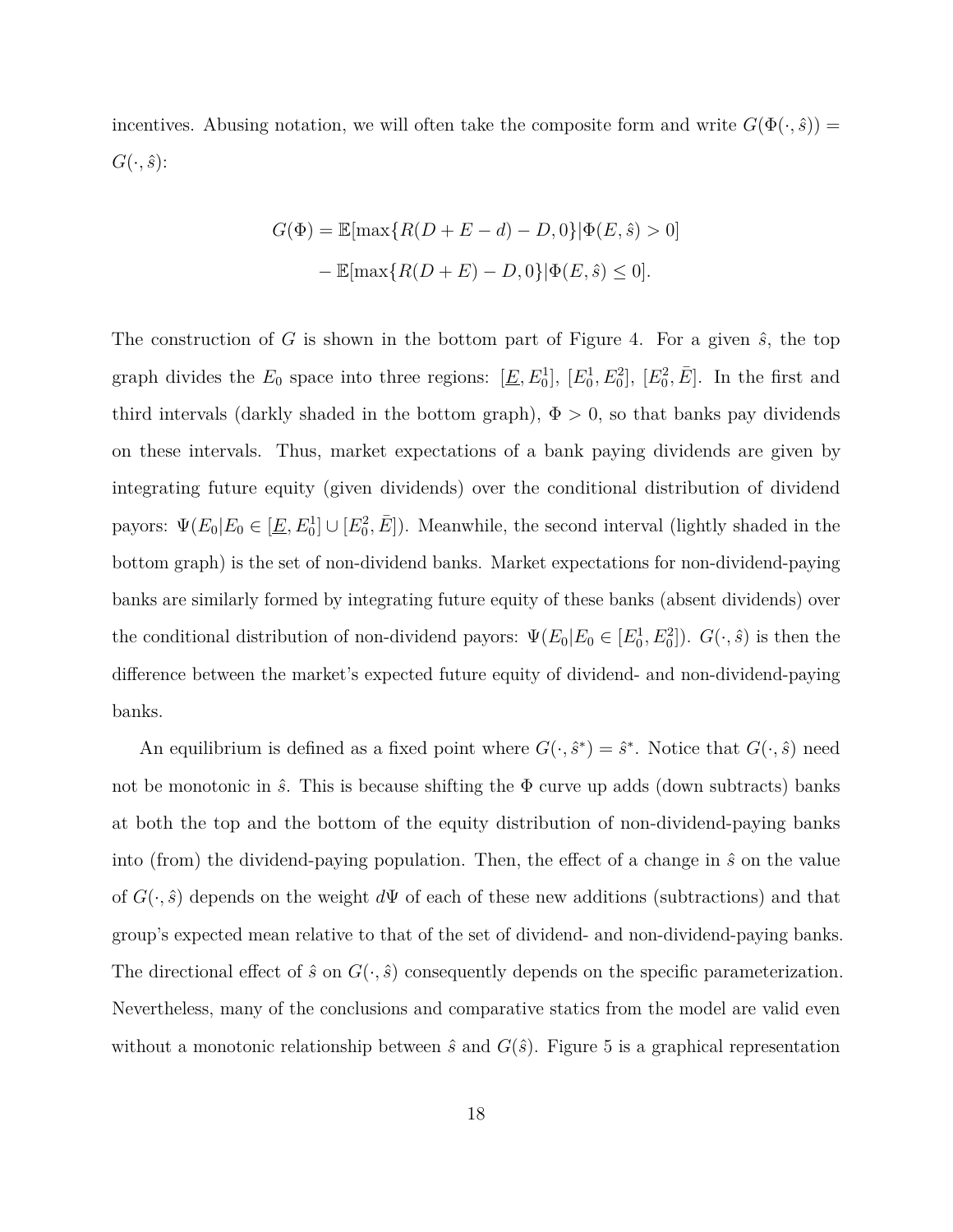<span id="page-19-0"></span>

**Figure 5:** Equilibrium signal given  $G(\cdot, \hat{s})$ 

of an equilibrium.

We make some assumptions to guarantee that both dividends and no dividends are observed in equilibrium. This negates the need to consider pooling equilibria that would then require additional assumptions on off-equilibrium beliefs.<sup>[11](#page-19-1)</sup> Let the lower and upper feasible signals be given by

$$
\hat{g} = \inf_{K} \mathbb{E} \Big[ \max \{ R(D + E_0 - d) - D, 0 \} | E_0 \in K \Big]
$$

$$
- \mathbb{E} \Big[ \max \{ R(D + E_0) - D, 0 \} | E_0 \notin K \Big],
$$
and
$$
\bar{\hat{s}} = \sup_{K} \mathbb{E} \Big[ \max \{ R(D + E_0 - d) - D, 0 \} | E_0 \in K \Big]
$$

$$
- \mathbb{E} \Big[ \max \{ R(D + E_0) - D, 0 \} | E_0 \notin K \Big].
$$

Let the production function, dividend size, and parameters be such that for any feasible signal, banks with the minimum and maximum possible values of *E*<sup>0</sup> find it optimal to pay a dividend. Further, for some intermediate value,  $E' \in ($ ¯  $E, \overline{E}$  the returns from investment are sufficiently high such that for any feasible signal, the bank chooses not to pay a dividend.

<span id="page-19-1"></span> $11$ Alternatively, we could allow for pooling equilibria in which all banks pay and dividend and use the intuitive criterion [Cho and Kreps](#page-43-8) [\(1987\)](#page-43-8) to fix out-of-equilibrium beliefs on non-dividends as  $\operatorname{argmin}_{E_0} \{d + E_1(E_0, d)\}.$ However, this would add complication without changing the underlying mechanisms.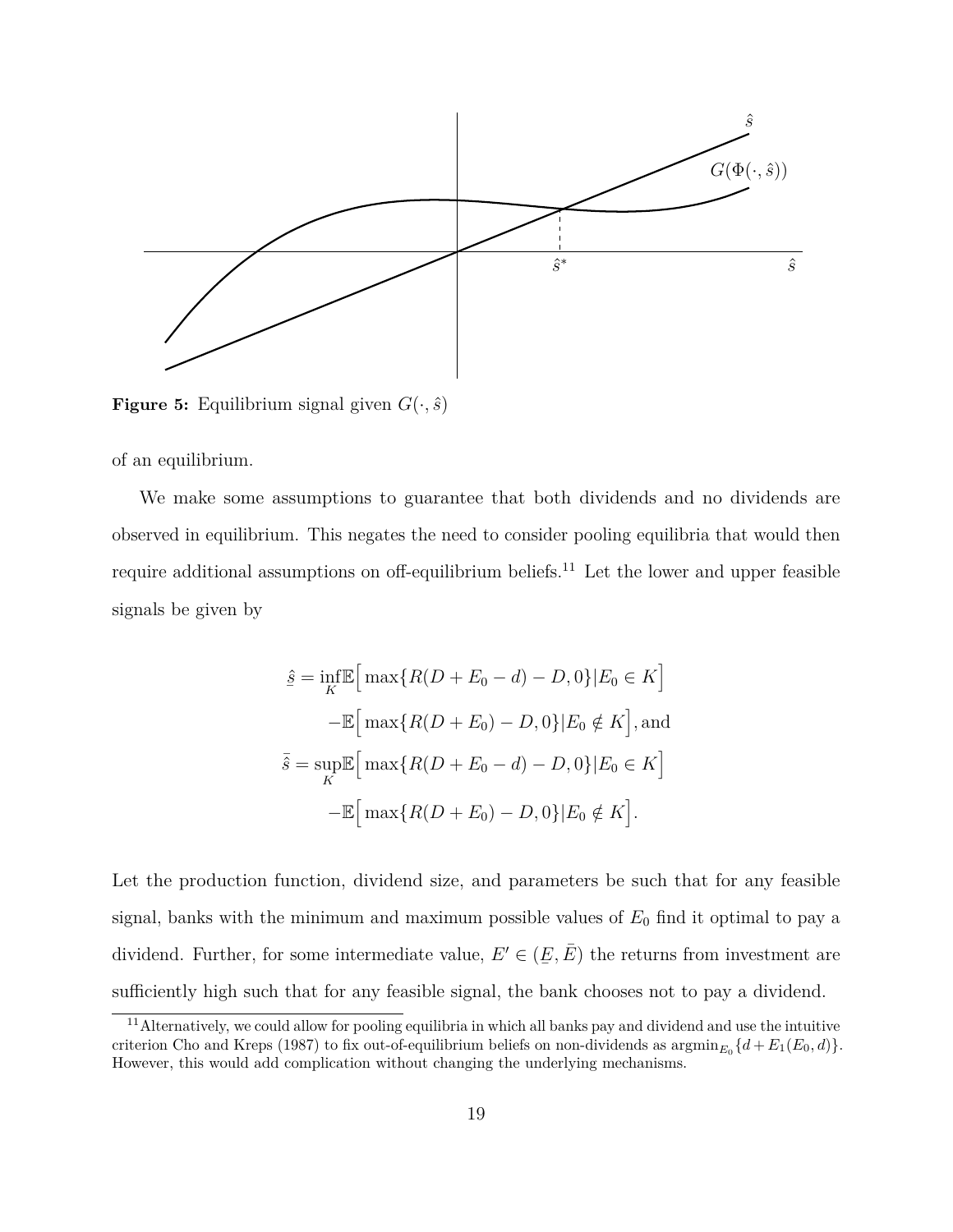**Assumption 2.** *A bank with the highest or lowest supported equity,* ¯  $E$  *or*  $\overline{E}$ *, will have an incentive to pay a dividend. Further, there exists a bank with some equity*  $E' \in ($ ¯  $E, \bar{E}$ ) *that does not have an incentive to pay a dividend. That is,* Φ( ¯ *E,* ¯  $\hat{s}) > 0, \Phi($ ¯ *E,* ¯  $\hat{s}) > 0$ *, and*  $\Phi(E',\overline{\hat{s}}) < 0$ 

Under the maintained assumptions, the concavity of the production function, and the convexity of equity, there exist equity levels,  $E_0^1$  and  $E_0^2$ , such that banks only pay dividends in that range;  $\Phi(E, \hat{s}) \ge 0$  if and only if  $E \in [E_0^1, E_0^2]$ . That is to say, there will be two levels of equity, between which banks will choose to pay dividends. Below the lower equity level,  $E_0^1$ , banks will pay dividends to expropriate wealth. Above the higher equity level,  $E_0^2$ , banks will pay dividends to mitigate the free cash flow problem. These two levels of equity can be seen in Figure [4](#page-17-0) as the vertical dashed lines. Setting  $\Phi = 0$  gives the expressions for these bounds. In particular,  $E_0^1(\hat{s}) = R^{-1} \left( \frac{d + \lambda \hat{s}}{1 - \lambda} + D \right) - D$  and  $E_0^2(\hat{s}) = \Delta R^{-1} \left( \frac{d + \lambda \hat{s}}{1 - \lambda} + D \right) - D$ .

Given this structure for  $\Phi$ , we can write the following expression for the dividend signal,  $G(\cdot, \hat{s})$ , in the *laissez faire* case as:

$$
G(\cdot,\hat{s}) = \frac{\int_{E_0^2(\hat{s})}^{\bar{E}} (R(D+E_0-d)-D) d\Psi(E_0)}{1-\Psi(E_0^2(\hat{s}))+\Psi(E_0^1(\hat{s}))} - \frac{\int_{E_0^1(\hat{s})}^{E_0^2(\hat{s})} (R(D+E_0)-D) d\Psi(E_0)}{\Psi(E_0^2(\hat{s}))-\Psi(E_0^1(\hat{s}))}
$$
(5)

**Proposition 1.** There exists an equilibrium and an associated signal  $\hat{s}$  such that a bank with *capital*  $E_0$  *does not pay a dividend if and only if*  $E_0 \in [E_0^1, E_0^2]$ .

*Proof.* The proof is established by the Brouwer Fixed Point Theorem, which requires that  $\hat{s}, \bar{\hat{s}}] \rightarrow [$  $\hat{g}, \hat{\overline{s}}$  maps to the same interval. The (a)  $G(\cdot, \hat{s})$  is continuous in  $\hat{s}$  and (b)  $G(\cdot, \hat{s})$ : ¯ ¯ first condition is established by continuity and differentiability properties of *R* and Ψ. The latter follows directly from the definitions of the lower and upper bounds of  $\hat{s}$ .  $\Box$ 

The existence of equilibrium is guaranteed under fairly weak assumptions. However, if agents value the signal too strongly, multiple equilibria can arise. In particular, as more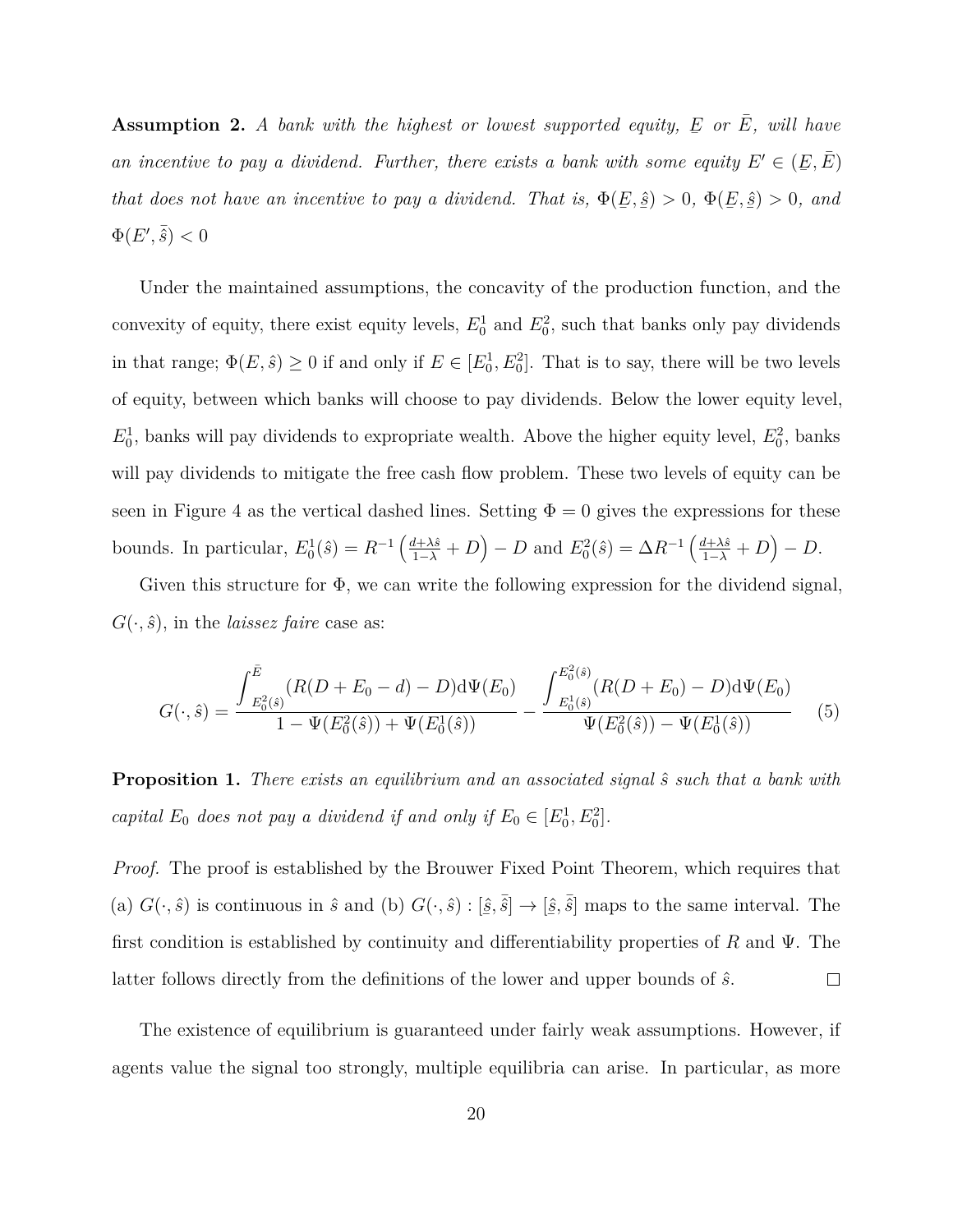importance is placed on the value to outside equity holders, as  $\lambda \to 1$ , the behavior of most banks will be governed entirely by the signaling incentive. To ensure a unique equilibrium, assume that  $\lambda$  is small enough to preclude this possibility. That is, we assume that enough value is placed on both short- and long-term equity holders to support a unique equilibrium, described in the proposition below. However, this restriction could easily be relaxed if we consider the possibility of multiple equilibria. Furthermore, all subsequent comparative static results would hold if we consider perturbations of the underlying parameters as movements around any particular equilibrium.

**Proposition 2.** If the relative importance placed on outside equity holders,  $\lambda$ , is sufficiently *small, then there exists a unique equilibrium.*

*Proof.* This result follows by differentiating  $G(\cdot, \hat{s}; \lambda)$  with respect to  $\hat{s}$  and showing it is a factor of  $\lambda$ . If  $\lambda$  is sufficiently small,  $\frac{\partial G}{\partial \delta}$  < 1 and thus  $G(\cdot)$  cannot cross the 45-degree line more than once.  $\Box$ 

## <span id="page-21-1"></span>**3.5 A Prudential Regulator**

One of the key features that makes dividend policy decisions especially interesting–in the context of systemically important financial institutions, and banking in general–is the unique role that regulators play. Either to prevent wealth expropriation or to maintain a sufficiently low probability of failure, regulators may restrict dividend payments at undercapitalized banks. In many cases, such restrictions are private or implicit, and therefore not directly visible to the market.<sup>[12](#page-21-0)</sup>

Suppose that a regulator is perfectly informed and undertakes a policy of restricting dividends if and only if  $R(D + E - d) - D < 0$  (the bank is undercapitalized conditional on paying a dividend). In the model, that would imply that the regulator may forbid dividend

<span id="page-21-0"></span> $12$ For example, while CCAR results are public, banks set their capital plans with expectations on what will be approved by regulators.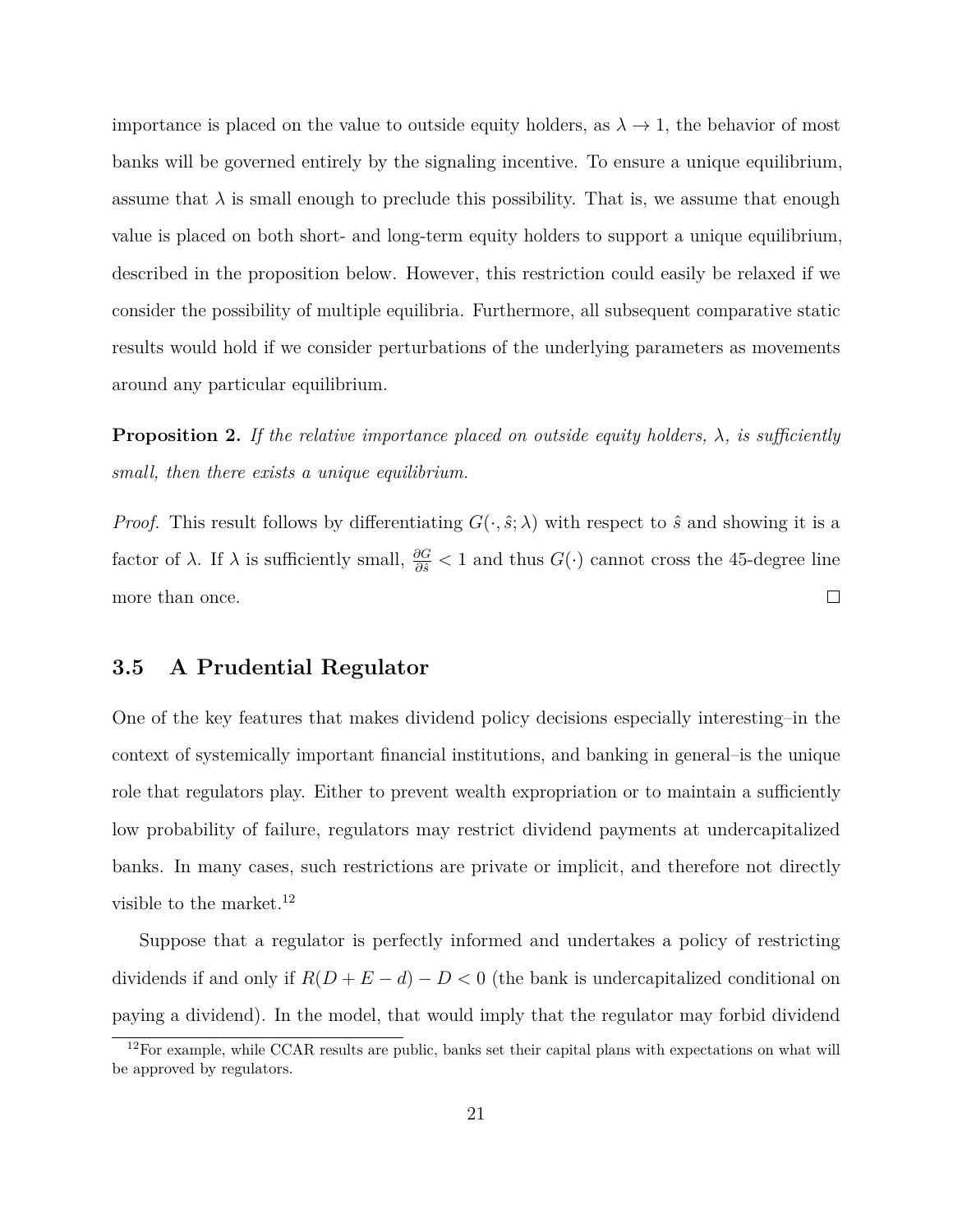payments only when paying a dividend would cause the bank to be unable to meet its liabilities D at the end of period 1. Note that 0 could easily be replaced with any nonzero capital requirement. Given the regulator's behavior, the incentive structure  $\Phi$  is unchanged. However, banks that breach the capital requirement with dividends are exogenously restricted from dividends. Returning to Figure [5,](#page-19-0) the partitioning of  $E_0$  into three intervals is unchanged as  $\Phi$  is unchanged. However, while undercapitalized banks prefer to pay a dividend, they are unable to do so. This implies that these undercapitalized banks move from dividend payors (darkly shaded) to non-dividend payors (lightly shaded). Thus, the signal *GR*(Φ) generated in the presence of a regulator differs from  $G(\Phi)$ . Figure [6](#page-23-0) demonstrates the relative increase in the signal strength,  $G_R(\hat{s})$ . In particular,

$$
G_R(\cdot,\hat{s}) = \frac{\int_{E_0^2(\hat{s})}^{\bar{E}} (R(D+E_0-d)-D) d\Psi(E_0(\hat{s}))}{1-\Psi(E_0^2(\hat{s}))} - \frac{\int_{E_0^0(\hat{s})}^{E_0^2(\hat{s})} (R(D+E_0)-D) d\Psi(E_0)}{\Psi(E_0^2(\hat{s}))}
$$
(6)

where  $E_0^0 = R^{-1}(D) - D < E_0^1$  is the minimum equity required to guarantee positive future equity given no dividends. As in the *laissez faire* case, it is straightforward to show that an equilibrium exists when there is a regulator. Furthermore, uniqueness is similarly guaranteed under the appropriate parameter restriction on  $\lambda$ .

The first result is that the introduction of the regulator increases banks' value of the signal and increases the set of banks that would prefer to pay a dividend. Naturally, this does not mean that more banks *do* pay dividends, as the regulator precludes poorly capitalized banks from paying a dividend in any case. However, the nature of this regulatory action does induce some banks to pay a dividend that otherwise would not. In particular, if we let  $\hat{s}_R^*$  be the value of the equilibrium signal with the regulator then it must be the case that this is greater than  $\hat{s}^*$ .

**Proposition 3.** *A regulator who restricts dividends to banks engaged in wealth expropriation*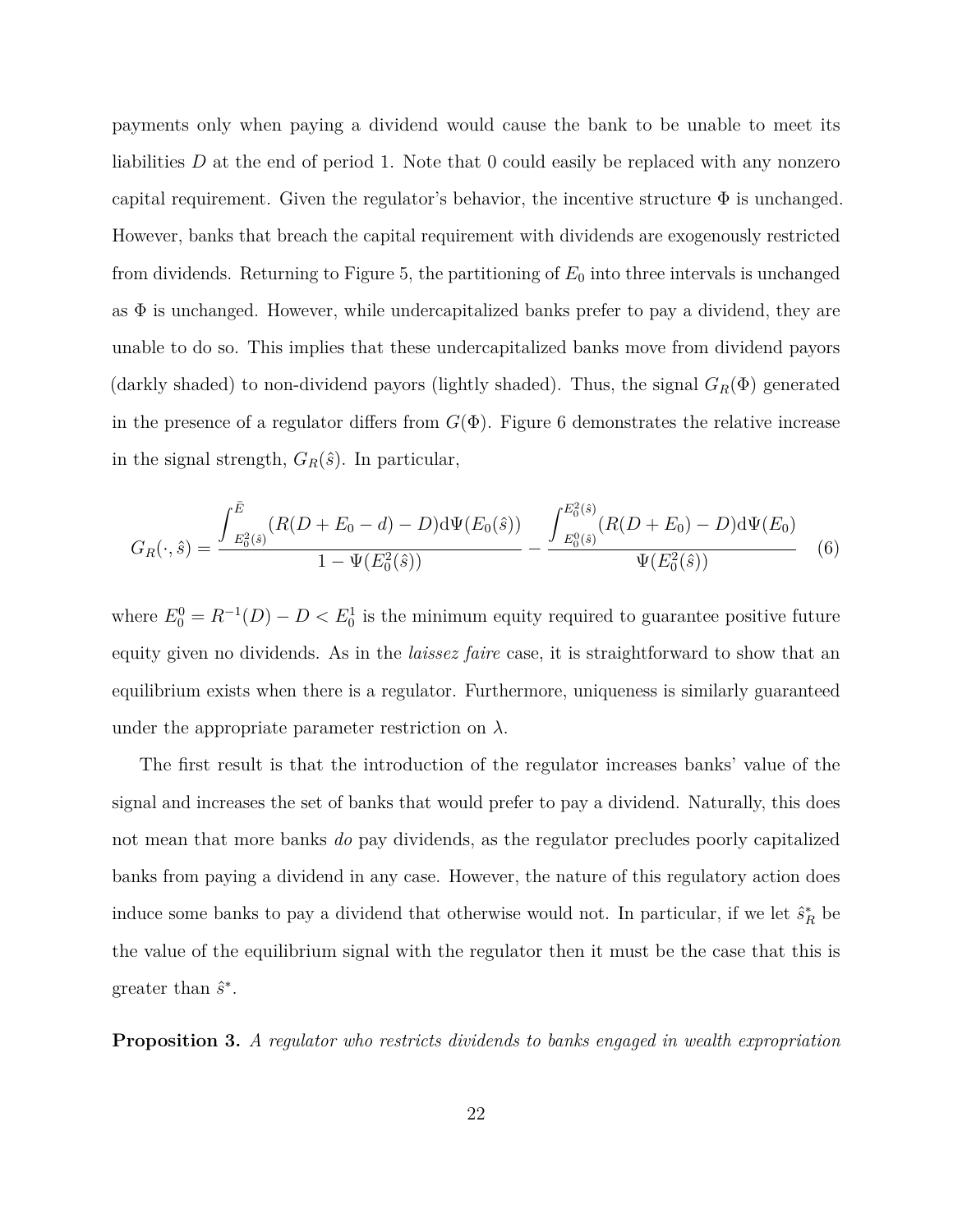<span id="page-23-0"></span>

**Figure 6:** An The future value of the bank given dividend decisions and the signal  $G(\hat{s})$  =  $\mathbb{E}[E_1|\Phi > 0] - \mathbb{E}[E_1|\Phi < 0].$ 

*will increase the market's valuation of dividend-paying banks relative to the* laissez faire *case*. *In particular,*  $\hat{s}^* < \hat{s}_R^*$ . Furthermore, banks with capital  $E_0 \in [E_0^2(\hat{s}_R^*), E_0^2(\hat{s}^*)]$  do not dividend *in the laissez faire case but do dividend in the regulator case.*

*Proof.* The proof follows directly from showing that  $G(\cdot, \hat{s}) < G_R(\cdot, \hat{s})$  for all  $\hat{s}$ . Moving a mass of banks from the dividend-paying group to the non-dividend-paying group increases the expected value of the dividend payers and decreases the expected value of the non-payers. Thus, the regulator's behavior induces a positive shift in  $G$ , thereby increasing  $\hat{s}^*$ . The monotonicity of  $E_0^2(\hat{s})$  in  $\hat{s}$  guarantees that the change produces a non-empty set of new dividend-paying banks.  $\Box$ 

# **3.6 Comparative Statics**

This section examines comparative statics for the equilibrium with the prudential regulator. In particular, it examines how changes in the distribution of capital levels affect the strength of the dividend signaling mechanism. The following proposition states that an increase in the underlying uncertainty increases the equilibrium value of signaling and an increase in the proportion of banks that pay dividends. In particular, if the support of  $E_0$  is expanded,  $\hat{s}^*$ necessarily increases.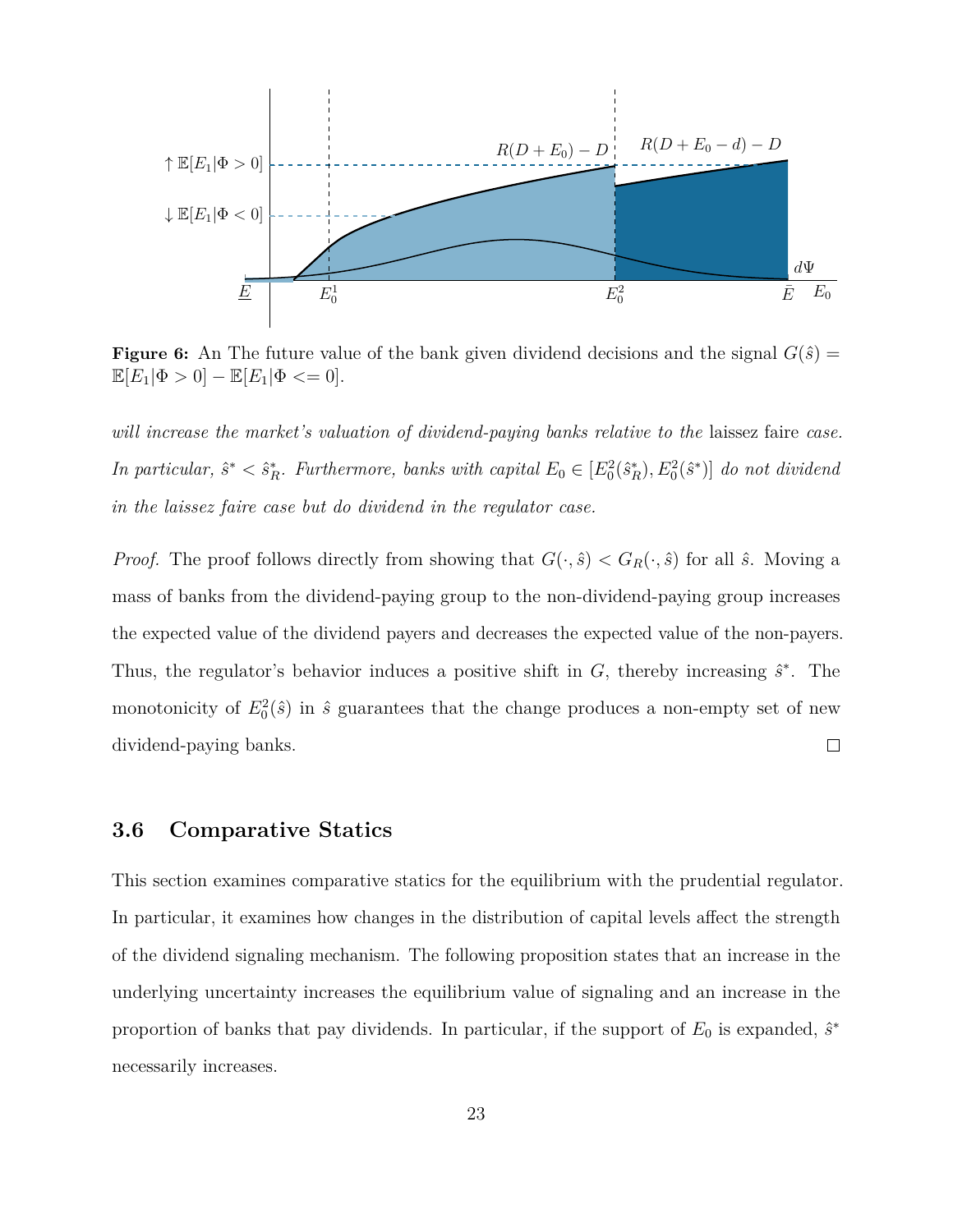<span id="page-24-0"></span>**Proposition 4.** *An increase in uncertainty increases the dividend signal value, s* ∗ *. Suppose that the support of*  $E_0$  *is widened to*  $\left[ \underline{E} \right]$  $E - \eta$ ,  $\bar{E} + \eta$  ∼ Ψ' for some  $\eta > 0$  such that the mean *of*  $\Psi'$  *is equal to that of*  $\Psi$ *. Assume further that*  $\Psi'(\cdot|E_0 \in [\underline{E}$  $(E, \overline{E}) = \Psi$ *. Then the regulated equilibrium features an increased dividend signal value.*

The comparative statics in the case of mean shifts of the distribution of  $\Psi$  are ambiguous because the effect of an increase in mean equity, *E*0, has a non-monotonic effect on the increase in period 1 equity,  $E_1$ . For the region in which  $E_1 = 0$  (i.e., the bank is undercapitalized), an increase in starting capital has no effect on future shareholder value. However, the concavity of the production function dictates that the effect of an increase in  $E_0$  has the largest effect in the region just above  $E_0^1$  where the bank is just above undercapitalized and decreasing thereafter.

Nevertheless, comparative statics can be drawn for distributions that give rise to equilibria where sufficiently few or sufficiently many banks pay a dividend. Suppose that there is a mean shift  $\Delta$  of the distribution  $\Psi$ . In the case where the mass of banks is already paying a dividend, a positive mean shift  $(\Delta > 0)$  in  $E_0$  further skews the distribution. As such, the signaling value of dividends is dampened, *∂s*ˆ <sup>∗</sup>*/∂*∆ *<* 0. In the case where the mass of banks already do not pay a dividend, the logic is reversed.  $\Psi$  becomes more skewed and the signal less informative when  $\Delta < 0$ . Consequently,  $\partial \hat{s}^* / \partial \Delta > 0$  when sufficiently many banks do not pay a dividend.

For the arguments above, we require one additional assumption: The density of banks on the boundary between dividends and non-dividends must be sufficiently small. This is guaranteed assuming that the density  $d\Psi(E_0)$  is sufficiently small for all points in  $\underline{F}$  $E, \bar{E}.$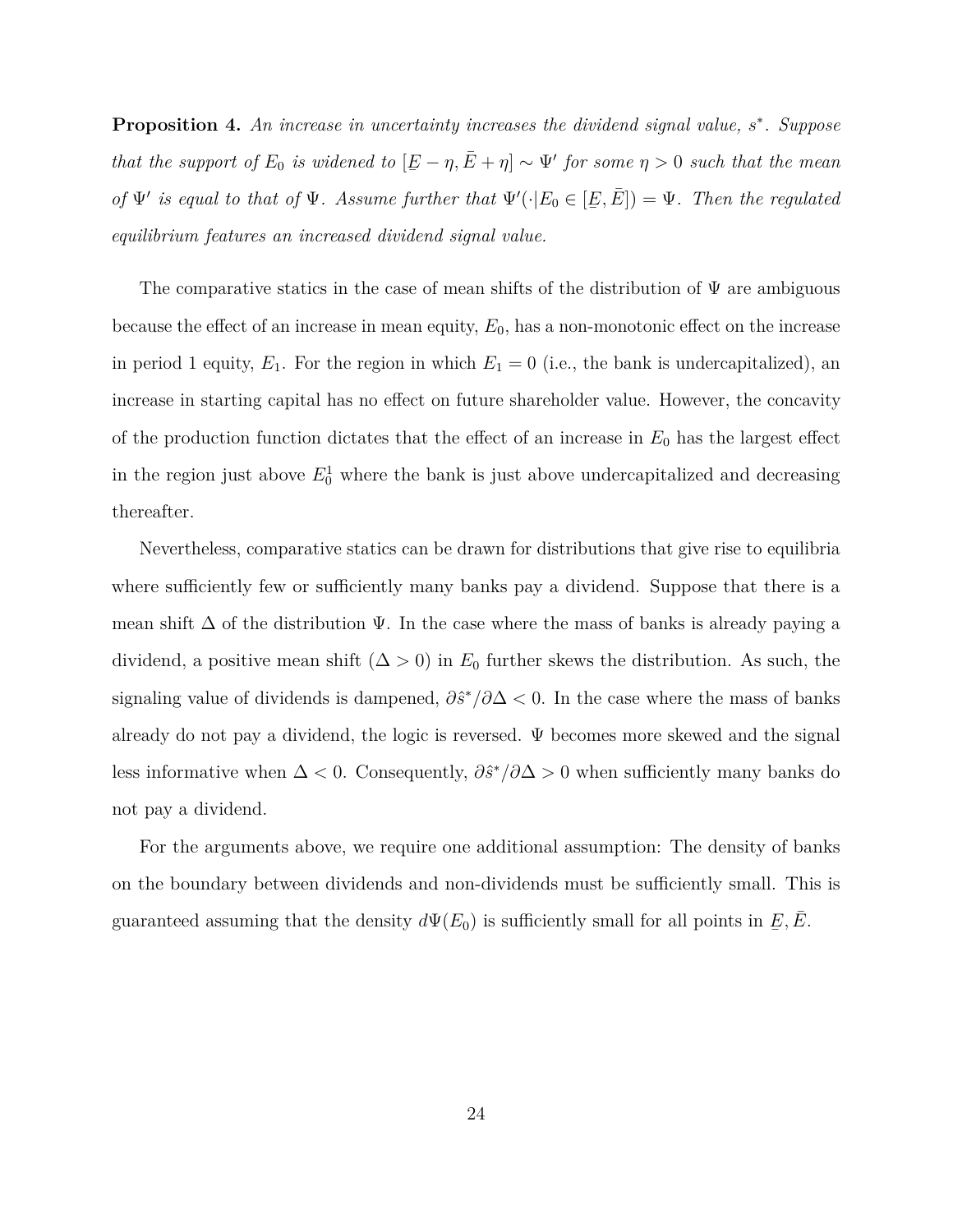<span id="page-25-0"></span>**Assumption 3.** For all possible values of  $\hat{s} \in [\underline{E} - \overline{E}, \overline{E} - \underline{E}]$  and for all  $E_0 \in [\underline{E}, \overline{E}]$ ,

$$
\frac{1}{d\Psi(E_0)} > \frac{\partial E_0^2}{\partial \hat{s}} d\Psi(E_0^2) \left[ \frac{\left( \int_{E_0^2}^{\bar{E}} E_1(E_0, d) d\Psi(E_0) - E_1(E_0^2, d)(1 - \Psi(E_0^2)) \right)}{(1 - \Psi(E_0^2))^2} \right. \\
\left. + \frac{\left( \int_{E_0^0(\hat{s})}^{E_0^2} E_1(E_0, 0) d\Psi(E_0) - E_1(E_0^2, 0) \Psi(E_0^2) \right)}{[\Psi(E_0^2)]^2} \right]
$$
\n
$$
+ \frac{\partial E_0^0}{\partial \hat{s}} \frac{E_1(E_0^1, 0) \Psi(E_0^2) d\Psi(E_0^2)}{[\Psi(E_0^2)]^2}
$$

Results on mean shifts follow given Assumption [3.](#page-25-0)

<span id="page-25-2"></span>**Proposition 5.** *When sufficiently many (few) banks pay a dividend, a positive mean shift in equity decreases (increases) the value of the dividend signal,*  $s^*$ . Let  $\nu(\Psi)$  be the mass of *banks that do not pay dividends in an equilibrium for a given distribution of* Ψ*. (i) There exists a*  $\nu$  *such that for any*  $\Psi'$  *such that*  $\nu(\Psi') < \nu$  *and associated equilibrium signal*  $\hat{s}(\Psi')$ *, it is the case that*  $\partial \hat{s}(\Psi')/\partial \Delta < 0$  where  $\Delta$  *is a mean shift in*  $\Psi'$ . *(ii) Similarly, there exists a*  $\bar{\nu}$ *such that for any*  $\Psi'$  *such that*  $\nu(\Psi') > \bar{\nu}$  *and associated equilibrium signal*  $\hat{s}(\Psi')$ *, it is the case that*  $\partial \hat{s}(\Psi')/\partial \Delta > 0$ *.* 

### <span id="page-25-1"></span>**3.7 Welfare Analysis**

This section discusses the welfare implications of a dividend-restricting regulator relative to the *laissez faire* equilibrium. In addition, it addresses implementation of the efficient outcome by adjusting the set of banks over which dividends may be restricted. We show that the welfare implications of dividend restrictions on only undercapitalized institutions are generally ambiguous. Ultimately, welfare consequences are driven by the skewness in favor of overcapitalization. Only in the case of a distribution heavily skewed toward overcapitalized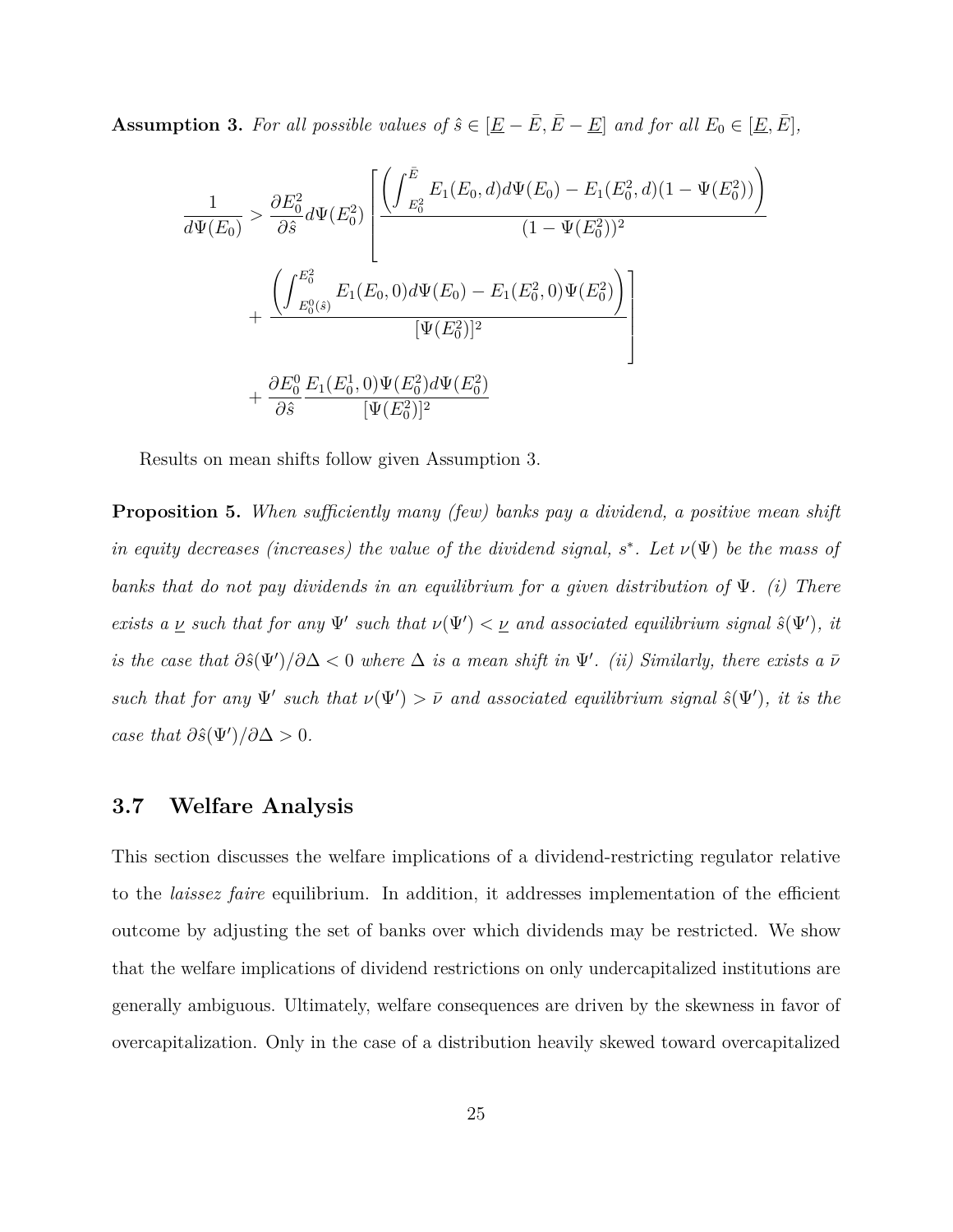banks could dividend restrictions on undercapitalized banks decrease welfare through the signaling effect. We also show that by broadening the set of banks for which the regulator restricts dividends, the first-best allocation can be implemented with dividend restrictions.

A policy of restricting dividend on undercapitalized institutions is welfare improving if the regulated welfare is greater than welfare in the *laissez faire* case, denoted as *WReg* and *WLF* , respectively. The welfare implications of dividend restrictions of undercapitalized banks can then be written as  $\Delta W = W_{Reg} - W_{LF}$ . Similarly, denote other equilibrium objects with subscripts analogously (e.g.  $E_{0,LF}^1$ ). In addition, note that in the case of dividend restrictions,  $R^{-1}(D) - D$  represents the initial level of equity below which a bank fails and above which it does not. The expression for welfare in these two cases can be written as:

$$
W_{LF} = \int_{\underline{E}}^{E_{0,LF}^{1}} [d + R(D + E_{0} - d) - c] d\Psi + \int_{E_{0,LF}^{1}}^{E_{0,LF}^{2}} R(D + E_{0}) d\Psi
$$
  
+ 
$$
\int_{E_{0,LF}^{2}}^{\overline{E}} [d + R(D + E_{0} - d)] d\Psi
$$
, and (7)

$$
W_{Reg} = \int_{\underline{E}}^{R^{-1}(D)-D} [R(D+E_0) - c]d\Psi + \int_{R^{-1}(D)-D}^{E_{0,Reg}^2} R(D+E_0)d\Psi
$$
  
+ 
$$
\int_{E_{0,Reg}^2}^{\overline{E}} [d + R(D+E_0 - d)]d\Psi.
$$
 (8)

To evaluate  $\Delta W$ , a few notes are helpful. First, given the results of Section [3.5,](#page-21-1)  $s_{LF}^*$  <  $s_{Reg}^*$ <sup>[13](#page-26-0)</sup> This implies that  $E_{0,LF}^1 < E_{0,Reg}^1$  and  $E_{0,LF}^2 > E_{0,Reg}^2$ . In addition, there is substantial overlap of bank behavior between the *laissez faire* and regulated regimes. In particular, banks with  $E_0 > E_{0,LF}^2$  will pay dividends in both cases. Meanwhile, banks with  $E_0 \in [E_{0,LF}^1, E_{0,R}^2]$ do not pay dividends in both cases. Thus, ∆*W* can be written with only the remaining parts

<span id="page-26-0"></span><sup>13</sup>Recall that in general there may be multiple equilibria. However, for any *laissez faire* equilibrium signal  $s_{LF}^*$  there exists an equilibrium with a regulator where  $s_{Reg}^* > s_{LF}^*$ . This follows from the fact that  $G(\cdot)$  is defined on the compact set  $[s_{LF}^*, \overline{\hat{s}}]$ , so that the Brouwer Fixed Point Theorem applies.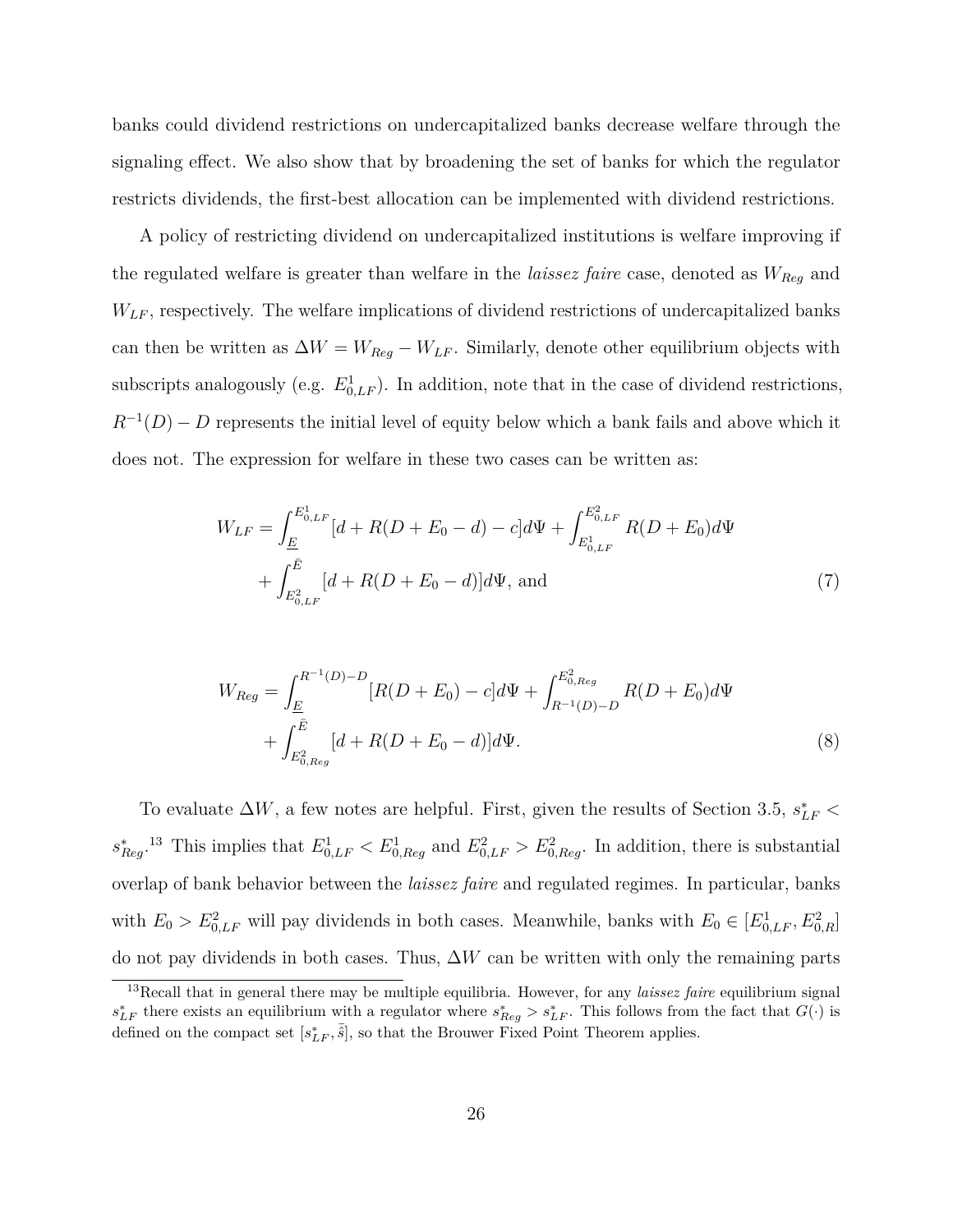of the distribution of  $E_0$  in mind. Namely,

<span id="page-27-0"></span>
$$
\Delta W = \underbrace{\int_{E}^{E_{0,LF}^{1}} \left[ \Delta R(D + E_{0}) - d \right] d\Psi}_{\text{Increased Investment}} + \underbrace{\int_{R^{-1}(D) - D}^{E_{0,LF}^{1}} c \ d\Psi}_{\text{Reduced Failure}} - \underbrace{\int_{E_{0,Reg}^{2}}^{E_{0,LF}^{2}} \left[ \Delta R(D + E_{0}) - d \right] d\Psi}_{\text{Decreased Investment}}
$$
(9)

Dividend restriction policies for undercapitalized banks affect welfare through three channels. The first channel is increased investment in all low capital banks that without the policy would pay a dividend. Note that, due to decreasing marginal returns, low equity banks have the highest marginal return, ∆*R*. Through this channel, dividend restrictions would have a positive effect on social welfare. The second channel is a decrease in failures among undercapitalized institutions that would otherwise survive with the extra equity from not paying a dividend. Even with dividend restrictions, some banks, namely those with capital  $R^{-1}(D) - D$ , will fail. The dividend restriction policy only avoids failure costs in a subset of undercapitalized banks, those with capital in  $[R^{-1}(D) - D, E_{0,LF}^1]$ . Like the first channel, decreasing failures would have a positive impact on overall social welfare. The third channel, however, has a negative effect. More highly capitalized institutions will invest less as a result of paying a dividend for signaling purposes. This affects banks with capital in  $[E_{0,R}^2, E_{0,LF}^2]$ and offsets some of the benefit achieved from the first two channels.

In general, ∆*W* cannot be signed. However, the decomposition of the expression in Equation [\(9\)](#page-27-0) highlights conditions under which the ∆*W* can be signed. The dividend is welfare improving unless a sufficient mass of highly capitalized banks exists. This follows from an examination of terms in the integrands. First,  $\Delta R$  is lower at higher capital institutions (and bounded below by 0) so that the integrand in the first term is larger than the third. In addition, the integrand in the second term is a welfare benefit from reduced failure costs. Together, the integrands push in favor of welfare improvements from dividend restrictions. However, for specific distributions that are heavily skewed in favor of overcapitalized banks, it is theoretically possible that the signaling effects of the third term dominate and ∆*W <* 0.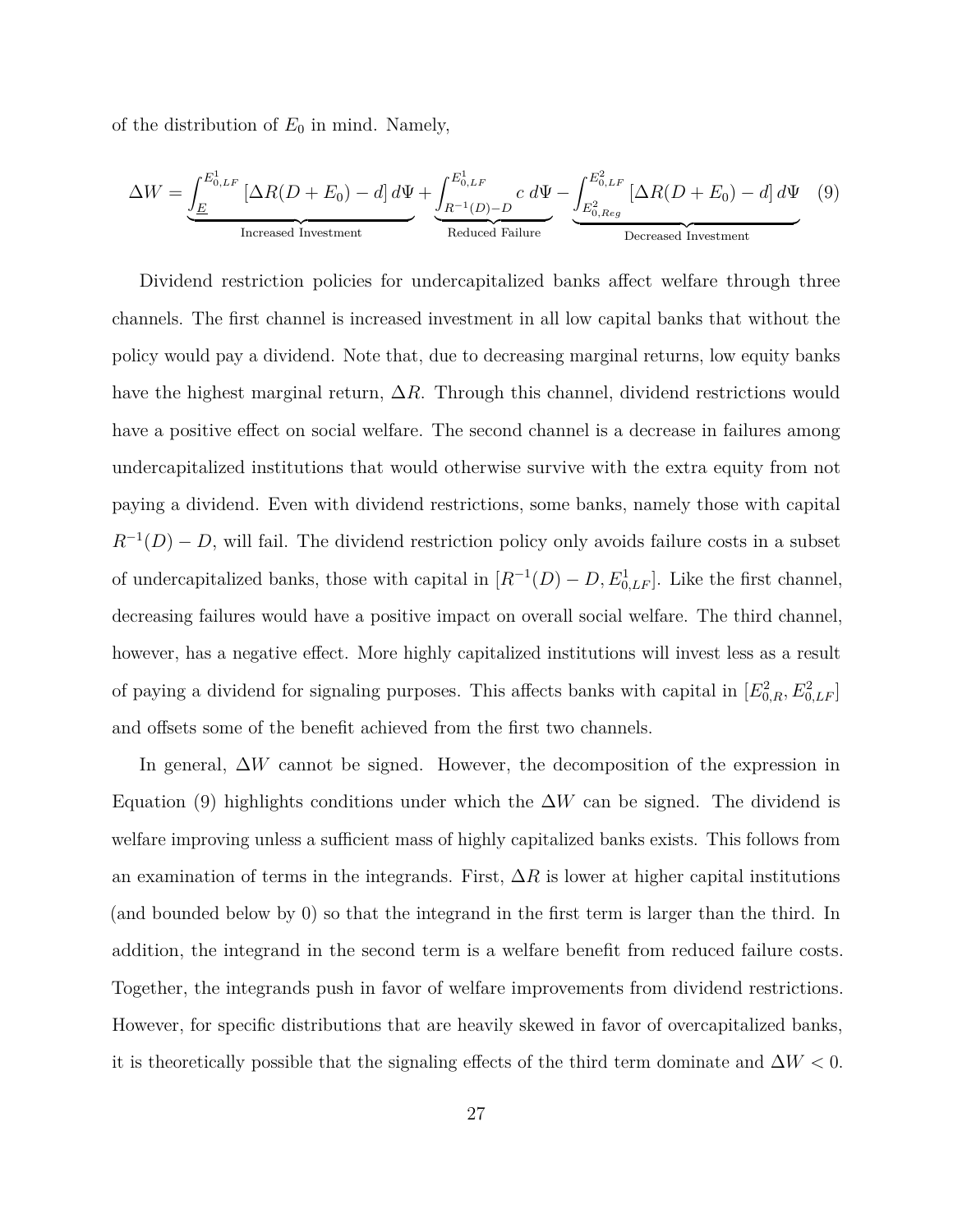#### **3.7.1 Implementation of first-best**

With perfect information, the regulator can implement the first-best outcome through strict dividend regulation. In particular, Equation [3](#page-14-0) requires that banks dividend if and only if they have sufficient capital so that they face negative marginal social returns. Given Assumption [1,](#page-15-1) this will be the case only when the bank also faces negative marginal private returns. In particular, it is efficient for a bank to pay a dividend if and only if the dividend payment is greater than the marginal revenue from investing the funds internally,  $d - \Delta R(D + E_0) > 0$ . Given the concavity of *R*, there is a unique equity level,  $E^*$ , such that  $d - \Delta R(D + E^*) = 0$ above (below) which it is (not) efficient for a bank to pay a dividend.

**Proposition 6.** *A perfectly informed regulator may implement the efficient allocation by allowing dividend payments if and only if*  $E_0 \geq E^*$ .

The idea of the proof is as follows: Without any signaling incentives, well-capitalized banks would pay dividends in line with the efficient allocation, paying if and only if  $E_0 > E^*$ . By restricting the pool of possible dividend-paying banks only to the best capitalized ones, such a policy would force a positive dividend signal. This would push up the incentive to pay dividends for all banks, including those below *E* ∗ . However, such banks are precluded from paying dividends under the policy, leaving only those with  $E_0 > E^*$  able to pay dividends. As these banks already had an incentive without a signaling incentive, they will continue to pay dividends with the policy.

While such a policy would induce the efficient allocation, it would be an expansion beyond what regulatory authority permits. In particular, it would restrict even those healthy banks that do not expropriate wealth from the public sector. Even if regulatory authority for such a restriction existed, it would require that the regulator have enough knowledge to confidently calibrate *E* ∗ .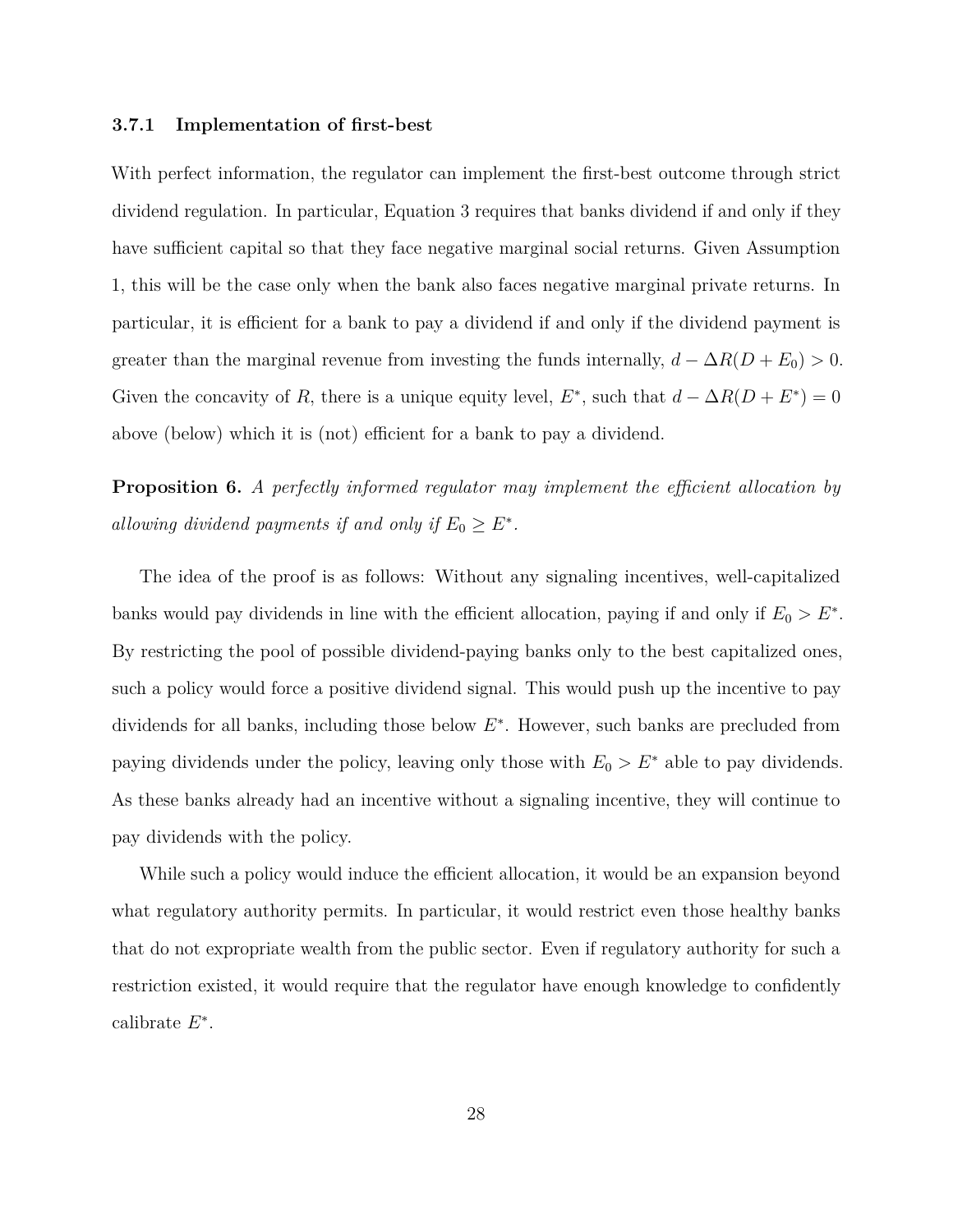# <span id="page-29-0"></span>**4 Bank Runs**

Thus far in the paper, welfare would be improved if only the information asymmetry were removed. In particular, if the public could be made aware of the bank's private information on  $E_0$ , then there would be no signaling incentive and–subject to dividend restrictions on undercapitalized banks–the first-best outcome would be implemented by the market. In practice, such a policy may give rise to concerns about bank runs. In this section, we extend the model to incorporate bank runs and highlight the tradeoffs associated with public information revelation. As is the case earlier in the paper, revealing private information promotes efficient investment decisions by reducing signaling incentives. On the other hand, information opaqueness allows undercapitalized banks to pool with well-capitalized banks and deter runs.

### **4.1 Management with Bank Runs**

The model timeline is similar to that of Figure 3. In period 0, management observes  $E_0$ and the bank's current assets are  $A_0 = R(D + E_0)$ . Management chooses whether to pay a dividend  $\tilde{d} \in \{0, d\}$ . The remaining assets are reinvested into the bank so that future assets become  $A_1 = R(D + E_0 - \tilde{d})$ , where *R* is a revenue function that has decreasing marginal returns. In this section, we allow for a possibility of a bank run. We assume that a bank facing a run must liquidate assets inefficiently, resulting in a deadweight loss of bank asset values equal to  $L^{14}$  $L^{14}$  $L^{14}$  We denote a run by  $\rho$ , which is equal to one if there is a run, and zero otherwise. Given limited liability, a bank's equity at the end of period 1 is given by  $E_1(E_0, \tilde{d}, \rho) = \max\left\{0, R\left(D + E_0 - \tilde{d}\right) - D - \rho L\right\}$ . In addition, we place *L* outside the return function *R* for simplicity. The results are not materially different if *L* appears inside the return function *R*.

<span id="page-29-1"></span><sup>14</sup>For example, a bank's specialized knowledge of its assets as in [Shleifer and Vishny](#page-45-6) [\(1992\)](#page-45-6) could result in a decreased performance of bank assets.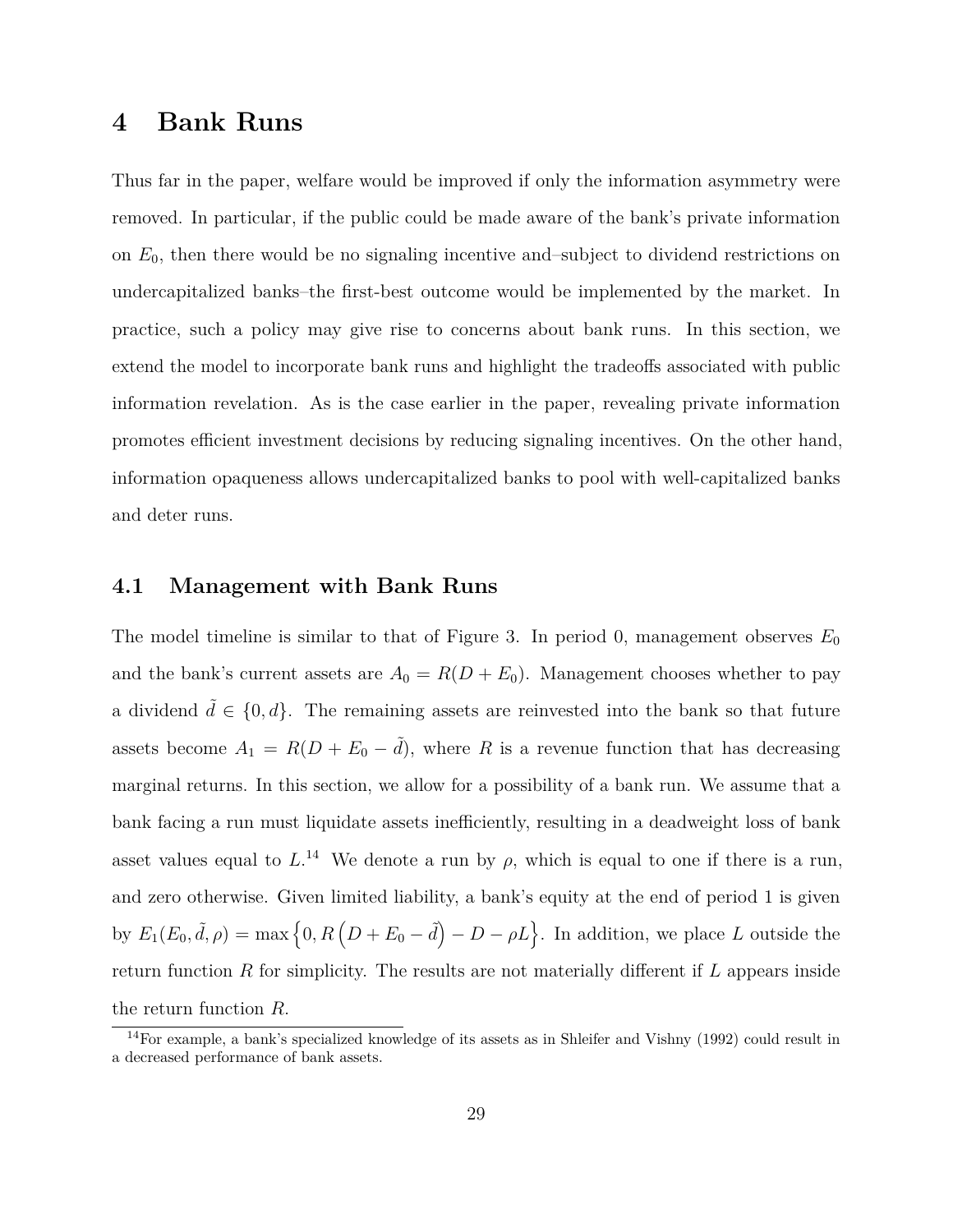In the context of our model, deposits are insured and adding the possibility of runs to such a model requires comment. First, the run risk modeled here can be thought of as the reduced form outcome of a game in which a subset of deposits *U < D* are uninsured and have the ability to withdraw their claims at par before the closure of the bank. This is consistent with the empirical literature (e.g. [Iyer, Puri, and Ryan](#page-45-7) [\(2012\)](#page-45-7)) who find that depositors with balances above the insured limit are more likely to run on the banks. As such, these uninsured depositors do not have explicit insurance, but are shielded from losses so long as they withdraw their deposits whenever they perceive a decline in bank health. Incorporating uninsured deposit runs more formally into the model adds considerable notation, without adding to the understanding of the role that dividend restrictions play in bank dividend decisions. Alternatively, the existence of runs can be motivating by behavioral responses among insured depositors. Empirical literature suggests that, despite insurance, some depositors may still withdraw funds at failing institutions (e.g. [Davenport and McDill](#page-44-8)  $(2006)$ ).

Bank runs occur when the market believes the probability of a bank being undercapitalized given the observed dividend decisions and a presumed bank run  $(\rho = 1)$  is greater than some exogenous threshold probability  $1 - p^*$ . More formally:

$$
\rho(\tilde{d}) = \begin{cases} 1 & \text{if } Pr^K(E_1(E_0, \tilde{d}, 1) = 0 | \tilde{d}) > 1 - p^* \\ 0 & \text{o/w} \end{cases}
$$
(10)

where  $Pr^K$  is the probability measure induced over  $E_0$  for a set of banks  $K$  paying dividends. Notice that  $p^*$  is a measure of bank run fragility, with higher values of  $p^*$  associated with banks more susceptible to runs. For example,  $p^* = 0$  implies that banks are run-proof; even a bank known with certainty to be undercapitalized will not face a run. Prior sections could be understood as the case where  $p^* = 0$ . Alternatively,  $p^* = 1$  implies that any bank for which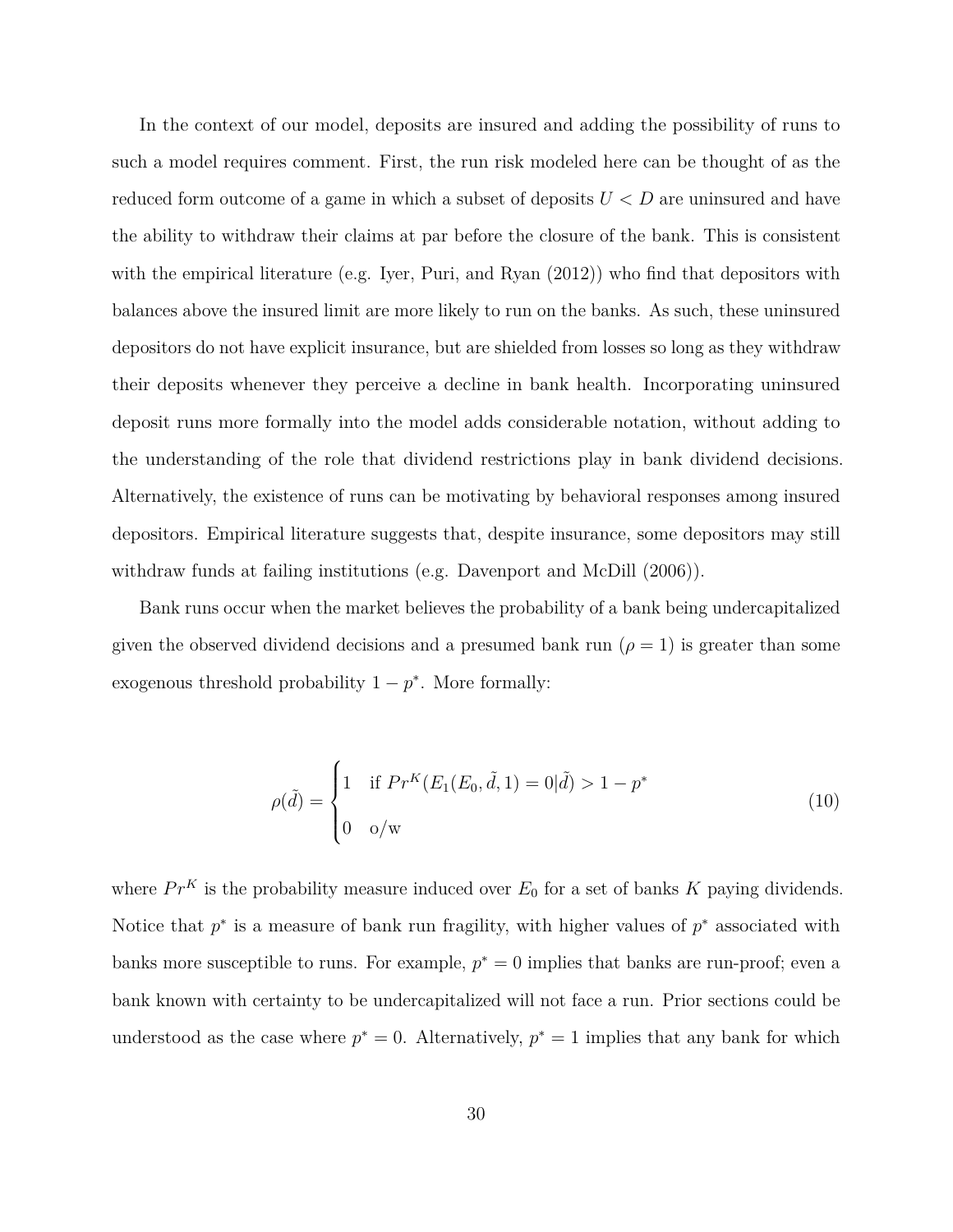the public perceives any chance of undercapitalization is subject to a run.

To highlight the role of bank runs and to simplify analysis, we model bank runs as being a first order concern for banks. That is, a well-capitalized bank will always prefer a dividend decision that deters a run to one that does not.

<span id="page-31-0"></span>**Assumption 4.** *For a fixed short-term signal, well-capitalized banks prefer dividend decisions that deter runs. That is, for any*  $E_0$  *such that*  $E_1(E_0, d, 1) \geq 0$  *and any d' and d''*, *d'* + (1 –  $\lambda$ ) $E_1(E_0, d', 0) \ge d'' + (1 - \lambda)E_1(E_0, d'', 1).$ 

## **4.2 Equilibrium with Bank Runs and a Prudential Regulator**

The possibility of bank runs adds an additional signaling incentive. Without runs, the only signalling incentive for banks emanates from the desire to influence the short-term market price. In the presence of runs, banks have an additional signaling incentive to avoid a costly run. This additional signaling incentive produces a new equilibrium (not necessarily unique) in which *all* unrestricted banks pay dividends and *all* restricted banks face a bank run. Such a possibility arises out of the coordination game played among the unrestricted banks. Suppose the regulator restricts banks from paying dividends if and only if they are undercapitalized. Then, given a belief that only the undercapitalized banks do not pay dividends, an unrestricted bank will choose to separate by paying a dividend. Much like [Diamond and Dybvig](#page-44-9) [\(1983\)](#page-44-9), this belief will induce all unrestricted banks to signal health through dividends and bank runs will be self-fulfilling.

In this environment, we use an analog to the regulator's dividend restriction policy from Section [3.5.](#page-21-1) The regulator allows dividends if and only if  $R(D + E_0 - d) - D - L \ge 0$ . This implies that a bank that pays dividends will never be undercapitalized, even if it faces a run.

Let  $E_L(\tilde{d})$  be the level of capital, given a level of dividends  $\tilde{d}$ , such that a run would cause the bank to be undercapitalized. That is  $R(D + E_L(\tilde{d}) - \tilde{d}) - D - L = 0$ .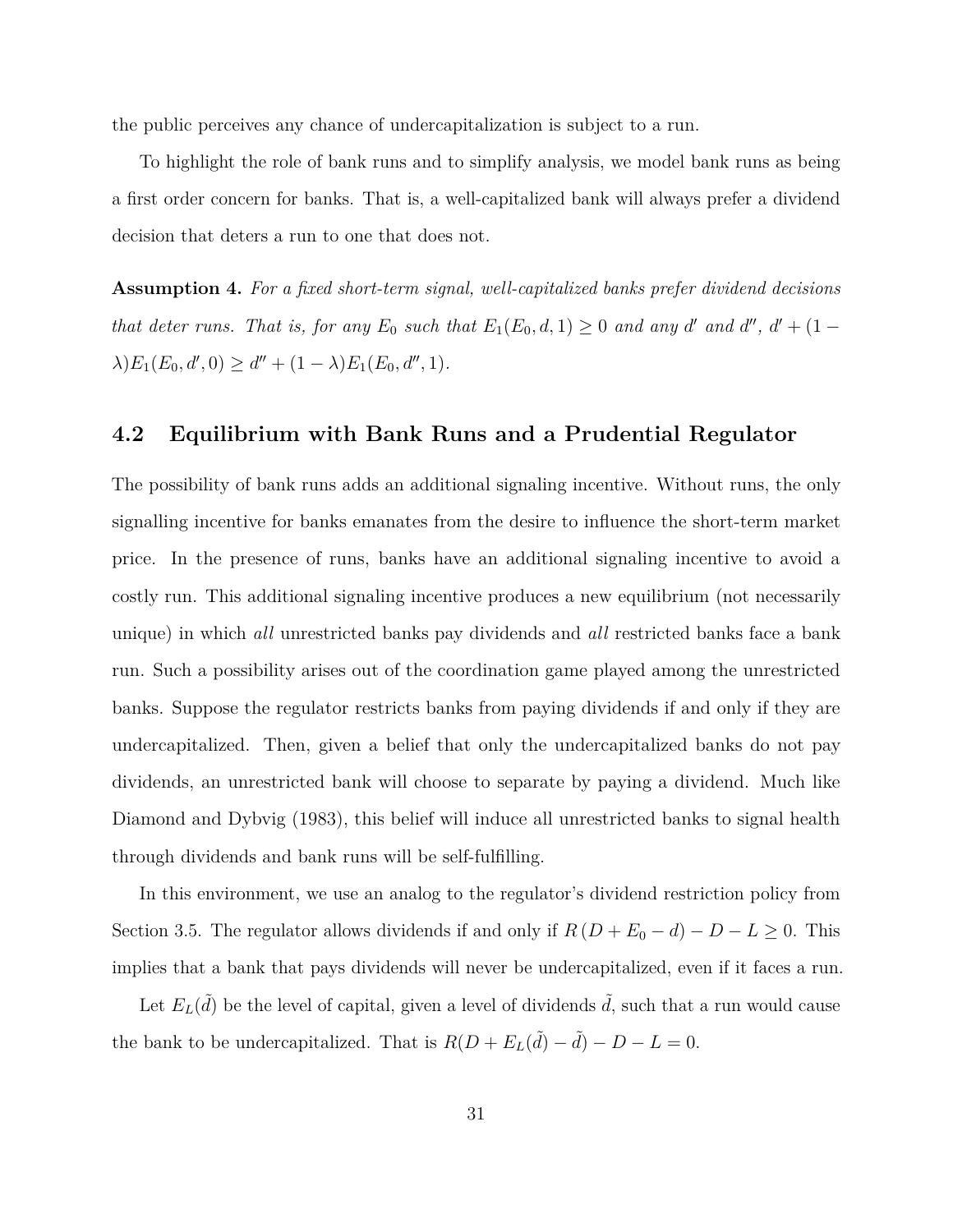**Proposition 7.** When run fragility is not trivial  $(p^* > 0)$  and only banks at risk of *undercapitalization are restricted from dividend payments by the regulator (i.e.*  ${E_0}$ :  $R(D + E_0 - d) - D - L$ }  $<$  0}*)*, there exists an equilibrium in which all unrestricted banks *pay dividends and all dividend restricted banks face a run.*

*Proof.* We prove by construction and show that such an equilibrium is consistent with banks' incentives. Reusing earlier notation (adding in the possibility of bank runs) and given a belief  $\hat{s}$  in which only restricted banks do not pay a dividend, a bank pays a dividend if and only if:

<span id="page-32-0"></span>
$$
\Phi(E_0, \hat{s}) = d + \lambda \hat{s} - (1 - \lambda) * \tag{11}
$$
\n
$$
(\max\{R(D + E_0) - D - \rho(0)L, 0\} - \max\{R(D + E_0 - d) - D - \rho(d)L, 0\})
$$
\n
$$
\ge 0
$$

Given the belief that  $\tilde{d} = 0$  if and only if  $R(D + E_0 - d) - D - L < 0$  it will be the case that  $\rho(d) = 0$  and  $\rho(0) = 1$ . Furthermore, such a belief implies that  $\hat{s}^* = \int_{E_L(0)}^{\bar{E}} E_1(E_0, d, 0) d\Psi$  –  $\int_{E}^{E_L(0)} E_1(E_0, 0, 1) d\Psi > 0$  by Assumption [4.](#page-31-0) In addition, the term of Equation [12](#page-32-0) multiplying  $(1 - \lambda)$  is also less than 0 given  $\rho$  and Assumption [4.](#page-31-0) Therefore,  $\Phi > 0$  for all  $E_0$  given the belief that only restricted banks fail to pay dividends and  $\hat{s}^*$  is a fixed point of  $G(\hat{s})$ .  $\Box$ 

In this equilibrium, all well-capitalized banks pay a dividend, regardless of their investment opportunity cost and all undercapitalized banks face a run. Therefore, the possibility of bank runs combined with low capital minimums for dividend restrictions may induce severe signaling problems for well-capitalized banks, while simultaneously exacerbating runs for undercapitalized ones.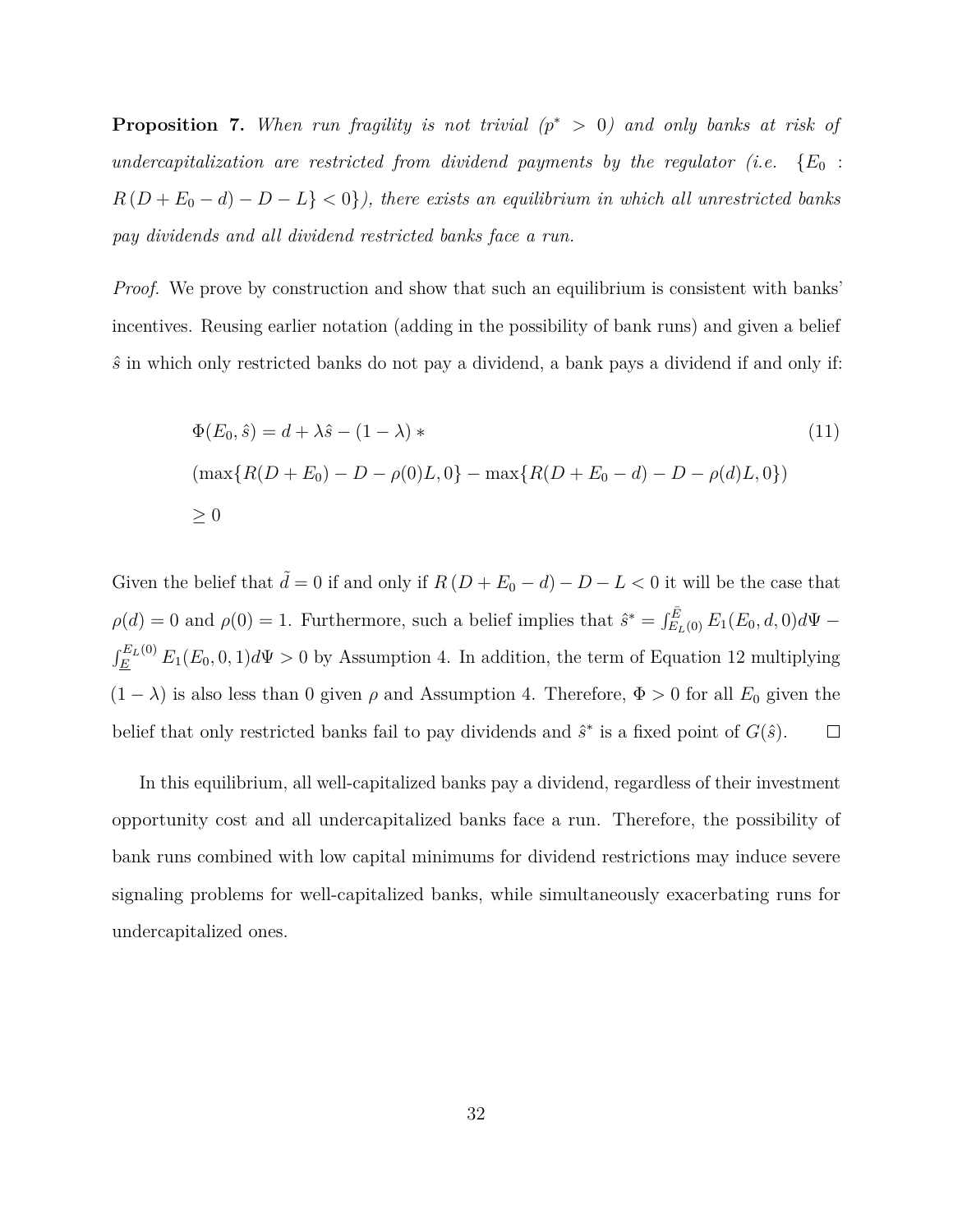### **4.3 First-Best with Runs**

We assume that the benevolent social planner has lexicographic preferences. The planner cares first and foremost about the mass of banks that have a run. And, to the extent that no banks have runs, has preferences equal to Section [3.7.](#page-25-1) Placing full weight on runs makes analysis more tractable and allows us to highlight the role that information opacity plays in dividend restrictions.<sup>[15](#page-33-0)</sup>

$$
W = \begin{cases} \int_{E_0} R(D + E_0 - \tilde{d}) d\Psi - c \int_{\{E_0 | E_1(E_0, \tilde{d}, \rho(\tilde{d})) = 0\}} d\Psi & \text{if } \rho(\tilde{d}(E_0)) = 0 \text{ for all } E_0 \\ - \int_{E_0} \rho(\tilde{d}(E_0)) d\Psi & o/w \end{cases}
$$

As before, welfare with no runs reflects both the opportunity cost of bank investments and the cost of failures. Meanwhile, welfare in the presence of a run is defined as the negative mass of banks that run. This implies that if runs are unavoidable, the planner minimizes the mass of banks with runs. We assume that  $R(D + \underline{E} - d) - c \geq 0$  for all  $E_0$  to guarantee that an outcome with runs is strictly worse than any outcome without runs.

We make an additional assumption that the marginal returns of investment at undercapitalized banks exceeds the marginal returns of dividends at well capitalized banks. This assumption implies that if the planner chooses to pool well-capitalized banks with undercapitalized banks in order to deter runs, it is more efficient to do so by having neither pay a dividend rather than both pay a dividend. More formally,

<span id="page-33-1"></span>**Assumption 5.** *The opportunity cost of investment is such that it is more efficient for* any undercapitalized bank  $(E' < E_L(0))$  and any well-capitalized bank  $(E'' \geq E_L(0))$  to both *reinvest than it is for them to both pay a dividend. That is,*  $\Delta R(D+E') - d \geq d - \Delta R(D+E'')$ *for all*  $E' < E_L(0)$  *and*  $E'' \ge E_L(0)$ *.* 

<span id="page-33-0"></span><sup>15</sup>A planner that places weight on investment opportunity and bank runs can be thought of the convex combination of the case presented in this section and that in Section [3.7.](#page-25-1)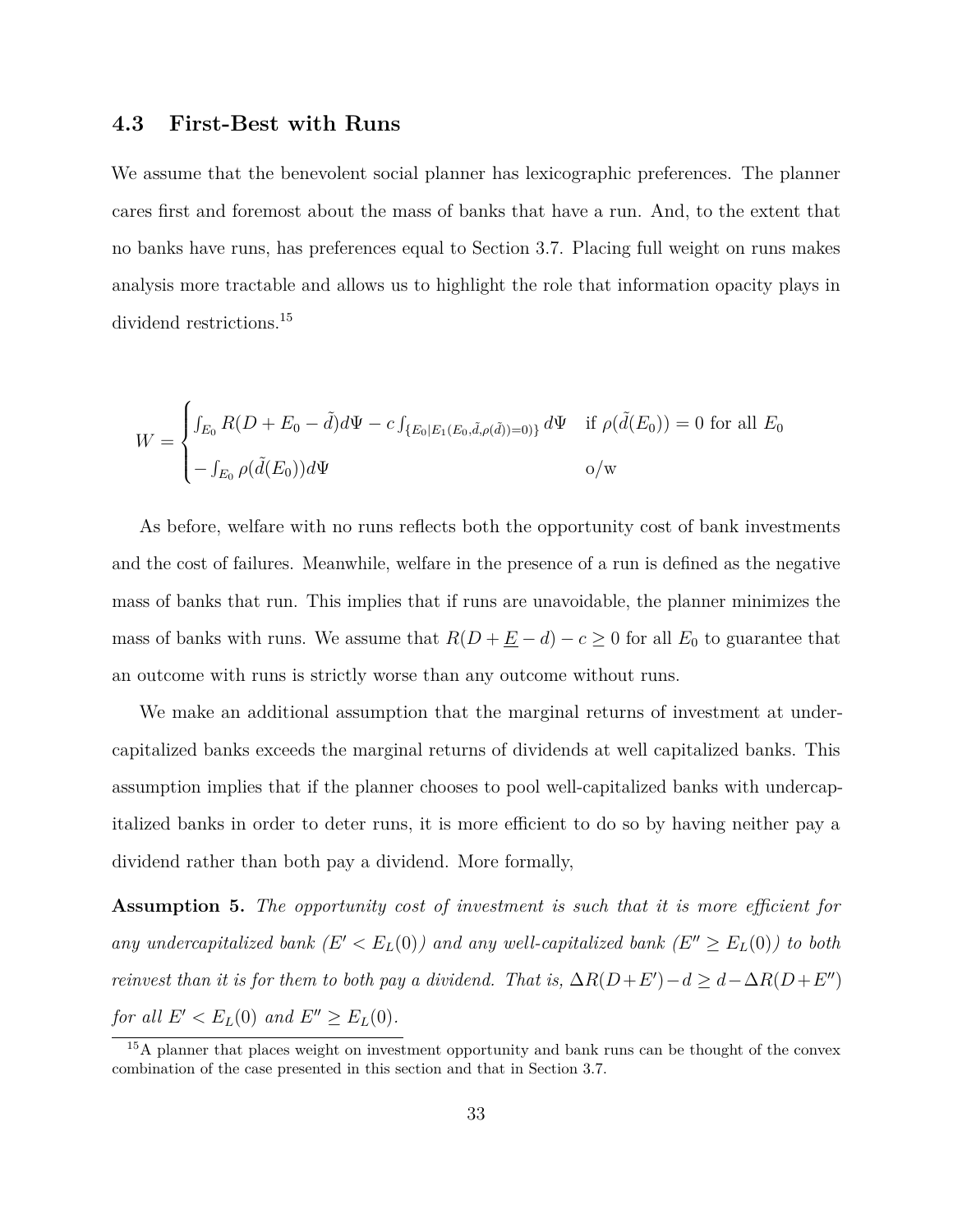The possibility of runs implies that the planner's problem cannot be solved on a bank-bybank basis. This can be seen in the planner's welfare *W* by the conditionality of welfare on  $\rho(\tilde{d}(E_0)) = 0$  *for all*  $E_0$ . If the set of banks not paying a dividend is sufficiently large and undercapitalized when solving the planner's problem bank-by-bank as in Section [3.7,](#page-25-1) then this will incite a run on *all* banks not paying a dividend. Consequently, the planner must factor in the effect of an individual bank's dividend on the overall distribution of dividend payors and non-payors. That is, the planner must consider the externality of a bank's dividend policy on runs at other banks with a similar dividend policy.

We allow the planner to affect the public's information both through its choice of dividend policy for each bank as well as through the release of information. We denote  $I(E_0)$  as the planner's decision to release information for a bank with capital  $E_0$ , with  $I = 1$  indicating a public release of information and  $I = 0$  indicating no public release. We do not allow for mixed strategies. Thus, the planner chooses  $(\tilde{d}, I)$  where both elements are implicitly functions of  $E_0$ .

For example, in the case without bank runs (i.e.  $p^* = 0$ ), the planner could achieve the first-best outcome by restricting dividends on undercapitalized banks, but avoid any signalling concerns by setting  $I(E_0)$  = 1 for all  $E_0$ . In the case with bank runs (i.e.  $p^* > 0$ ), such a policy would induce a run on all undercapitalized banks.

<span id="page-34-0"></span>**Proposition 8.** *When runs are preventable, a solution to the planner's problem features the disclosure of no individual bank's information and payment of dividend if and only if bank*  $\mathcal{E}$ *equity exceeds* max $\{E^*, \hat{E}(p^*)\}$ *, where*  $\Delta R(D + E^*) = d$  *and* 

$$
\frac{\int_E^{E_L} d\Psi}{\int_E^{\hat{E}(p^*)} d\Psi} = 1 - p^*
$$

Formally,  $(\tilde{d}_P^*, I_P^*) = (0,0)$  for  $E_0 \le \max\{E^*, \hat{E}(p^*)\}$  and  $(\tilde{d}_P^*, I_P^*) = (d,0)$  otherwise.

From the solution to the planner's problem, it follows directly that, so long as runs are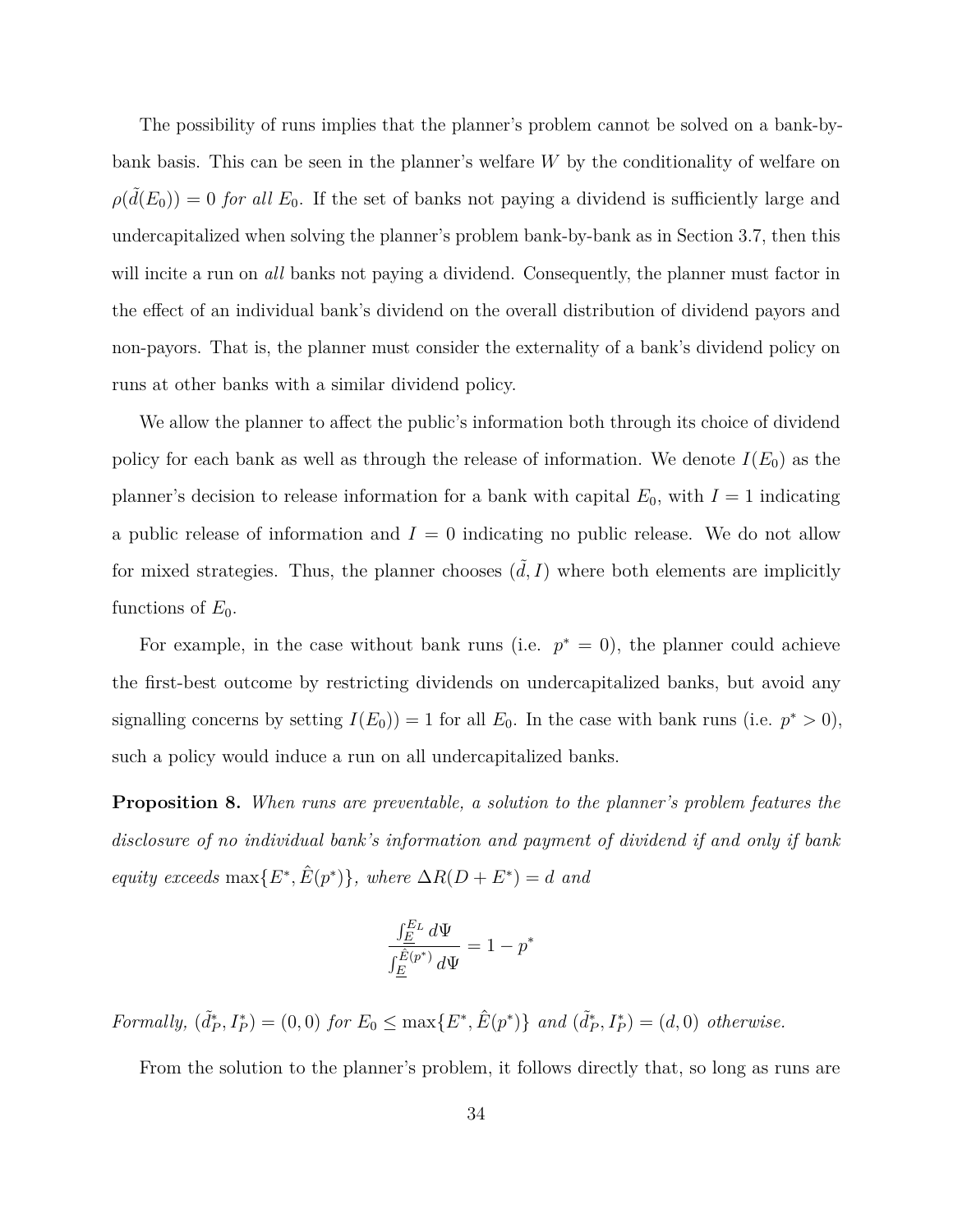preventable (i.e. there exists a feasible outcome with no bank runs), the planner restricts more banks from paying dividends as run fragility increases.

**Corollary 1.** *So long as runs are preventable (i.e. there exists a feasible outcome with no bank runs), optimal dividend restrictions increase (weakly) with run fragility. That is, the set of banks restricted from dividends increases with p* ∗ *.*

 $\int_E^{E_L} d\Psi$ *Proof.*  $\frac{\partial \hat{E}(p^*)}{\partial p^*} =$  $\frac{J_E}{d\Psi(\hat{E}(p^*)) (1-p^*)^2} > 0$  for  $p^*$  such that  $\hat{E}(p^*) > E^*$ . Meanwhile, the set of dividend restricted banks is fixed at  $E^*$  for  $p^*$  such that  $\hat{E}(p^*) \leq E^*$ .  $\Box$ 

Next, we solve the planner's problem when runs are not avoidable. That is, suppose that the mass of undercapitalized banks is so large that pooling all banks together would still result in a run. This is the case when  $\int_{E_0 \le E_L(0)} d\Psi > 1 - p^*$ . Pooling all banks together in this case would be the worst possible outcome, as it would result in a run not only on the undercapitalized banks, but also the well-capitalized ones. In this environment, the planner finds it optimal to reveal information on a subset of undercapitalized banks. This allows the planner to pool some of the undercapitalized banks with the well-capitalized banks, thereby minimizing the extent of the run on the system.

At first glance, the result that more information is released for unhealthy institutions appears counterintuitive. In practice, however, this is often the case. While regulators often keep certain pieces of bank-specific information confidential (e.g. CAMELS ratings in the U.S.), there is simultaneously relatively more regulatory information available (e.g. public enforcement actions) for banks with worse public accounting data.

**Proposition 9.** *If runs are not preventable (i.e. every feasible outcome features some bank runs), then it is efficient to release information for a subset of undercapitalized banks and pool the remaining banks. Formally, if*  $\int_{E_0 \leq E_L(0)} d\Psi > 1 - p^*$ , then  $I^*(E_0) = 1$  for some *subset*  $N^* \subset \{E_0 : E_0 < E_L(0)\}$  *where*  $\int_{E_0 \subset N^*} d\Psi = 1 \int_{E_{0} < E_{L}(0)}$  $\frac{a_0 \le E_L(0)}{1-p^*}$  *and*  $d^*(E') = d^*(E'')$  *for all*  $E', E'' \notin N^*$ .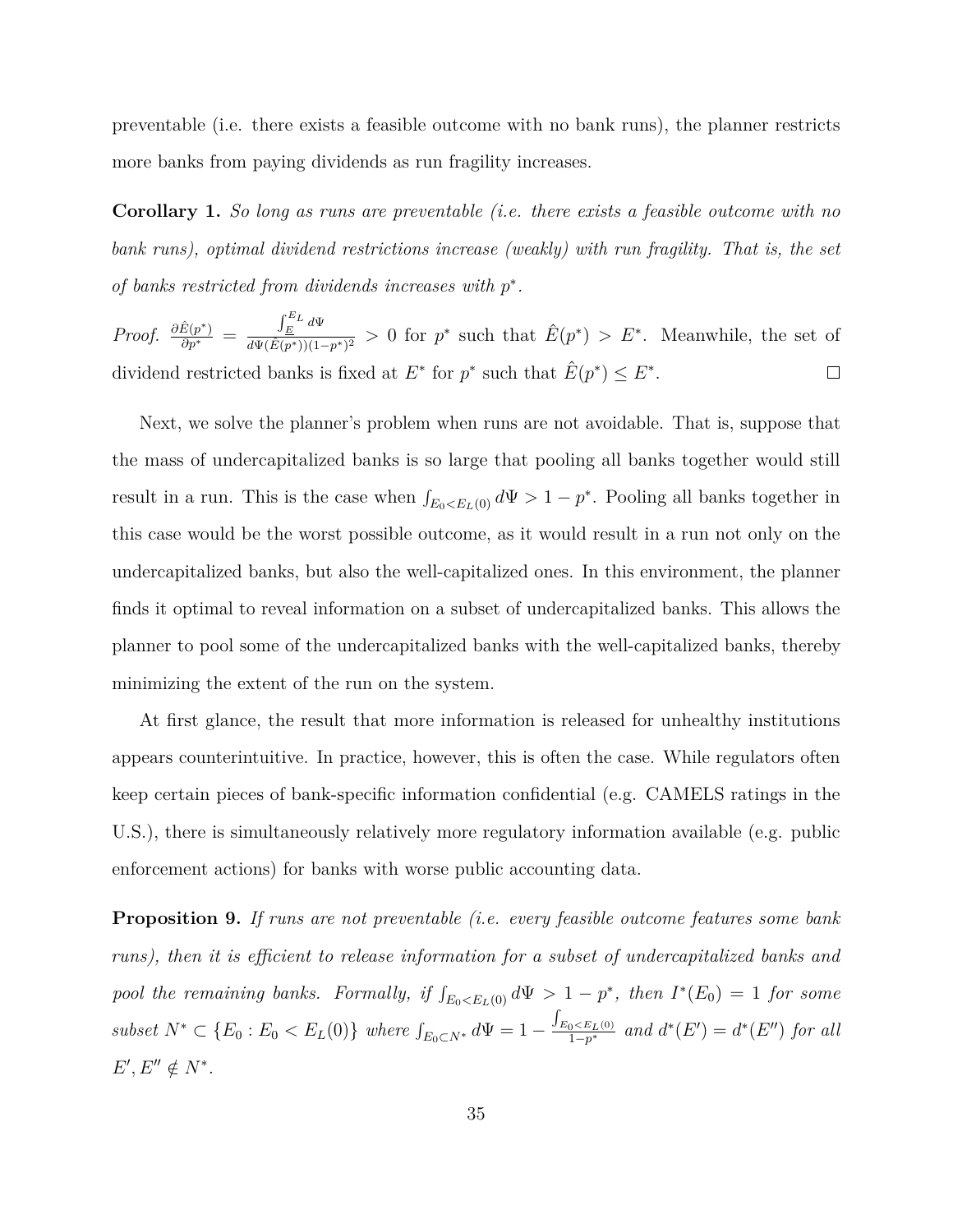*Proof.* Suppose some optimum  $(d^*, I^*)$ . If a bank *E*<sup>'</sup> faces a run given  $d^*(E')$  faces a run, the planner is weakly better off if  $I^*(E') = 1$ . In the event that  $E' < E_L(d^*(E'))$  the run occurs in either case. In the event that  $E' \ge E_L(d^*(E'))$  the run no longer occurs if the information is known. Furthermore, the set of all banks with dividend policy  $d^*$  for whom  $I^* = 0$  already face a run and are therefore made no worse off given the revelation of other banks information with the same dividend policy.

Furthermore, this implies that the solution to the planner's problem corresponds to minimizing the set of institutions facing a bank run such that all other banks may be pooled. This is equivalent to solving:

$$
\min \int_{E_0 \subset N \subset [\underline{E}, E_L(0)]} d\Psi
$$
  
s.t. 
$$
\frac{\int_{[\underline{E}, E_L(0)] \backslash N} d\Psi}{\int_{E_0 \notin N} d\Psi} \le 1 - p^*
$$

 $\Box$ 

### **4.4 Implementation**

Unlike the social planner, a bank regulator often does not have the authority to make dividend decisions for individual banks. Instead, regulators choose a minimum capital requirement below which dividends are restricted and above which banks can choose pay dividends or not. In addition, regulators tend to have some discretion on the extent to which a bank condition is public versus private.<sup>[16](#page-36-0)</sup> In this section, we study how the solution to the planner's problem can be implemented in an environment restricted to these tools.

<span id="page-36-0"></span>Restricted to setting minimum capital requirements for regulatory purposes and choosing

<sup>&</sup>lt;sup>16</sup>In the context of the U.S., public financial reports on banks produce a significant amount of bank-specific information. In addition, public enforcement actions provide additional detail on bank health, reflecting otherwise confidential regulatory information. However, some information, such as bank regulatory ratings, remain confidential at all times.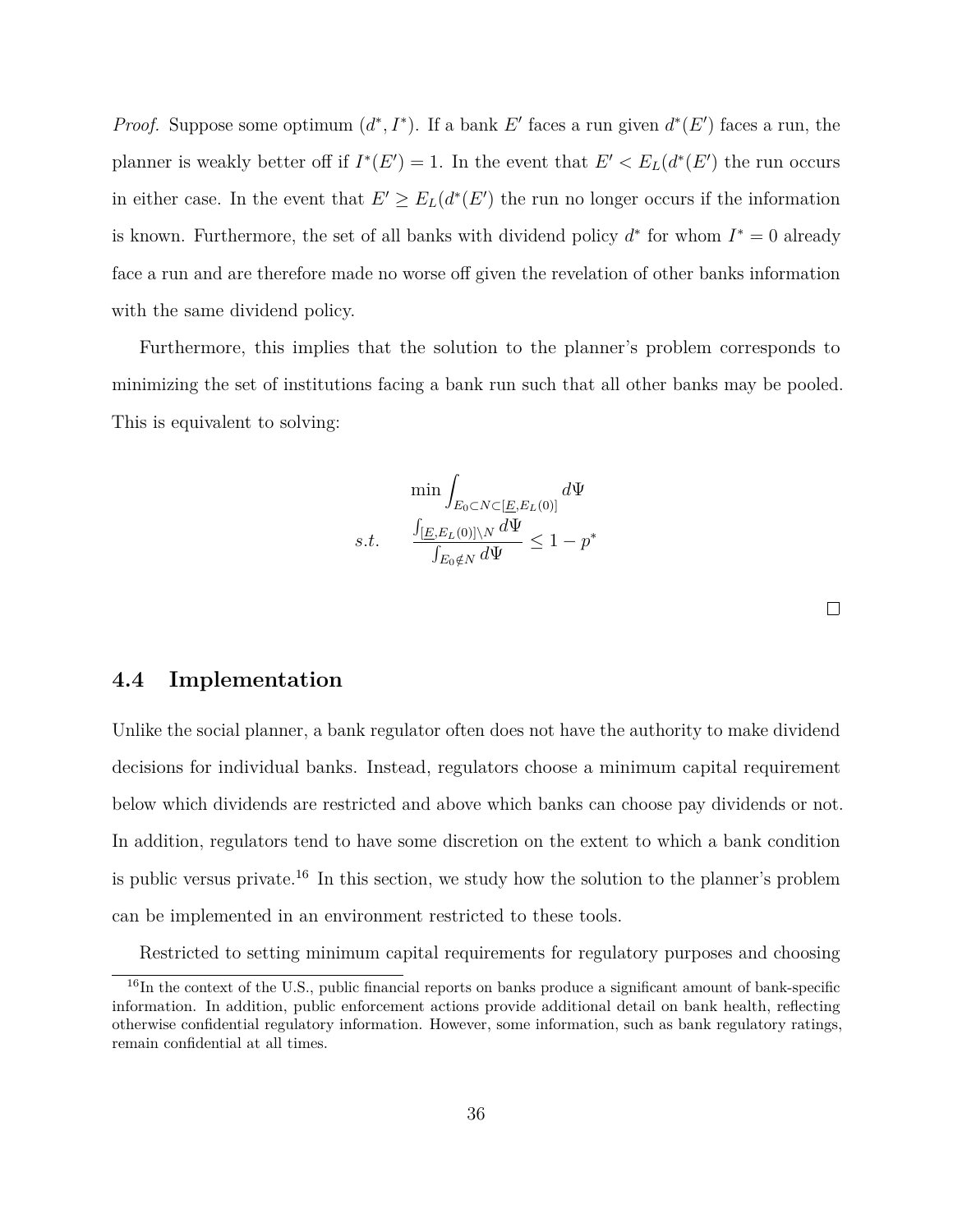the level of public information, the modified planner's problem can be written as:

$$
\max_{C, I(E_0)} W((d^*, I^*))
$$
  
s.t. 
$$
d^*(E_0) = \max_{\tilde{d}} d + \lambda \mathbb{E}^{K^*}[E_1|\tilde{d}] + (1 - \lambda)E_1(E_0, \tilde{d}) \ \forall E_0 > C, I(E_0) = 0
$$
  

$$
d^*(E_0) = \max_{\tilde{d}} d + (1 - \lambda)E_1(E_0, \tilde{d}) \ \forall E_0 > C, I(E_0) = 1
$$
  

$$
d^*(E_0) = 0 \text{ for all } E_0 \le C
$$

We show that the solution to the modified planner's problem mimics that of the planner who has full control over bank dividend policies.

<span id="page-37-1"></span>**Proposition 10.** Let  $(C_R^*, I_R^*(E_0))$  denote the solution to the modified planner's problem. *The solution to the regular planner's problem can be implemented by setting sufficiently high regulatory capital minimums*  $C_R^* = \max\{E^*, \hat{E}(p^*)\}$  *if*  $\hat{E}(p^*)$  *exists and*  $\bar{E}$  *otherwise. In addition,*  $I_R^*(E_0) = I_P^*(E_0)$ . This implies that dividend restrictions increase with run-fragility *as was the case for the planner.*

# <span id="page-37-0"></span>**5 Conlcusion and Policy Implications**

In this model, we demonstrate the powerful role that regulators play in disseminating information to the markets in the banking industry. Dividend restriction policy and banks' best responses to the policy affect both capital allocation and potentially the stability of the banking industry. When depositors are panicky, more broad-based dividend restrictions allow undercapitalized banks to pool with stronger banks to assuage the fears of depositors. These broader-based restrictions also deter the inefficient signaling incentives that arise when only the worst institutions are restricted. However, without sufficiently robust capital requirements against which the dividend restrictions are predicated, dividend restrictions can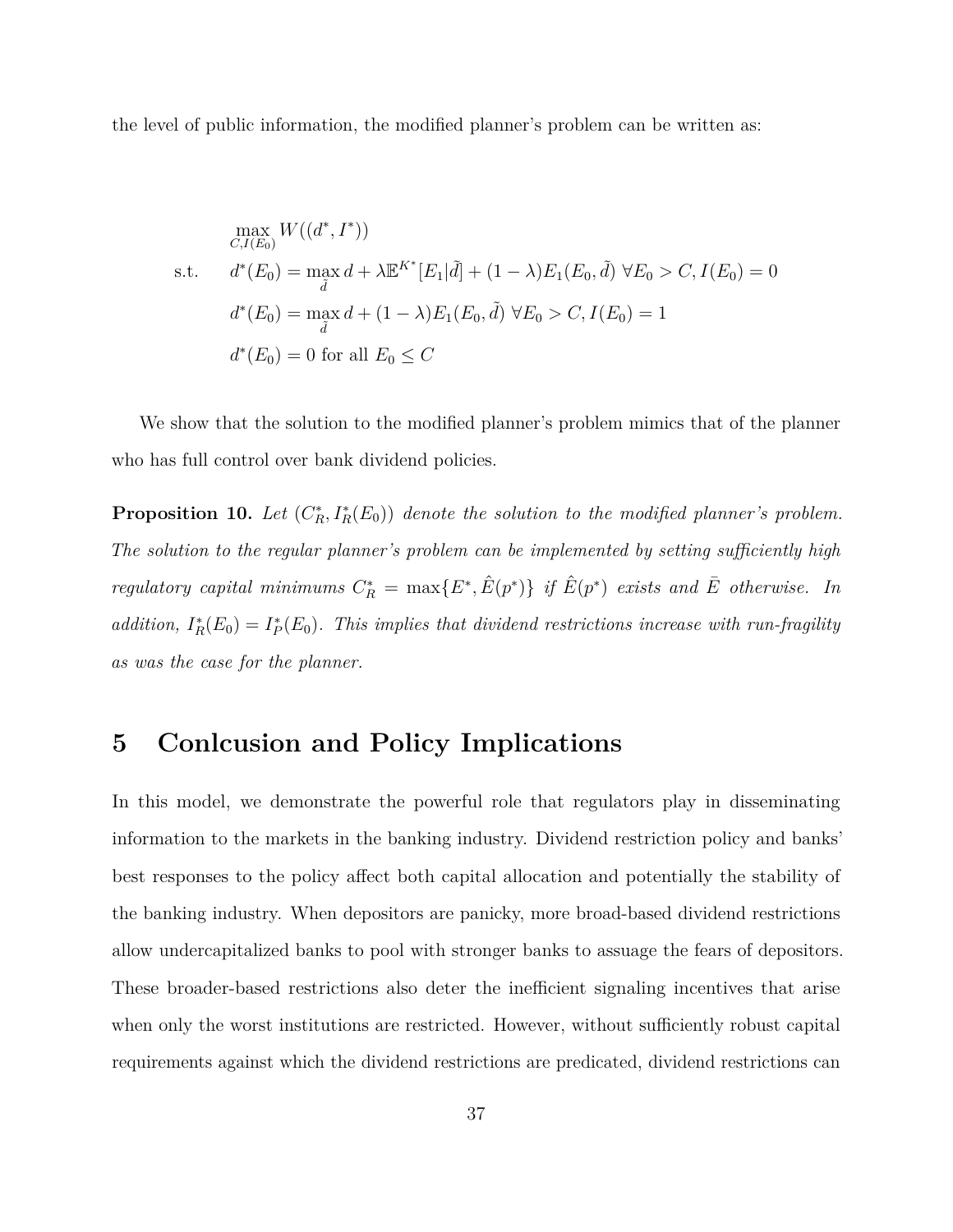have more detrimental consequences. When only the worst institutions are restricted from paying dividends and depositors are panicky, those institutions are effectively identified in the markets through their absence of dividend payments. Furthermore, other institutions are incentivized to pay dividends in order to signal their health.

This paper models the informational role that regulators play in the banking industry through the lens of dividend restrictions, though future research may consider more broadly how bank regulatory policy interacts with bank incentives and market expectations.

# **6 Appendix**

#### **Proposition [4](#page-24-0)**

*Proof.* The proof relies on the asymmetry of the effect of more or less capital today on the bank's future value. At the top end, this translates to additional capital. At the bottom end, given the limited liability protection, the corresponding decrease in the bank's future value from the decreased current capital is bounded below by zero.

$$
G_R(\cdot,\hat{s}) = \frac{\int_{E_0^2(\hat{s})}^{\bar{E}+\eta} (R(D+E_0-d)-D) d\Psi'(E_0(\hat{s}))}{1-\int_{E_0^2}^{\bar{E}+\eta} d\Psi'(E_0)} - \frac{\int_{E_0^0(\hat{s})}^{E_0^2(\hat{s})} (R(D+E_0)-D) d\Psi'(E_0)}{\int_{E-\eta}^{E_0^2} d\Psi'(E_0)}
$$

Differentiating with respect to *η* yields:

$$
\frac{\partial G_R}{\partial \eta} = \frac{(R(D + \bar{E} + \eta - d) - D) \mathrm{d}\Psi'(\bar{E} + \eta)(1 - \Psi'(E_0^2))}{(1 - \Psi'(E_0^2))^2} \n+ \frac{\mathrm{d}\Psi'(\bar{E} + \eta) \int_{E_0^2(\hat{s})}^{\bar{E} + \eta} (R(D + E_0 - d) - D) \mathrm{d}\Psi'(E_0(\hat{s}))}{(1 - \Psi'(E_0^2))^2} \n+ \frac{\mathrm{d}\Psi'(\bar{E} - \eta) \int_{E_0^0(\hat{s})}^{E_0^2(\hat{s})} (R(D + E_0) - D) \mathrm{d}\Psi'(E_0)}{(\Psi'(E_0^2))^2}
$$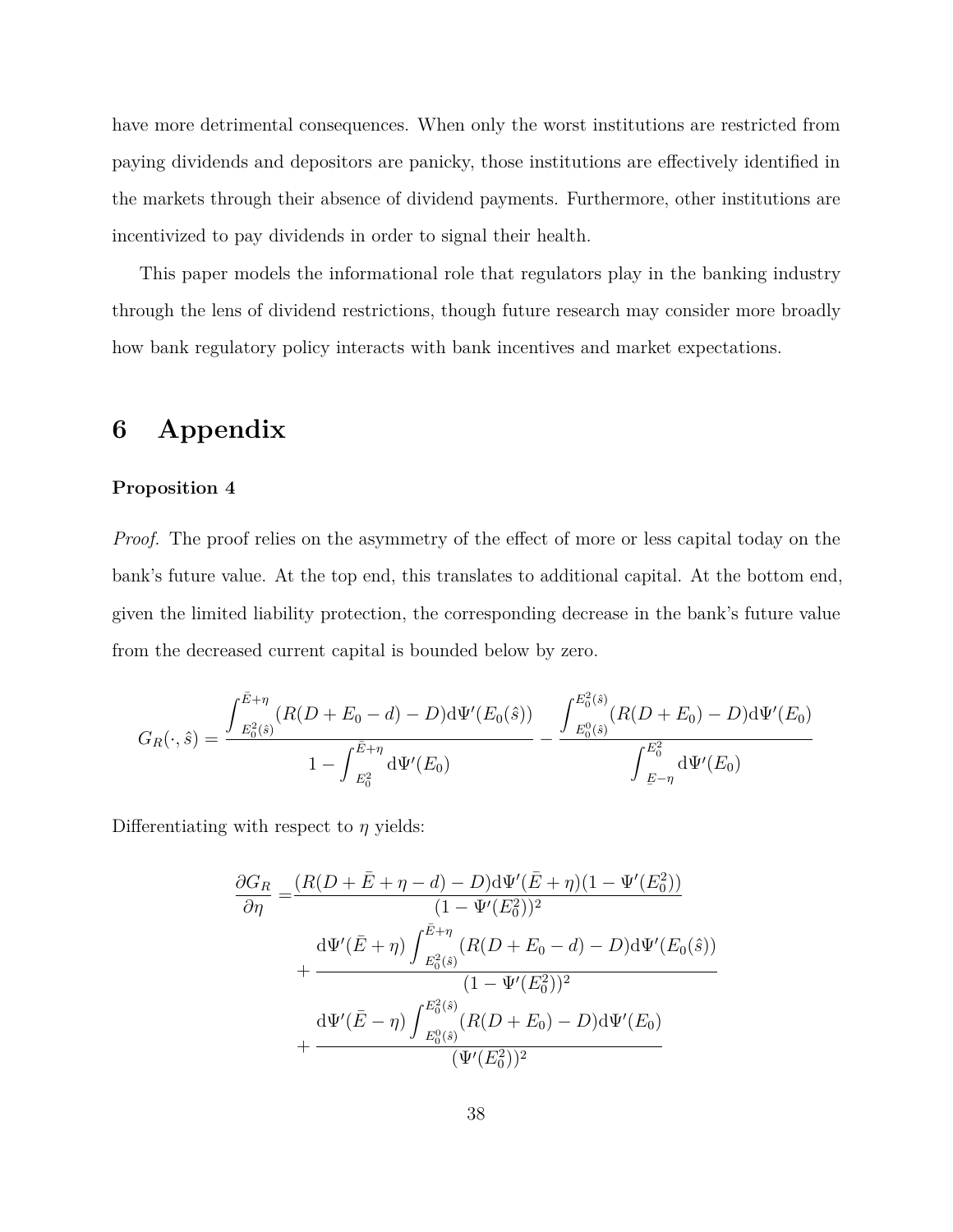As  $\eta \to 0$ ,  $\frac{\partial G_R}{\partial \eta} > 0$ , concluding the proof.

### **Proposition [5](#page-25-2)**

*Proof.* Define the following function:

$$
\hat{G}_R(\Delta) = \frac{\int_{E_0^2(\hat{s}(\Delta))}^{\bar{E}+\Delta} E_1(E_0, d) d\Psi'(E_0)}{\int_{E_0^2(\hat{s}(\Delta))}^{\bar{E}+\Delta} d\Psi'(E_0)} - \frac{\int_{E_0^0(\hat{s}(\Delta))}^{E_0^2(\hat{s}(\Delta))} E_1(E_0, 0) d\Psi'(E_0)}{\int_{E+\Delta}^{E_0^2(\hat{s}(\Delta))} d\Psi'(E_0)}
$$

where  $E_1(E_0, \hat{d}) = \max\{0, R(D + E_0 - \hat{d}) - D\}$  is the future equity function and  $\Delta$  represents a mean shift in the distribution of  $E_0$  giving rise to new equilibrium values including  $\hat{s}(\Delta)$ . The definition of equilibrium requires that  $G_R(\Delta) = s^*(\Delta)$ . Therefore, for any  $\hat{s}^*(\Delta)$  it is the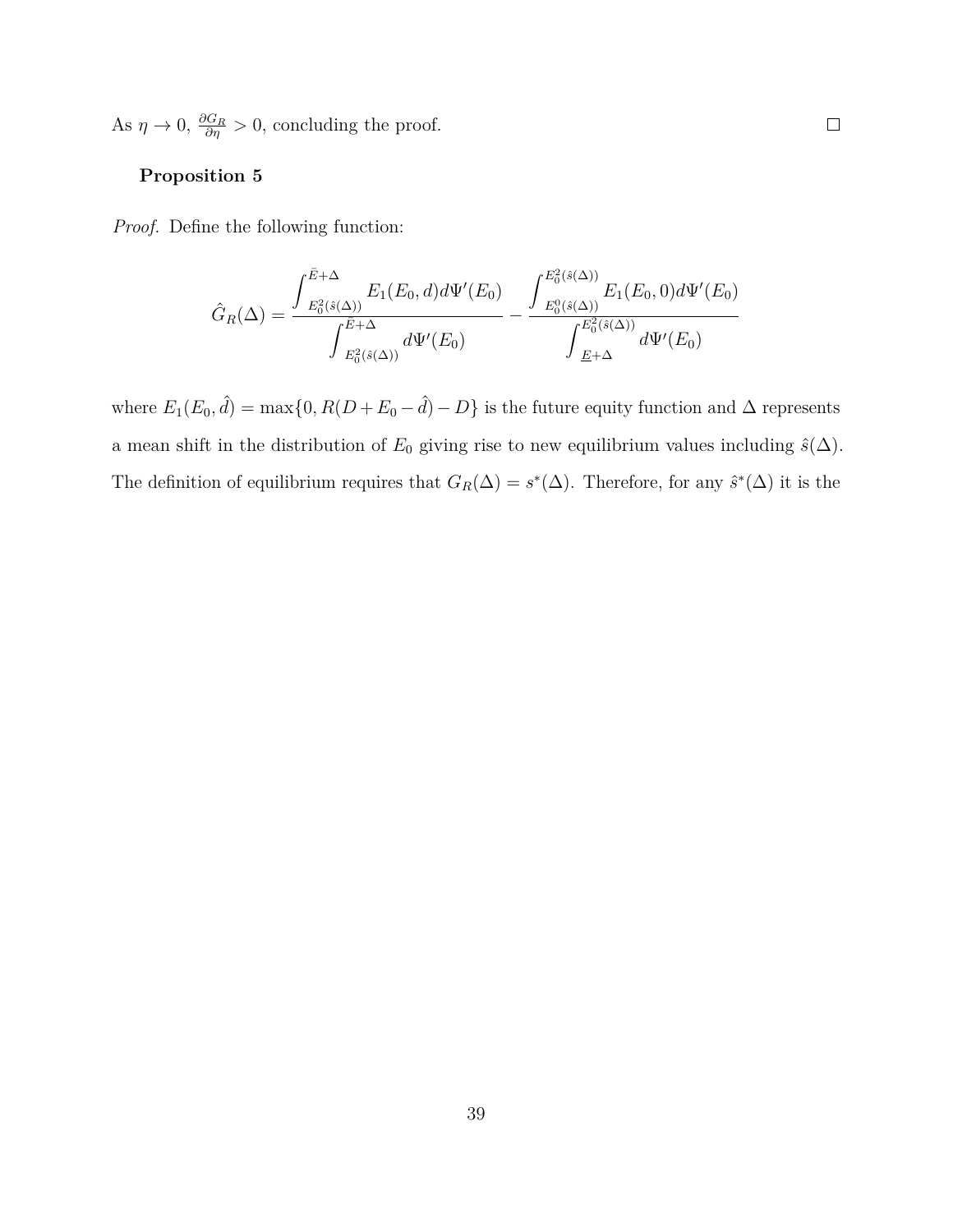case that,  $\partial \hat{G}(0)/\partial \Delta = \partial \hat{s}^*/\partial \Delta$ . Writing out the derivative yields:

$$
\frac{\partial \hat{G}_R(0)}{\partial \Delta} = A + B \frac{\partial \hat{s}^*}{\partial \Delta} = \frac{\partial \hat{s}^*}{\partial \Delta}
$$

$$
\Rightarrow A = (1 - B) \frac{\partial \hat{s}^*}{\partial \Delta}
$$

where

$$
A = \frac{d\Psi(\bar{E}) \left( (1 - \Psi(E_0^2)) E_1(\bar{E}, d) - \int_{E_0^2}^{\bar{E}} E_1(E_0, d) d\Psi(E_0) \right)}{(1 - \Psi(E_0^2))^2}
$$
  

$$
- \frac{d\Psi(E) \int_{E_0^0(\hat{s}(\Delta))}^{E_0^2} E_1(E_0, 0) d\Psi(E_0)}{[\Psi(E_0^2)]^2}
$$
  

$$
B = \frac{\partial E_0^2}{\partial \hat{s}^*} \left[ \frac{d\Psi(E_0^2) \left( \int_{E_0^2}^{\bar{E}} E_1(E_0, d) d\Psi(E_0) - E_1(E_0^2, d)(1 - \Psi(E_0^2)) \right)}{(1 - \Psi(E_0^2))^2} \right. \\ \left. + \frac{d\Psi(E_0^2) \left( \int_{E_0^0(\hat{s}(\Delta))}^{E_0^2} E_1(E_0, 0) d\Psi(E_0) - E_1(E_0^2, 0) \Psi(E_0^2) \right)}{[\Psi(E_0^2)]^2} \right]
$$
  

$$
+ \frac{\partial E_0^0}{\partial \hat{s}^*} \frac{E_1(E_0^0, 0) \Psi(E_0^2) d\Psi(E_0^2)}{[\Psi(E_0^2)]^2}
$$

Assumption [3](#page-25-0) guarantees that *B* < 1. Consequently,  $\frac{\partial \hat{s}^*}{\partial \Delta}$  $\frac{\partial \hat{s}^*}{\partial \Delta}$  has the same sign as *A*.

Further, note that the increasing property of *R* signs the numerator of the first term in the expression in *A*, while the second term is negative:

$$
(1 - \Psi(E_0^2))E_1(\bar{E}, d) - \int_{E_0^2}^{\bar{E}} E_1(E_0, d)d\Psi(E_0) > 0
$$

(i) Consider some distribution  $\Psi'$  and some *ν* such that  $\Psi(E_0^2(\hat{s}^*)) = \nu$ . As  $\nu \to 0$  and the mass of banks pay a dividend, the second term of *A* dominates and so, *A <* 0. Consequently,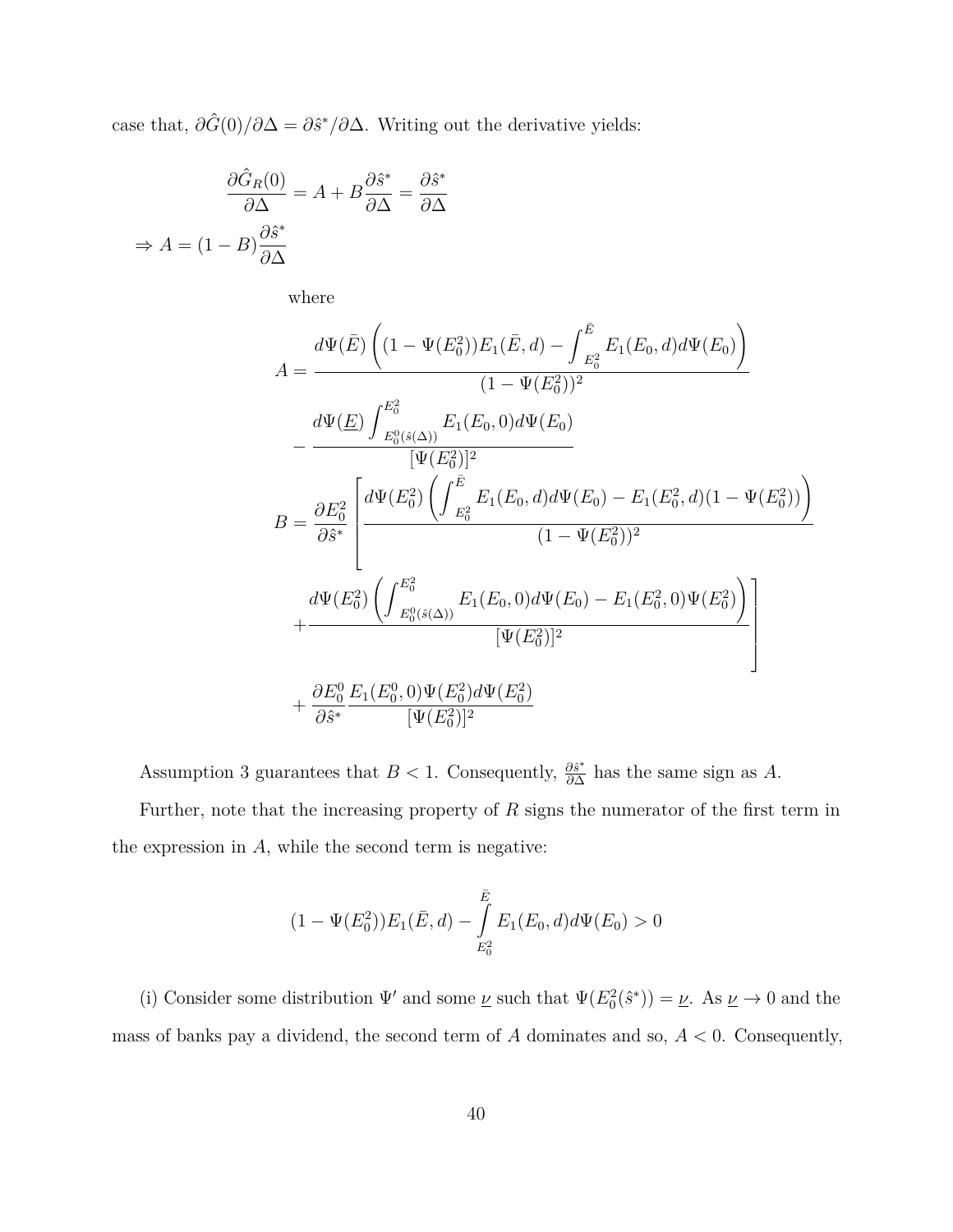*∂s*ˆ ∗ *<sup>∂</sup>*<sup>∆</sup> *<* 0.

(ii) Consider some distribution  $\Psi'$  and some *ν* such that  $\Psi(E_0^2(\hat{s}^*)) = \nu$ . As  $\nu \to 1$  and the mass of banks do not pay a dividend, the first term of *A* dominates and so, *A >* 0. Consequently,  $\frac{\partial \hat{s}^*}{\partial \Delta} > 0$ .

 $\Box$ 

#### **Proposition [8](#page-34-0)**

*Proof.* Given the preventability of runs and the planner's utility function, it must be the case that  $I^*(E_0) = 0$  for all  $E_0 \le E_L(d)$ , otherwise there would be a run on such a bank. In addition,  $I^*(E_0) = 0$  is weakly dominant for  $E_0 > E_L(d)$  when there are no runs: releasing information about such a bank does not change the run prospects for that bank (as there are no runs), but pooling a mass of such banks with undercapitalized banks may reduce the run prospects of the undercapitalized banks.

Next, we show that optimum dividend policy satisfies  $(\tilde{d}^* = 0 \text{ for } E_0 \le \max\{E^*, \hat{E}(p^*)\}$ and  $(\tilde{d}_P^* = d \text{ otherwise.})$ 

The claim is proven via contradiction. We first show that all undercapitalized banks must pay no dividend in the optimum. We then show that if one bank pays a dividend in the optimum, it must be the case that all banks with greater  $E_0$  must also pay a dividend.

First, it must be the case that there are no runs for any dividend observation  $d$ , that is  $Pr^{K^*}(E_1|\tilde{d}) \leq 1 - p^*$ . Suppose that there existed a mass *M* of banks with  $E_1(E_0, d, 0) = 0$ with  $d^* = d$ . Given no runs, there must be a mass of at least  $\frac{M}{1-p^*}$  such that  $E_1(E_0, d, 0)$  > 0 for which  $d^* = d$ . Given Assumption [5,](#page-33-1) it would be welfare improving for both the undercapitalized banks of mass *M* and any mass of well-capitalized banks  $\frac{M}{1-p^*}$  to move to pay no dividends. Meanwhile, doing so does not affect the propensity to run for either dividend payors or dividend non-payors. Thus, undercapitalized banks cannot pay dividends in the optimum.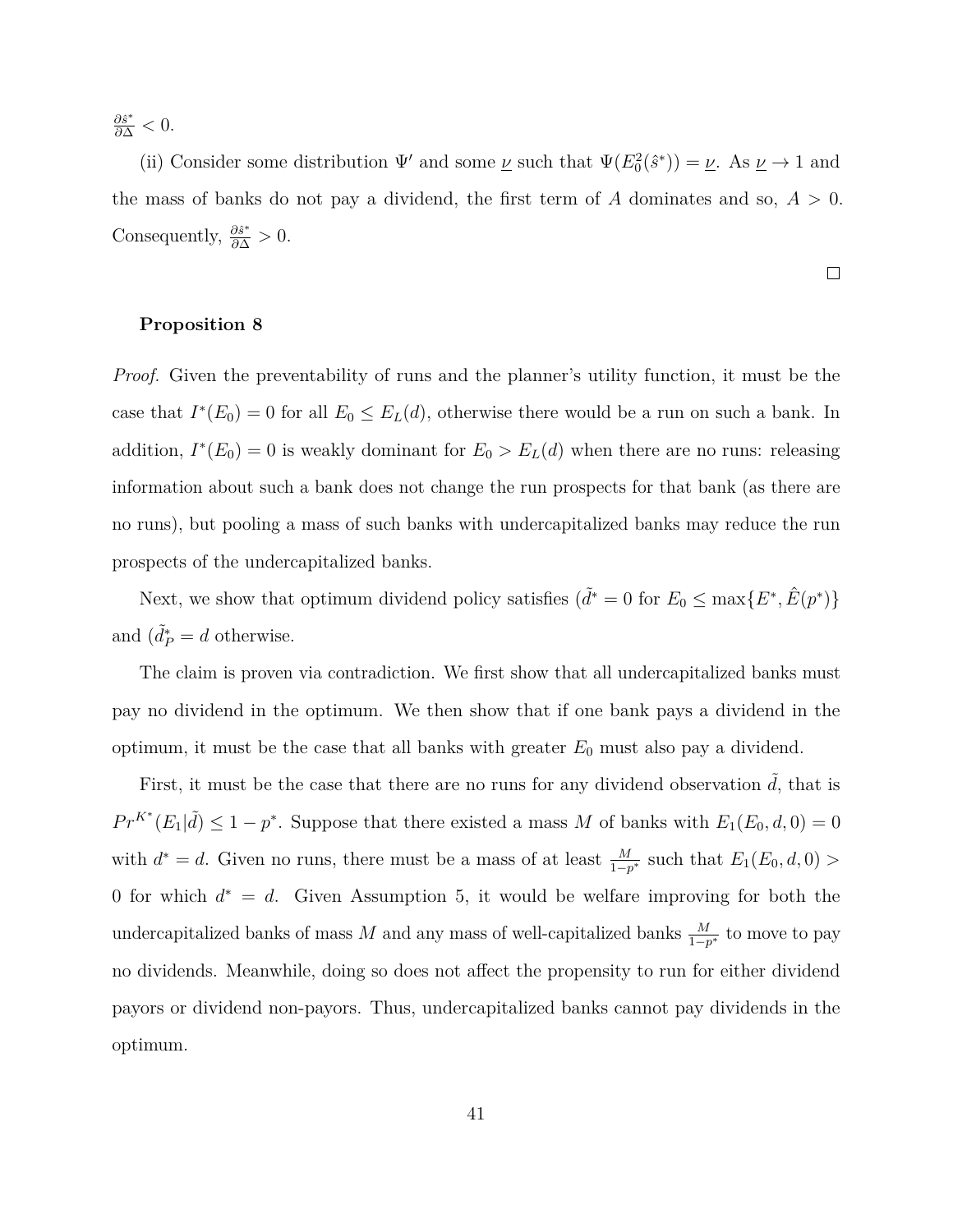Next, it must be the case that if  $d^*(E') = d$  then  $d^*(E'') = d$  for all  $E'' > E'$ . This follows directly from the concavity of R and the welfare benefit of shifting dividend payors to those with the highest capital.

Given no runs and undercapitalized banks paying no dividends, there are two possibilities:  $Pr^{K^*}(E_1 = 0|0) = 1 - p^*$  and  $Pr^{K^*}(E_1 = 0|0) > 1 - p^*$ . In the case of the former,  $E_0$ increasing in  $d^*$  and no runs implies that it must be that banks below  $\hat{E}(p^*)$  do not pay a dividend. In the case of the latter, the no-run constraint is not binding and the planner must have no incentive to move banks from dividend non-payors to dividend payors. This can be true only if well-capitalized banks are efficiently paying dividends, that is, where  $d^*(E_0) = d$ if and only if  $E_0 > E^*$ .  $\Box$ 

#### **Proposition [10](#page-37-1)**

*Proof.* We show by construction. Given  $C^*$ , we note that the signal of a dividend is always positive. This follows from the fact that  $\Phi$  is increasing in  $E_0$  when  $E_0 \geq E_L(0)$ . In turn, this implies that  $\mathbb{E}[E_1|d] \geq \mathbb{E}[E_1|0]$ . Furthermore, for all banks with  $E_0 \geq E^*$  it is the case that  $d + E_1(E_0, d, 0) \geq 0 + E_1(E_0, 0, 0)$ . Therefore, any bank with  $E_0 \geq E^*$  will find it optimal to pay a dividend if allowed given  $C^*$ . Furthermore, all banks with capital below this level are restricted.

In the case where runs are avoidable, this is consistent with the solution to the planner's problem. Meanwhile, the information policy of the regulator is equal to the planner's by construction. Setting  $C_R^* = \bar{E}$  also implies that all banks are restricted from dividends, consistent with the planner's policy in which all banks with  $I^* = 0$  must have the same dividend policy.  $\Box$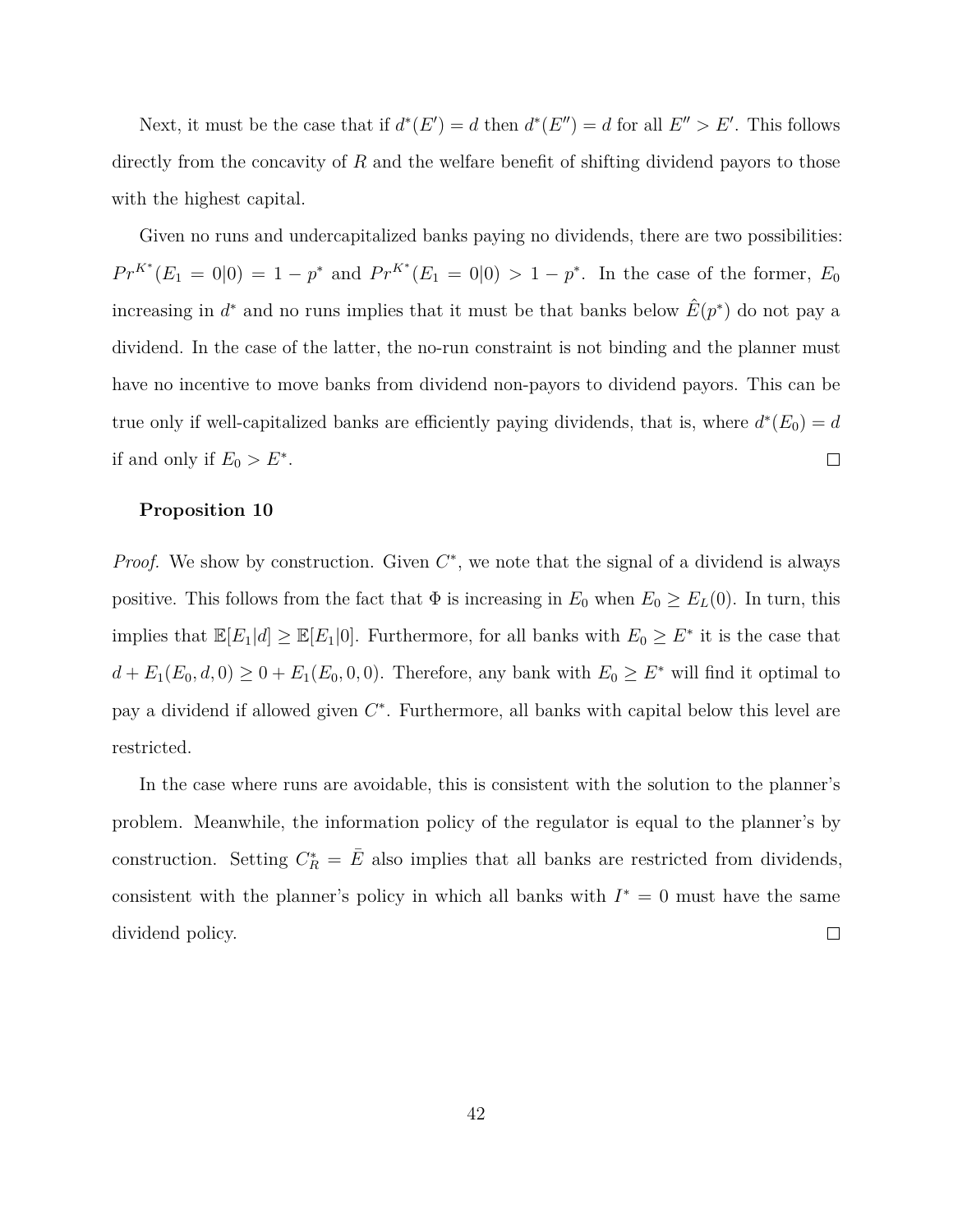# **References**

- <span id="page-43-0"></span>Acharya, V. V., I. Gujral, N. Kulkarni, and H. S. Shin (2011): "Dividends and Bank Capital in the Financial Crisis of 2007-2009," NBER Working Paper No. 16896.
- <span id="page-43-3"></span>Acharya, V. V., H. Le, and H. S. Shin (2013): "Bank Capital and Dividends Externalities," NBER Working Paper No. 19707.
- <span id="page-43-6"></span>Admati, A., P. M. DeMarzo, M. F. Hellwig, and P. Pfleiderer (2011): "Fallacies, Irrelevant Facts, and Myths in the Discussion of Capital Regulation: Why Bank Equity is Not Expensive," Working Paper, Stanford GSB.
- <span id="page-43-5"></span>Aggarwal, R., and K. T. Jaques (2001): "The Impact of FDICIA and Prompt Corrective Action on Bank Capital and Risk: Estimates Using a Simultaneous Equations Model," *Journal of Banking and Finance*, 15(1).
- <span id="page-43-1"></span>Akerlof, G. A., P. M. Romer, R. E. Hall, and N. G. Mankiw (1993): "Looting," *Brookings papers on economic activity*, 15(2), 1–73.
- <span id="page-43-7"></span>Allen, F., and R. Michaely (2003): "Payout Policy," *Handbook of the Economics of Finance*, pp. 337–429.
- <span id="page-43-4"></span>Benston, J. G., and G. J. Kaufman (1997): "FDICIA after Five Years," *Journal of Economic Perspectives*, 11, 139–158.
- <span id="page-43-8"></span>Cho, I.-K., and D. M. Kreps (1987): "Signaling Games and Stable Equilibria," *Quarterly Journal of Econometrics*, 102(2), 179–222.
- <span id="page-43-2"></span>DANG, T. V., G. GORTON, B. HOLMSTRÖM, AND G. ORDOÑEZ (2017): "Banks as Secret Keepers," *American Economic Review*, 107(4), 1005–1029.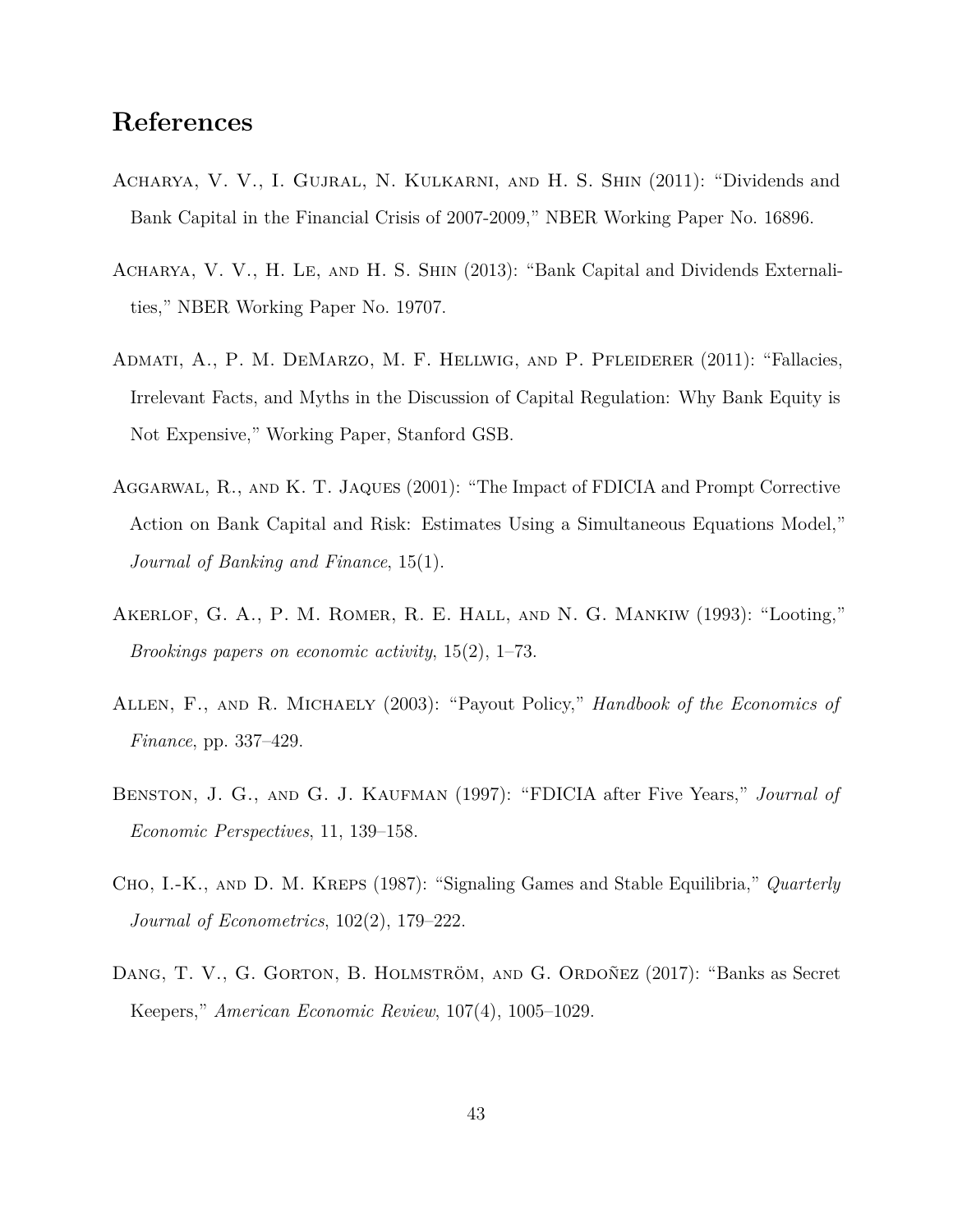- <span id="page-44-8"></span>DAVENPORT, A. M., AND K. M. MCDILL (2006): "The depositor behind the discipline: A micro-level case study of Hamilton Bank," *Journal of Financial Services Research*, 30(1), 93–109.
- <span id="page-44-9"></span>DIAMOND, D. W., AND P. H. DYBVIG (1983): "Bank runs, deposit insurance, and liquidity," *Journal of Political Economy*, 91(3), 401–419.
- <span id="page-44-7"></span>DUFFIE, D., AND D. LANDO (2001): "Term Structures of Credit Spreads with Incomplete Accounting Information," *Econometrica*, 69(3), 633–664.
- <span id="page-44-6"></span>Easterbrook, F. H. (1984): "Two Agency-Cost Explanations of Dividends," *American Economic Review*, 74(4), 650–659.
- <span id="page-44-3"></span>FLOYD, E., N. LI, AND D. J. SKINNER (2014): "Payout Policy Through the Financial Crisis: The Growth of Repurchases and the Resilience of Dividends," Chicago Booth Research Paper No. 12-01.
- <span id="page-44-4"></span>GALAI, D., AND R. MASULIS (1976): "The Option Pricing Model and the Risk Factor of Stock," *Journal of Financial Economics*, 3, 53–81.
- <span id="page-44-1"></span>Gorton, G. (2014): "The Development of Opacity in U.S. Banking," *Yale Journal on Regulation*, 31, 825–851.
- <span id="page-44-5"></span>Grossman, S. J., and O. D. Hart (1980): "Takeover Bids, the Free-Rider Problem, and the Theory of the Corporation," *Bell Journal of Economics*, 11, 42–54.
- <span id="page-44-0"></span>HANSON, S. G., A. K. KASHYAP, AND J. C. STEIN (2011): "A macroprudential approach to financial regulation," *The Journal of Economic Perspectives*, 25(1), 3–28.
- <span id="page-44-2"></span>Hirtle, B. (2014): "Bank Holding Company Dividends and Repurchases during the Financial Crisis," Federal Reserve Bank of New York Staff Reports No. 666.